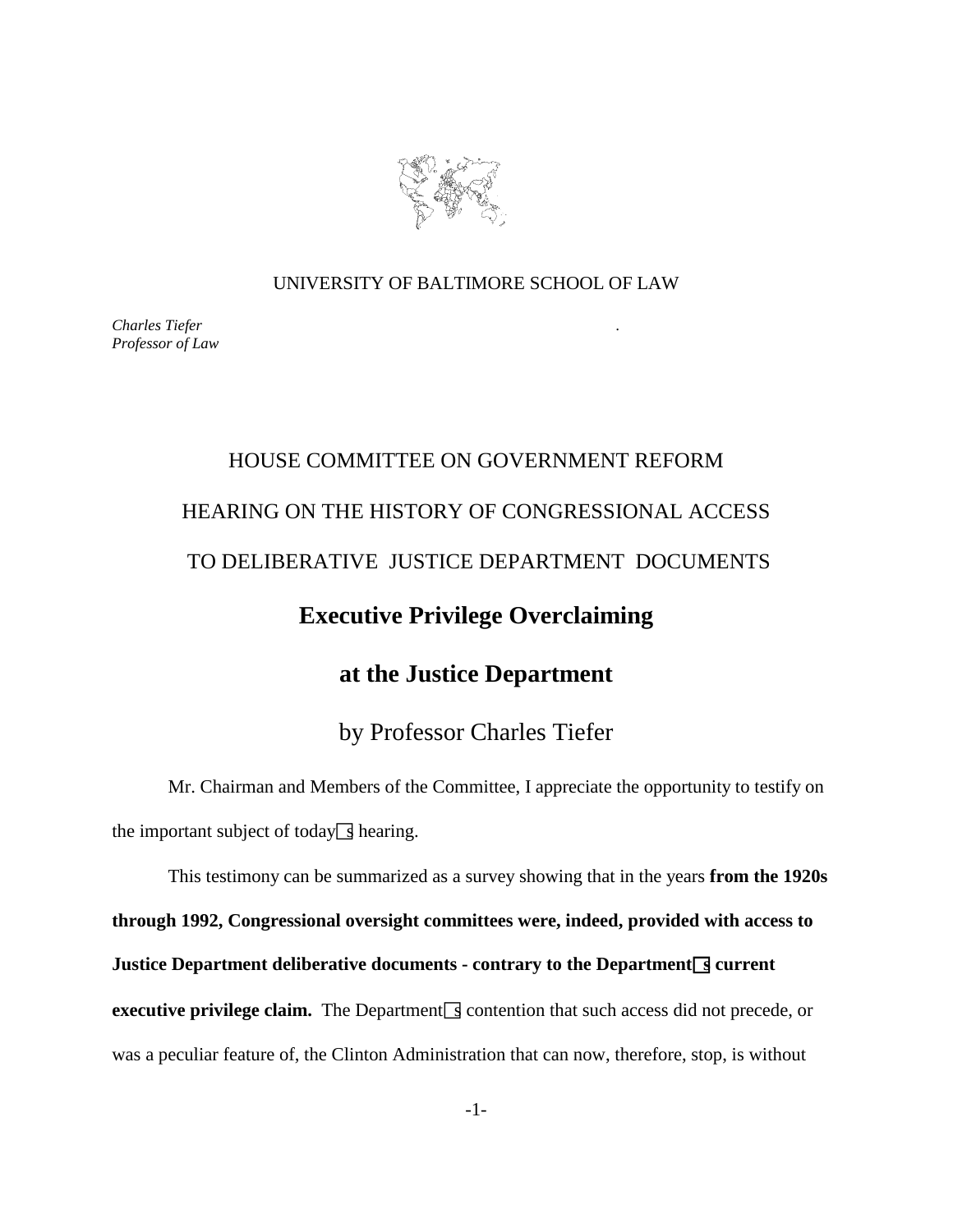grounding in the facts. I say this based both on historical research that I, and the Congressional Research Service, conducted and published in Congressional hearings in 1990-1992 and have now supplemented, and my own personal experience with Congressional oversight of the Justice Department from 1979 to 1995.

Currently, I am professor at the University of Baltimore Law School, where I have been since leaving the Congress in 1995. Before that, in 1984-95 I was Solicitor and Deputy General Counsel of the House of Representatives, and in 1979-84 I was Assistant Senate Legal Counsel, two positions with similar responsibilities. For over fifteen years, my responsibilities included frequent testimony and advice in Congressional investigations, $<sup>1</sup>$  $<sup>1</sup>$  $<sup>1</sup>$  and briefs or argument in related</sup> judicial proceedings.<sup>[2](#page-1-1)</sup> Additionally, I have published a 1994 book and a number of major law review articles concerning Congressional investigation issues.<sup>[3](#page-1-2)</sup> Since 1995 I have testified

 $\overline{a}$ 

<span id="page-1-1"></span><sup>2</sup> My work in those offices is analyzed in Charles Tiefer, The Senate and House Counsel Offices: Dilemmas of Representing in Court the Institutional Congressional Client, 61 Law & Contemp. Probs. 47 (1998).

<span id="page-1-2"></span><sup>3</sup> Charles Tiefer, The Semi-Sovereign Presidency: The Bush Administration's Strategy for Governing Without Congress (Westview Press 1994)(hardcover and paperback); Charles Tiefer, The Senate Trial of President Clinton, 28 Hofstra L. Rev. 407 (1999); Charles Tiefer, The Controversial Transition Between Investigating the President and Impeaching Him, 14 St. John<sup> $\overline{\phantom{a} 3}$ </sup> J. Leg. Comment. 111 (1999); Charles Tiefer, The Specially Investigated President, 5 Univ. of Chic. Roundtable 143-204 (1998); Charles Tiefer, Congressional Oversight of the

<span id="page-1-0"></span><sup>1</sup> Testimony by Charles Tiefer, **The Attorney General's Withholding of Documents from** the Judiciary Committee" in Department of Justice Authorization for Appropriations, Fiscal Year 1992: Hearings Before the House Comm. on the Judiciary, 102nd Cong., 1st Sess. (July 11, 1991), at 76-125; Testimony by Charles Tiefer, Withholding of Documents from the Judiciary Committee," in The Attorney General's Refusal to Provide Congressional Access to "Privileged" Inslaw Documents: Hearings Before a Subcomm. of the House Comm. on the Judiciary, 101st Cong,. 2d Sess. (Dec. 5, 1990), at 83-104; Testimony by Charles Tiefer, "Invalidity of the Defense Department's Claim of Executive Privilege," in Our Nation's Nuclear Warning System: Will It Work If We Need It?: Hearings Before a Subcomm. of the House Comm. on Government Operations, 99th Cong., 1st Sess. (Sept. 26, 1985), at 89-102.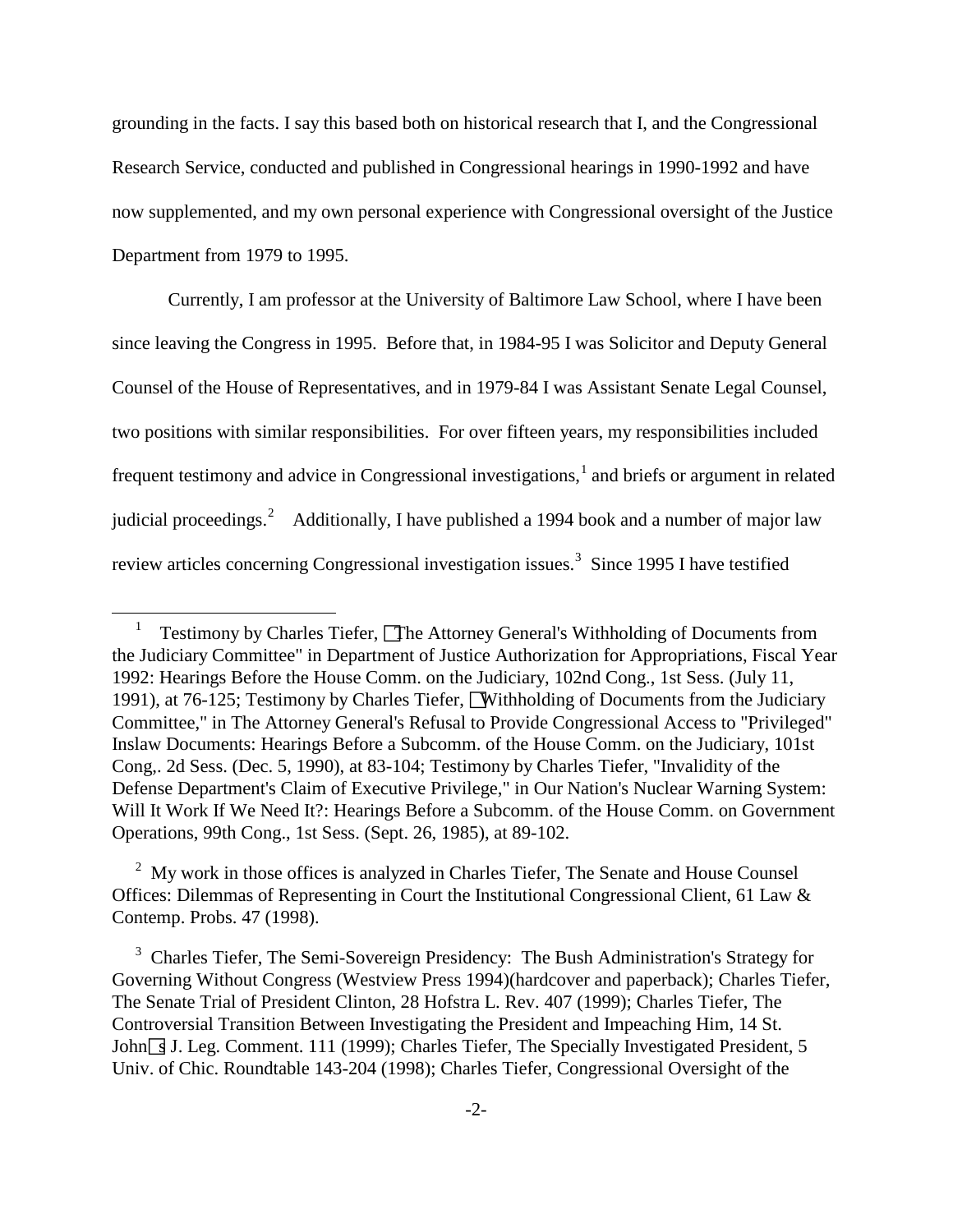before Congressional committees on,<sup>[4](#page-2-0)</sup> and discussed publicly, these issues. Last week, for example, when the Washington Post published an article by Charles Lane, *A Washington Battle Once Fought Before: Familiar Issues Underlie GAO-White House Dispute*, Jan. 30, 2002, at A6, it interviewed and quoted me on the history of Congressional oversight and current overclaiming of deliberative process privilege. For more than twenty years, thus, my research, experience and conclusions with Congressional oversight of the Justice Department, and claiming of executive privilege, have been spread at some length on the public record.

Clinton Administration, and Congressional Procedure, 50 Admin. L. Rev. 199 (1998); Charles Tiefer, The Fight $\sqrt{s}$  the Thing: Why Congress and Clinton Rush to Battle with Subpoena and Executive Privilege, Legal Times, Oct. 14, 1996, at 25; Charles Tiefer, Contempt of Congress: Turf Battle Ahead, Legal Times, May 27, 1996, at 26. Charles Tiefer, Privilege Pushover: Senate Whitewater Committee, Legal Times, Jan. 1, 1996, at 24; Charles Tiefer, The Constitutionality of Independent Officers as Checks on Executive Abuse, 63 Boston U. L. Rev. 59-103 (1983).

 $\overline{a}$ 

<span id="page-2-0"></span><sup>4</sup> Charles Tiefer, Testimony, Rights of Involuntary Witnesses Not to be Broadcast, in Hearings Before the House Committee on Rules,  $105<sup>th</sup>$  Cong.,  $1<sup>st</sup>$  Sess. (Nov. 5, 1997); Communications and Miscommunications At the CIA, in Final Report of the House Select Subcommittee to Investigate the United States Role in Iranian Arms Transfers to Croatia and Bosnia,  $104^{\text{th}}$  Cong., 2d Sess. (1996)( $\Box$ Bosniagate $\Box$ Report; chapter of Minority Views, for staff on which I served as counsel); Charles Tiefer, Testimony, **Re:** False Statements Restoration Act,<sup>n</sup> False Statements After Hubbard: Hearings Before the Senate Committee on the Judiciary, 104th Cong., 2d Sess. (May 15, 1996).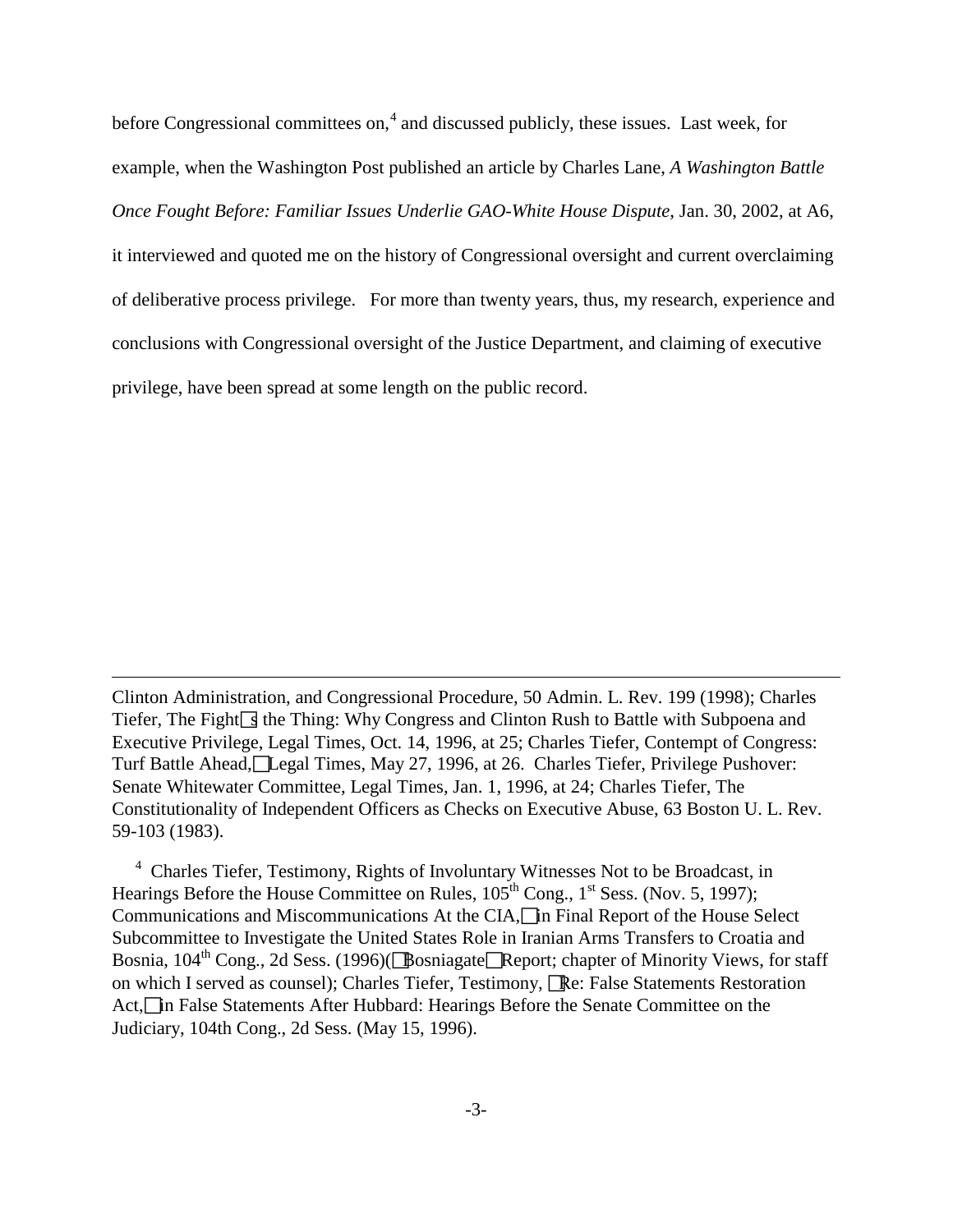To summarize briefly the background, the Committee  $\sqrt{s}$  oversight of the Justice Department has focused on the matter of the Boston FBI, and, in particular, to obtaining several subpoenaed Justice Department memoranda, averaging 22 years old, that are the primary evidence from the regular channels of the Justice Department about the role that knowledge (or ignorance) about such abuse played in its decisions and activities.<sup>[5](#page-3-0)</sup> The Committee expects these memoranda to shed light on the Justice Department  $\sqrt{s}$  relationship to FBI problems and abuses in handling and protection of an organized crime informant. On December 12, 2001, the President formally invoked executive privilege - an action the press is reporting as marking a new crusade against Congressional oversight - and the issues in dispute were explored initially at a hearing before this Committee on December 13, 2001, which today  $\sqrt{s}$  hearing are following up.

<span id="page-3-0"></span><sup>&</sup>lt;sup>5</sup> A log provided by the Department lists ten prosecution or declination memoranda dated 1965, 1967, 1969, 1979, 1983, 1984, 1984, 1985, 1989, and 1990.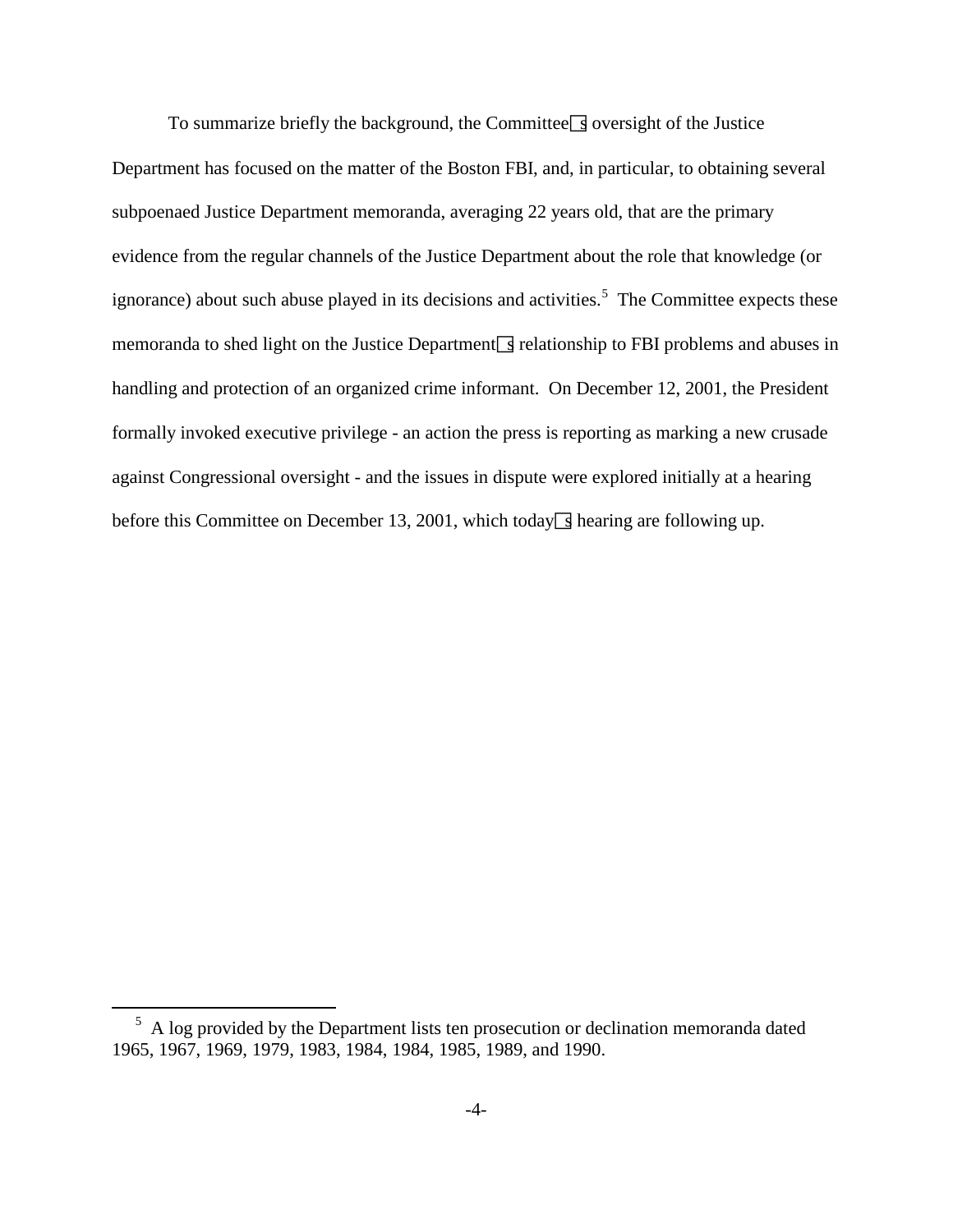Naturally, the Justice Department witnesses seek to portray the President  $\sqrt{s}$  claim of executive privilege as something other than an unprecedented secrecy barrier to proper oversight, but this portrayal is not easy when blocking an inquiry about FBI abuses several decades ago. Moreover, the Justice Department had been repeatedly reminded by the Committee that the Justice Department provided the Committee with access to a number of well-known deliberative documents for closed criminal cases during the Clinton Administration in 1993-2000.<sup>[6](#page-4-0)</sup> The Justice Department witnesses at the December 13, 2001 hearing did not effectively dispute that the Clinton Administration did provide access to deliberative process memoranda in closed cases during 1993-2000.<sup>[7](#page-4-1)</sup> How could they tell this Committee otherwise? This Committee had direct experience with this - as did the Attorney General, Senator Ashcroft, then a strong proponent of Congress receiving access to Justice Department records for oversight.

So, the Justice Department witnesses at the December 13, 2001 hearing justified its executive privilege invocation on the ground that its current denial of access accords with precedents from before 1993-2000. Before then, the Department claims, Congress was not

<span id="page-4-0"></span><sup>&</sup>lt;sup>6</sup> The Clinton Administration ultimately provided this Committee with access to the Freeh and LaBella memoranda relating to the 1996 campaign finance matter - once the subject of those memoranda was effectively closed - and, in 1993-94, providing the Energy and Commerce Committee with access to the memoranda regarding allegedly flawed efforts by the Environmental Crimes section. Damaging Disarray: Organizational Breakdown and Reform in the Justice Department  $\sqrt{s}$  Environmental Crimes Program, Staff Report, Subcomm. On Oversight and Investigations of the House Comm. On Energy and Commerce, 103d Cong., 2d Sess. (Dec. 1994)(Comm. Print 103-T)(*Damaging Disarray*).

<span id="page-4-1"></span><sup>&</sup>lt;sup>7</sup> The DOJ letter of Feb. 1, 2002, references an OLA letter of Jan. 27, 2000 restating the Department sposition on privilege claims. It emphasizes the issue of  $\Box$  Deen Matters,  $\Box$  letter at 3-5, more than the deliberative issues for closed ones, letter at 5-6. For closed matters, unlike open matters, there is mention of  $\sqrt{2}$  decommodations with Congressional committees that satisfy their needs for information that may be contained in deliberative material  $\dots$  .  $\Box$  Page 5.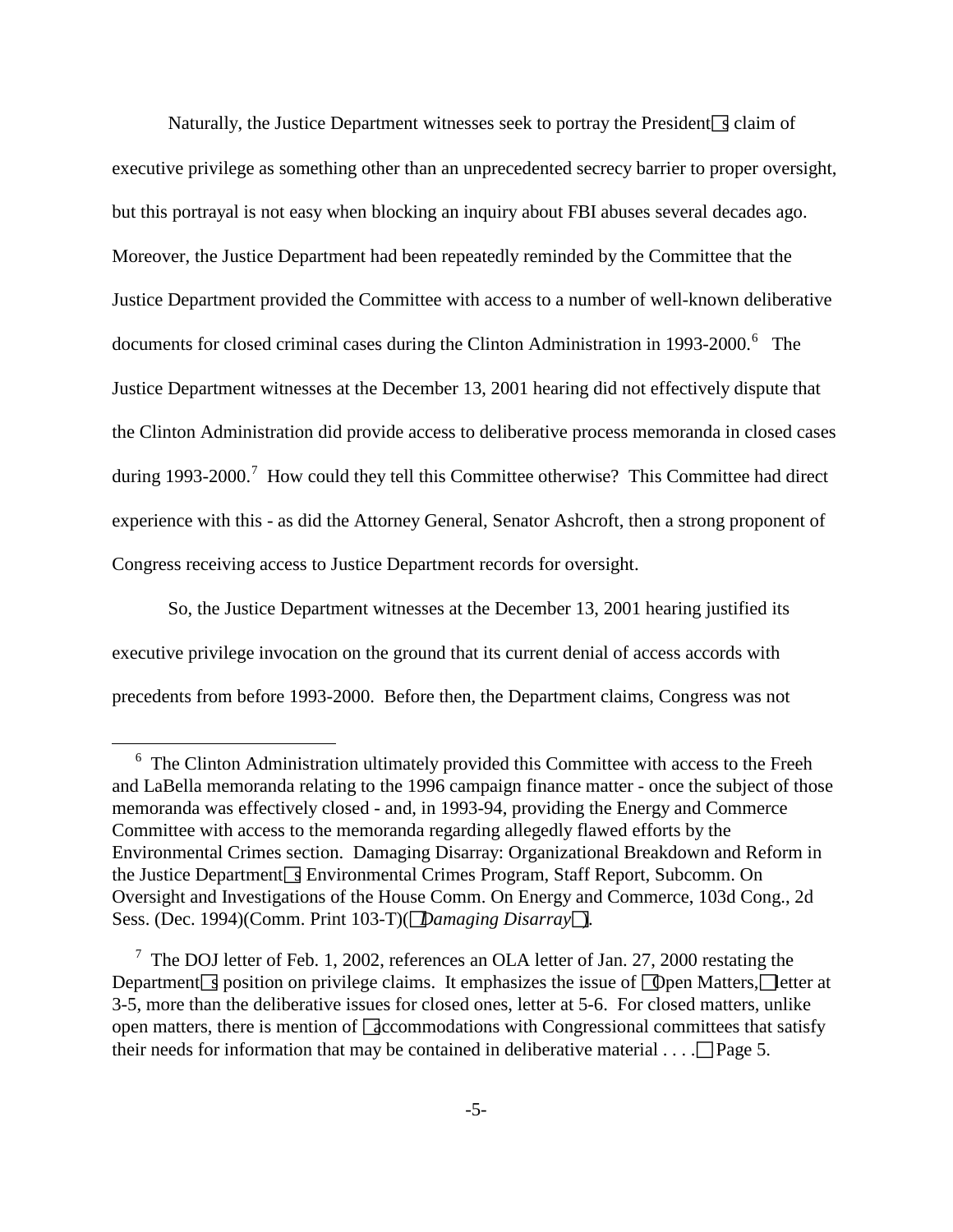provided, even in closed cases, with access to deliberative documents. It admits certain exceptions, notably  $\Box$  reapot Dome or Watergate,  $\Box$  but tries to put them in a separate category which  $\Box$  hypolved corruption by the then Attorney General and the then Department officials who were deciding these issues.  $\Box$  (Testimony of Michael E. Horowitz, Chief of Staff, Criminal Division, on Dec. 13, 2001, Tr. at 185). Apart from those exceptions, the Department places total reliance upon the repeatedly-referenced opinions of the Office of Legal Counsel in 1982- [8](#page-5-0)3,<sup>8</sup> supplemented with a letter of February 1, 2001, which maintains the Department sposition even though the letter itself acknowledges many precedents to the contrary.

<span id="page-5-0"></span><sup>8</sup> These may be found at *History of Refusals by Executive Branch Officials to Provide Information Demanded by Congress*, 6 Op. O.L.C. 751 (Dec. 14, 1982)(Part I: Presidential invocations)( $\boxed{\text{QLC}}$  1982 Opinion $\boxed{\phantom{a}}$ , and *id.* at 782, 785 (Jan. 27, 1983)(Part II: Invocations by Executive Officials, especially the first section, regarding Attorney General and Department of Justice Refusals)( **OLC** 1983 Opinion **D**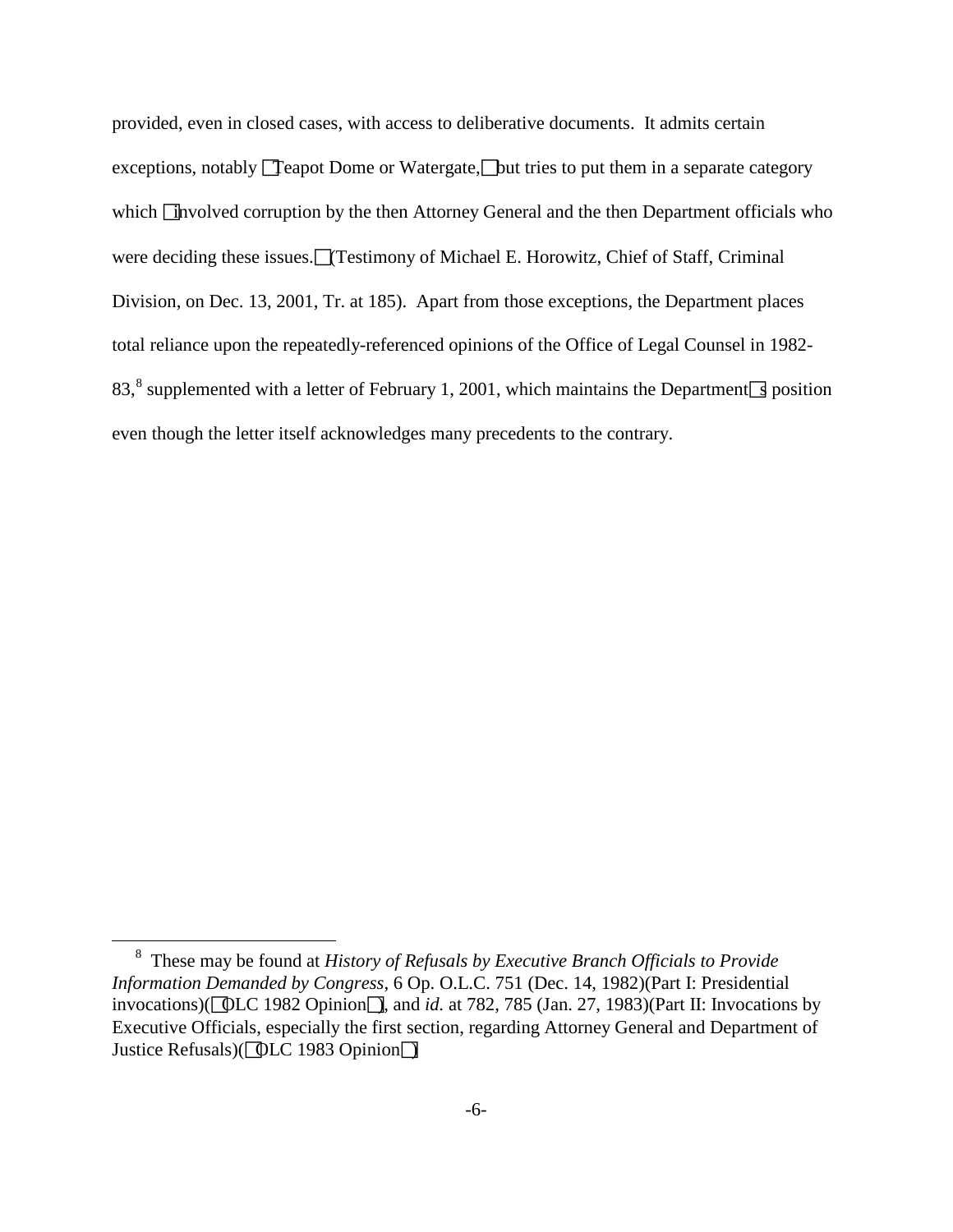As in the section entitled  $\sqrt{\text{Defying Burton}}$  in this week  $\sqrt{\text{s}$  Legal Times article on this issue,<sup>[9](#page-6-0)</sup> the press has already seen through the transparent cover, over what the Justice Department is actually doing by its contentions about the history before 1993. Those contentions are without merit. An actual recounting of key precedents in that history will be found in an Memorandum (by the Congressional Research Service) entitled *Selected Congressional Investigations of the*  Department of Justice, 1920-1992 ( $\Box$ 920-1992 Congressional DOJ Oversight $\Box^{10}$  $\Box^{10}$  $\Box^{10}$  and other sources cited herein. My testimony today will divide the time periods into (I) the period from Teapot Dome to Watergate, (II) from Watergate to the 1983 OLC opinion, and then, (III) 1983- 1992.

<span id="page-6-0"></span><sup>&</sup>lt;sup>9</sup> Section entitled **D**efying Burton, In Vanessa Blum, Why Bush Won<sup>1</sup> Let Go: To the White House, the Paper Fight with Congress is Part of a Bigger Plan to Restore Presidential Power, Legal Times, Feb. 4, 2002, at 1, 12 (Their aim: to roll back 30 or 35 years of compromise by presidents of both parties and restore a power to the executive branch not seen since the Supreme Court forced President Richard Nixon to turn over tapes  $\dots$ . Committee  $\sqrt{ }$  Chief Counsel, James Wilson, articulates ably in this article the merit of the Committee  $\sqrt{s}$  position.

<span id="page-6-1"></span>10 From *Damaging Disarray*, *supra*, at 333-50. *1920-1992 Congressional DOJ Oversight* is a CRS product that followed up earlier research of my own, presented as testimony in the previous decade at hearings on such issues. *See, e.g.* my testimony, *Statement by General Counsel to the Clerk of the House of Representatives Regarding the Attorney General*<sup>*s*</sup> *Withholding of Documents from the Judiciary Committee, reprinted in The Attorney General Refusal to Provide Congressional Access to PrivilegedINSLAW Documents*: *Hearing Before the Subcomm. on Economic and Commercial Law of the House Comm. on the Judiciary*, 101<sup>st</sup> Cong., 2d Sess. 83 (1990)(*Attorney Generals Unsuccessful Withholding*).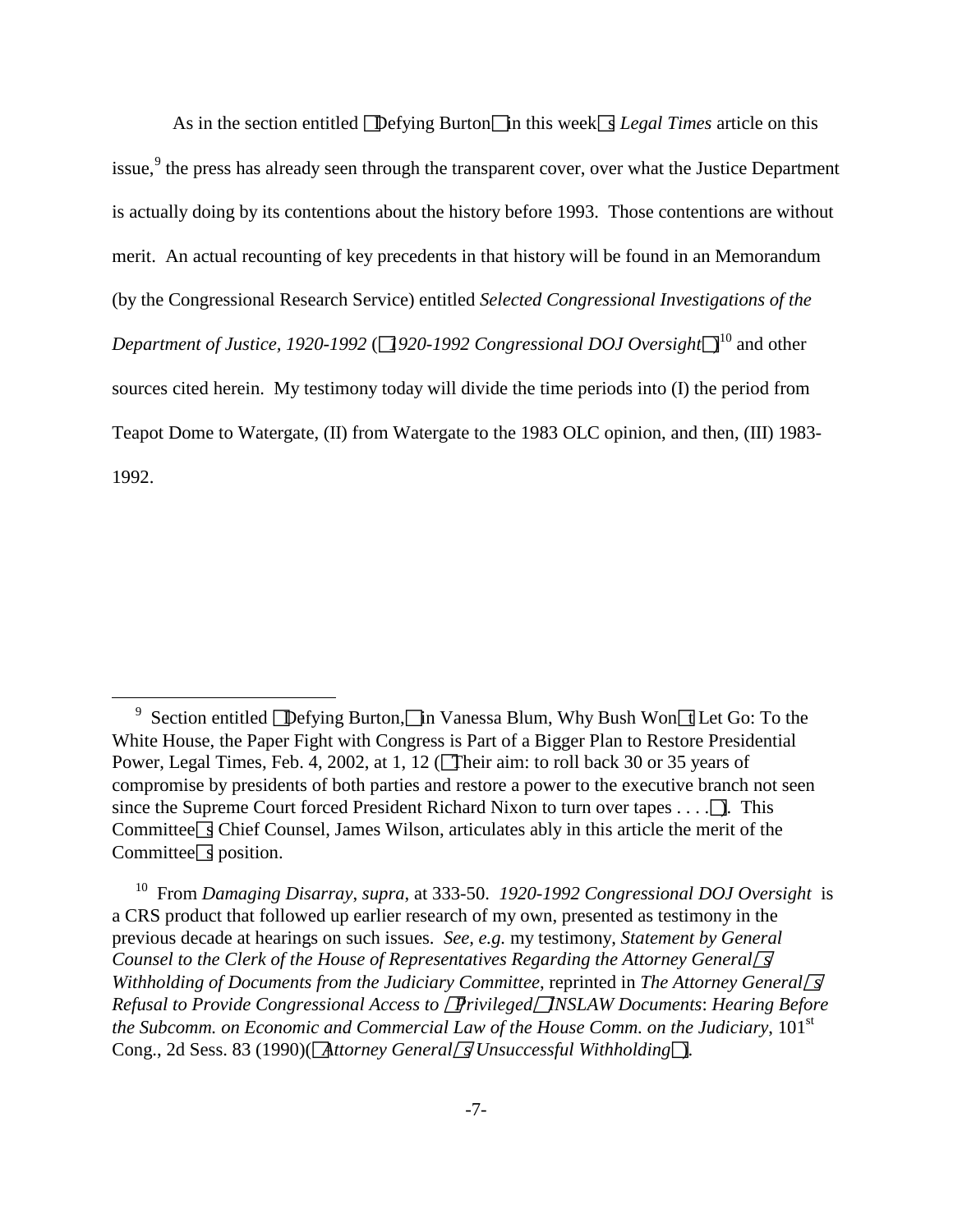Before beginning the recounting, it may help to understand the points being advanced that deal with the Justice Department  $\sqrt{s}$  position as to its claiming of executive privilege in this matter. The first and principal point is that Congressional investigations did, in fact, obtain access to deliberative Justice Department documents and their equivalent before 1993. In my own experience since starting in Congress in 1979, as well as my studies of the prior history, I saw the same pattern before as after 1993. Namely, the Department makes arguments to fend off proper oversight by Congress, but before (as after) 1993, Congressional committees which had a sufficient need, and which persevered, succeeded in obtaining access to deliberative documents and their equivalent for closed cases during my twenty-plus years of such oversight, and, before as well. $^{11}$  $^{11}$  $^{11}$ 

<span id="page-7-0"></span>11 For some of the fine scholarly commentary on this kind of dispute, *see, e.g.*, Peter M. Shane, Negotiating for Knowledge: Administrative Responses to Congressional Demands for Information, 44 Admin. L. Rev. 197 (1992); Neal Devins, Congressional-Executive Information Access Disputes: A Modest Proposal--Do Nothing, 48 Admin. L. Rev. 109 (1996); Stanley M. Brand & Sean Connelly, Constitutional Confrontation: Preserving a Prompt and Orderly Means by Which Congress May Enforce Investigative Demands Against Executive Branch Officials, 36 Cath. U.L. Rev. 71 (1986).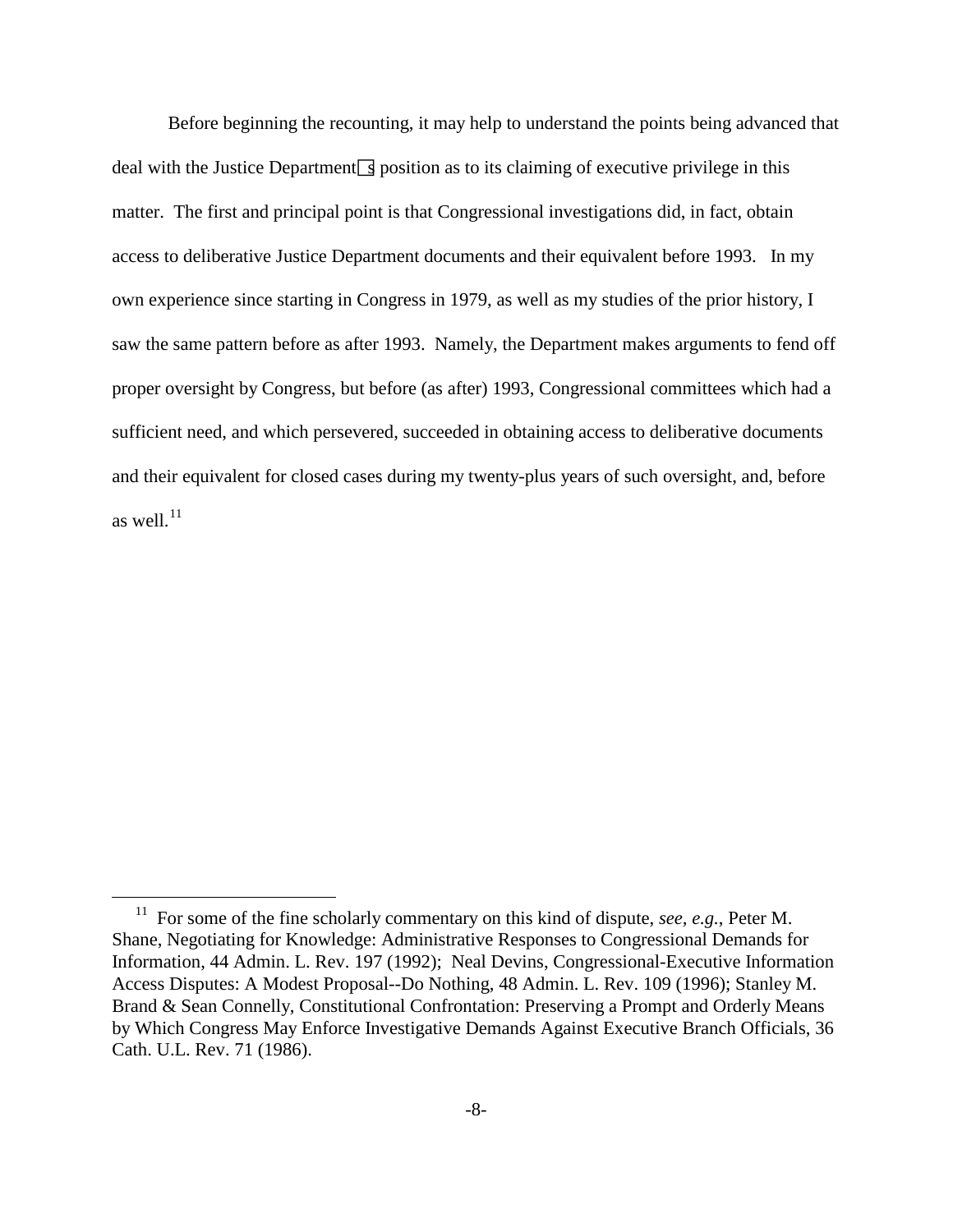Second, Congressional committees obtain access to Justice Department deliberative documents for several reasons, not just one. While the Justice Department conceded at the December 13 hearing one such reason - namely, its explanations of Teapot Dome and Watergate that they involved departmental corruption at the top<sup>[12](#page-8-0)</sup> - there are other reasons as well. And, there is no better such reason than the subject of today  $\sqrt{s}$  hearing: an allegation that the Department has let the (Boston) FBI abuse its potent tools, such as its management of informants, to invade civil liberties. There is a powerful tradition in Congressional oversight to dig out the records needed to investigate the apparent tolerance of abuse of FBI powers. Yet, when this Committee reminded the current Justice Department that it had overseen the alleged abuse of access to FBI files about public officials in the  $\Box$ Filegate  $\Box$ scandal, apparently the answer from the current Justice Department was that such oversight only occurred after 1993, and not before. Congressional investigations of abuses in relation to FBI management of

<span id="page-8-0"></span> $12$  Even if this were the only reason, the Committee staff has argued that this reason appears to be applicable to the Boston FBI matter. While I am not personally in a position to evaluate what level in the Justice Department had awareness of the Boston FBI matter, I do take issue with a suggestion that Teapot Dome, Watergate, or other instances in which access was granted can be distinguished from the Boston FBI matter because those involved allegations against the sitting or current Attorney General or Assistant Attorney General while the Boston FBI matter predates the current ones. The Teapot Dome investigations focused on the Harding Administration and Attorney General Daugherty but continued in the Coolidge Administration and the term of Attorney General Harlan Fiske Stone. The Watergate investigations started as to Attorney General John Mitchell and were resisted by Attorney General Kleindienst - himself later convicted of lying to Congress - and continued through the term of Attorney General Richardson to the term of Attorney General Saxbe. Moreover, the probes of FBI abuses - such as those of the Church Committee, Senate Abscam Committee, and House Judiciary/Intelligence/GAO investigation as to CISPES, all discussed below - all occurred, successfully, under Presidents and Attorneys General who came after the alleged abuses. The Justice Department theory that Congressional investigations of the Justice Department or the FBI are denied access because of turnover at the top is simply more of the  $\Box$ gnore the past $\Box$ or  $\Box$ glew sheriff in town $\Box$ argument discussed below.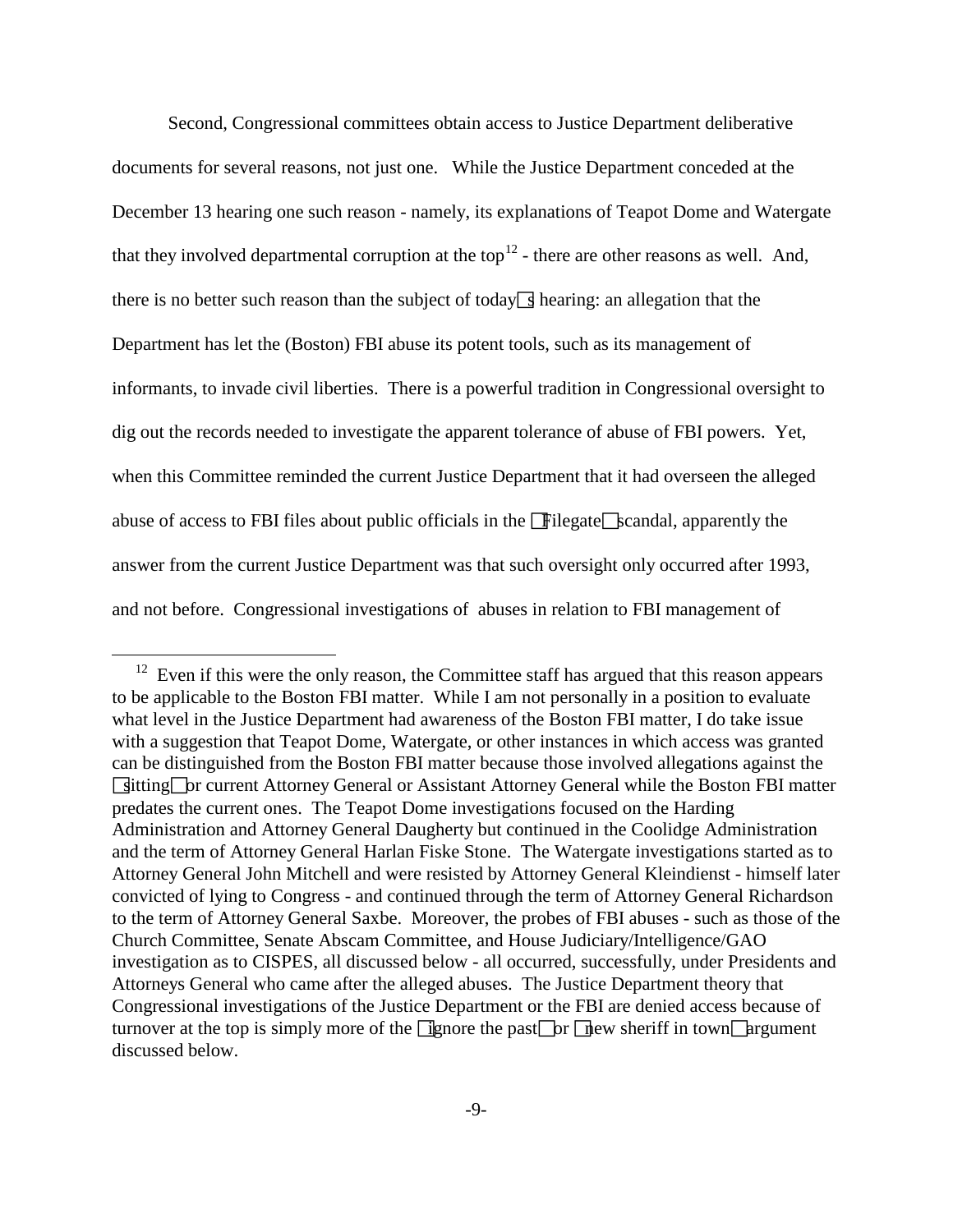informants obtained the access to documents in the 1975-76 Congressional investigations of the FBI as to COINTELPRO, the 1982 Congressional investigation of the FBI as to ABSCAM, and the late 1980s Congressional investigations of the FBI as to CISPES. American prize their civil liberties, and yet there is no one else, except Congress, with the power to probe Justice Department toleration or complicity in abuses involving FBI management of informants including the power to obtain access to the key documents for proper oversight, be they deliberative or otherwise.

Third, the Justice Department employs certain characteristic but losing arguments before 1993 as now. I call the main argument the argument to **ignore** the past or respect the new sheriff in town. $\Box^3$  When it is seen how often this argument has been made without success, it becomes apparent that the argument to **ignore** the past<sub>or</sub> to respect the  $\pi$  ew sheriff in town has no legal merit. Rather, it is a transparent cover for the actual underlying argument which is implicit and which is spelled out in private: that the new administration should get a pass, not from having an actual legal argument to ignore the precedents, not from being any more a  $\Box$ sheriff han every previous administration that tried out such a theme, but, simply, because the Administration wants it.

I describe how the  $\Box$  gnore the past $\Box$  or  $\Box$  new sheriff in town $\Box$  notion historically was tried unsuccessfully by the Justice Department. Having been personally involved in proper

<span id="page-9-0"></span> $13$  A new administration comes to office as a change of party in power, and urges Congress to ignore the record of the recent past in which the predecessor Justice Department was subject to Congressional oversight. It argues that abuses such as occurred in the past will not recur on its watch. Also, it urges Congress to forget the precedent of its predecessor  $\sqrt{s}$  providing access to Congressional committees, suggesting this was a temporary aberration from a somehow completely different golden age of the past in which it exercised power without oversight.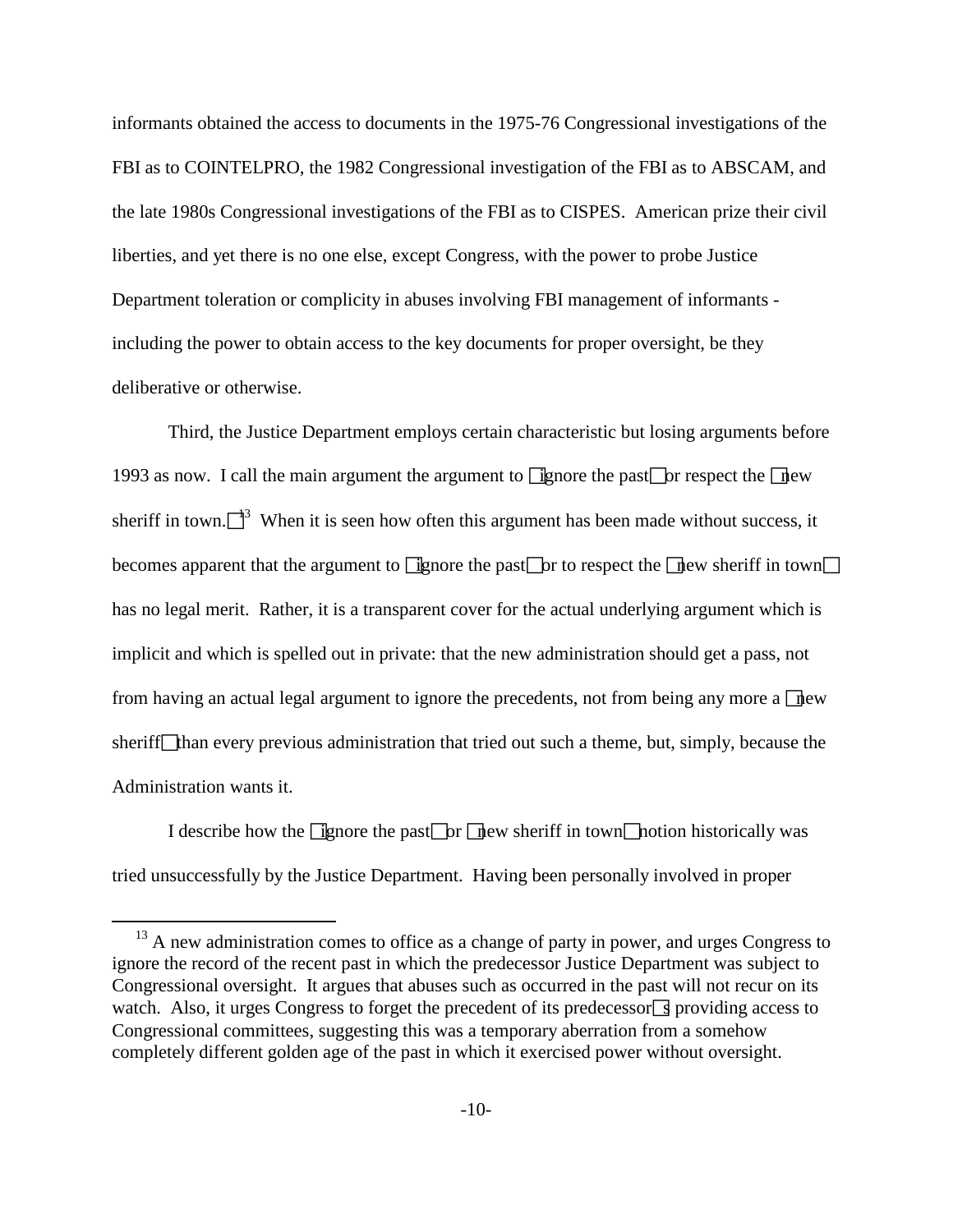Justice Department oversight for more than the last two decades, I know versions of the  $\Box$  genere the past or  $\Gamma$  hew sheriff in town  $\Gamma$  argument not only from its use by Republican Administrations - Reagan, Bush I, and now this administration - but also from its use by Democratic Administrations - Carter and Clinton. Almost every new Administration makes this argument. It fails, and, then, in the next administration, it is usually tried again. And, it usually fails again. When the Justice Department testimony on December 13 put total reliance upon its 1983 OLC Opinion, it simply repeated that cycle, as the 1983 Opinion was a prime example of the attempt, which was discredited and which failed, at this same  $\boxed{\phantom{a}}$  new sheriff in town $\boxed{\phantom{a}}$ argument.

The methodology in this survey is quite simple. To show Congressional access to Justice Department deliberative documents, it traces, with supplementation, the accounts in the CRS 1993 memo, *1920-1992 Congressional DOJ Oversight*, and in my own 1991 memo, *Attorney General SUnsuccessful Withholding.* Since the Justice Department testimony on December 13 put total reliance upon its 1983 OLC Opinion, this is simultaneously traced as well. Retracing the 1983 Opinion shows both that it actually records much Justice Department providing to Congress of access to such documents, and, that it skips over events like Teapot Dome, Watergate, and the then-recent investigations of the Nixon, Ford, and Carter administration Justice Departments and FBI.

I. The Period from Teapot Dome to Watergate<sup>[14](#page-10-0)</sup>

<span id="page-10-0"></span><sup>&</sup>lt;sup>14</sup> The Justice Department has made a point of commenting in its  $2/1/2002$  letter about President Theodore Roosevelt $\sqrt{s}$  response to 1909 Senate questions about the 1907 acquisition of Tennessee Coal and Iron by U.S. Steel. This is truly grasping at old straws. Moreover, that particular transaction is historically famous: Roosevelt had let J.P. Morgan have such a deal as a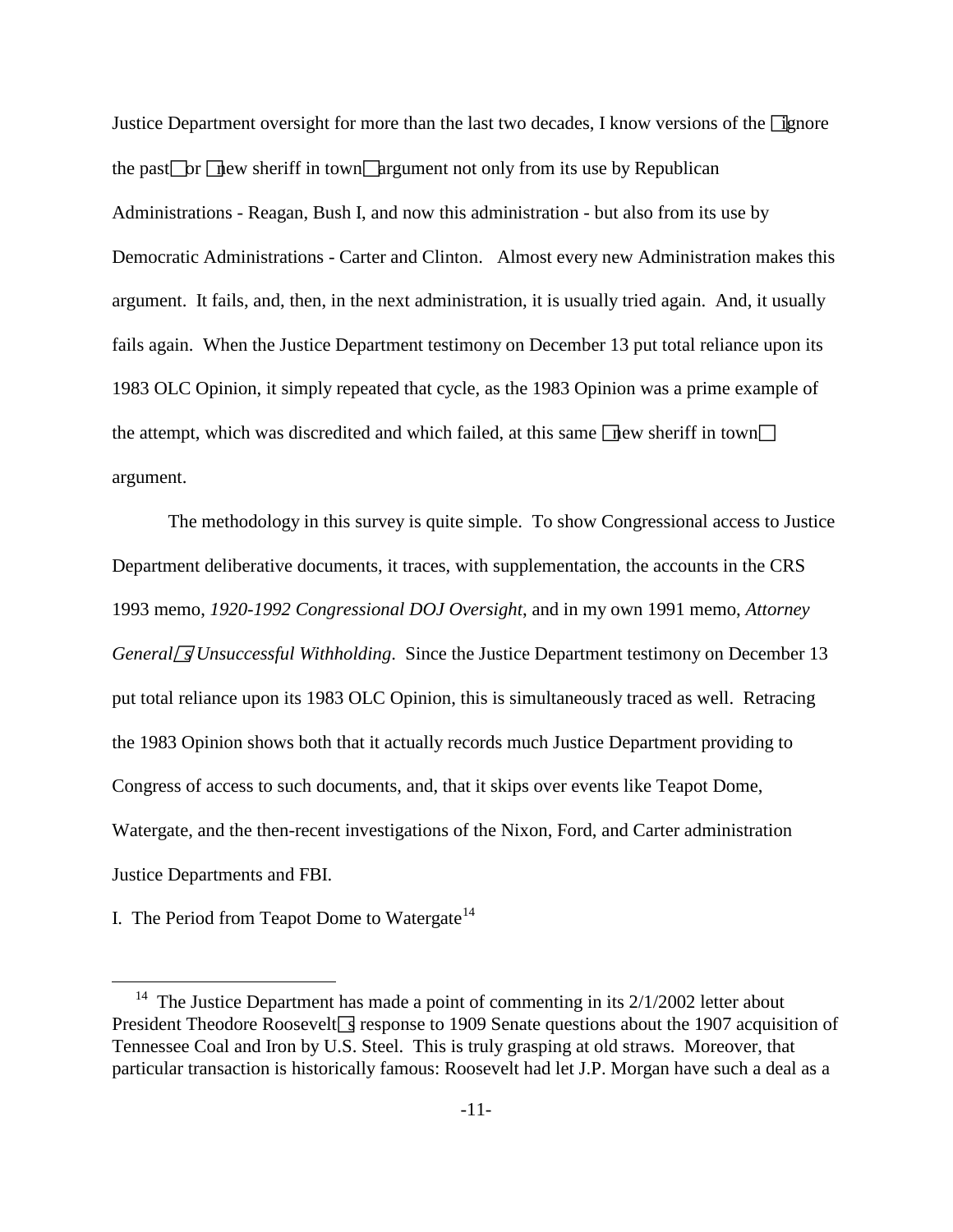The Committee may not need to focus upon the pre-Watergate precedents. This testimony addresses them mostly to dispel the argument by the Justice Department, both now and in the 1983 OLC opinion, that before Watergate the Justice Department existed in some kind of oversight-free status, and that it had successfully drawn the line it now wishes to  $\Box$  estore. It creates that argument only by a selective and incomplete recounting of the actual history. The reality was otherwise. It was the Watergate era of executive privilege claims by the Nixon Administration which was the historic aberration: from Teapot Dome to Watergate, Congressional investigations which could show a sufficient need, and which persevered in their quest to obtain what they needed, were provided with deliberative Justice Department documents in closed cases.

way of calming the Panic of 1907, and the 1909 Senate questions were simply an attempt to embarrass him. The 1909 Senate questions were a political statement, as was Roosevelt  $\sqrt{s}$ response, neither of them being respectively either a probe or a withholding of evidence about past abuses, and, hardly represent a precedent for resisting a probe of abuses.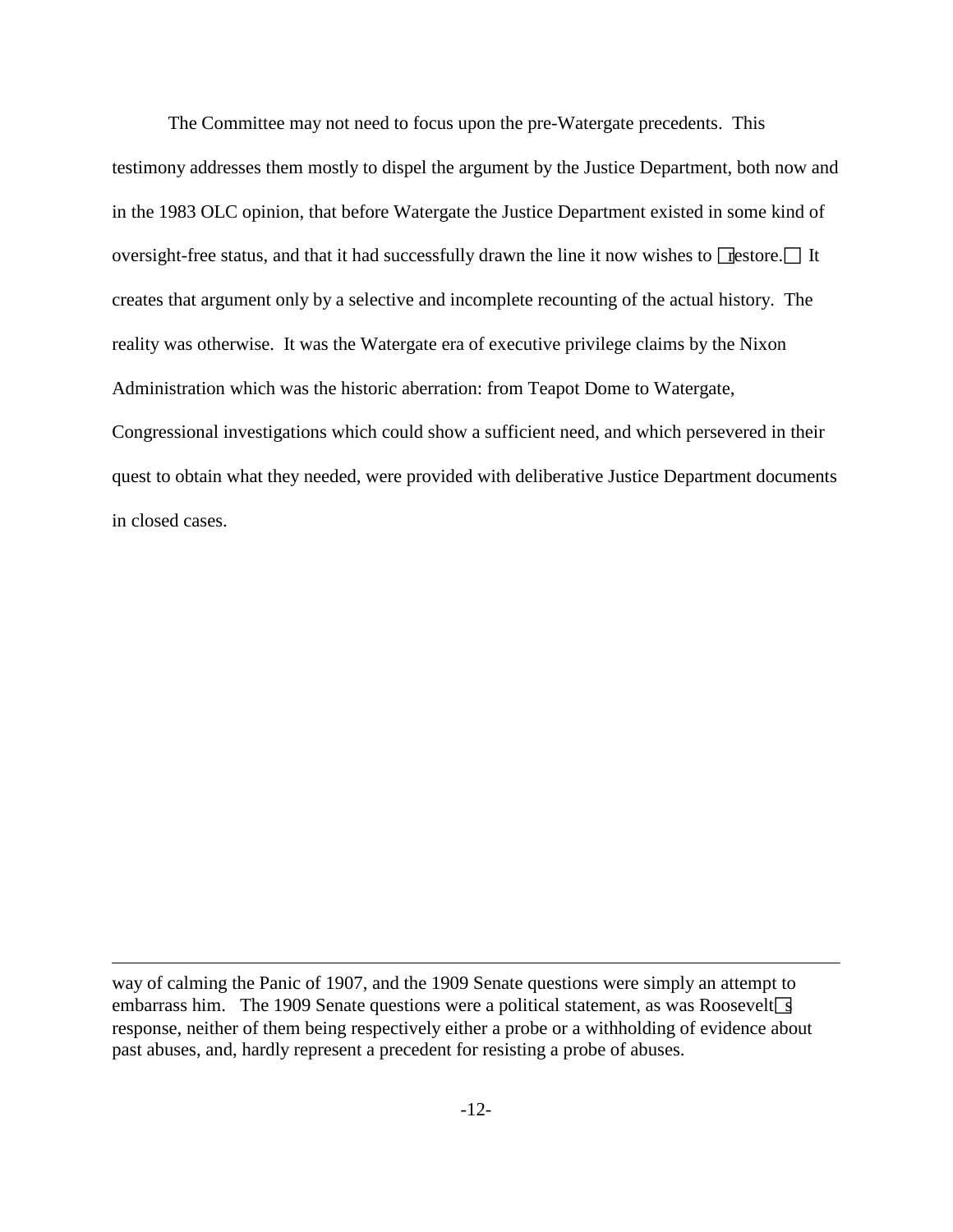From the 1920s to the 1940s: The OLC Opinion of 1983 on this subject is conspicuous in its not addressing the most important examples of this period.<sup>[15](#page-12-0)</sup> From 1915 to 1941, the OLC opinion mentions only one single example - one obscure matter about a merger case.<sup>16</sup> It completely overlooks the two leading examples of Justice Department abuses and Congressional investigations. In 1920-21, Congressional investigations looked into the so-called Palmer raids,<sup>I</sup> in which, under the direction of Attorney General A. Mitchell Palmer, thousands of suspects were arrested and deported, often in violation of basic liberties.<sup>[17](#page-12-2)</sup> For three days of Senate hearings, Palmer, accompanied by his Special Assistant J. Edgar Hoover, was grilled. Palmer provided the Congressional investigators with various Department memoranda, including confidential instructions to the Bureau of Investigation, Bureau of Investigation reports, and a  $\Box$ memorandum of comments and analysis $\Box$ about the key case that had been in court. The OLC opinion conspicuously omits mention of the Palmer raids. A fair conclusion is that what had occurred so discredited the Bureau of Investigation that it spent ensuing decades rebuilding its shattered stature - - not asserting privilege.

The 1983 OLC opinion conspicuously omits to mention Teapot Dome, too. Coupled with its mentioning only one matter from the 1920s through 1941, the obvious explanation is that the clarity and force of the Supreme Court $\sqrt{ }$  Teapot Dome opinions disabled any effort to shield the

<span id="page-12-0"></span><sup>&</sup>lt;sup>15</sup> My memorandum focuses on the OLC Opinion of 1983, which addresses itself to **Attorney General and Justice Department refusals, Frather than to the OLC Opinion of 1982,** which addresses itself to refusals all over the government approved by presidents; to debate non-Justice-Department examples would be to chase rabbits hither and yon.

16 OLC opinion, *supra*, at 788.

<span id="page-12-2"></span><span id="page-12-1"></span>17 This account is from *1920-1992 Congressional DOJ Oversight*, at 1, in *Damaging Disarray*, at 333; and, my own testimony in *Attorney General S Refusal* at 87 n.2.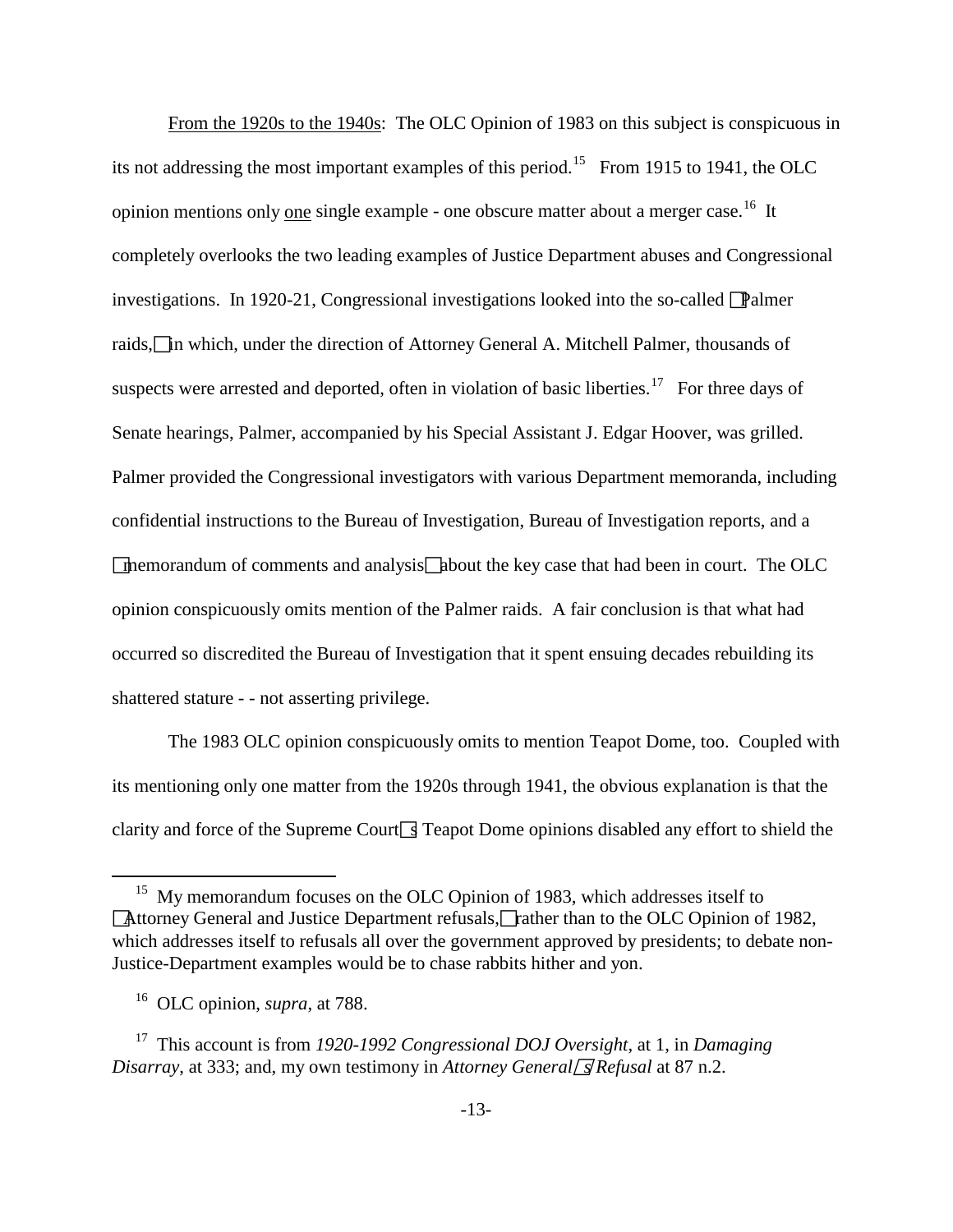Justice Department from proper oversight for the ensuing decades, much as the Supreme Court $\boxed{S}$ decision in Watergate did subsequently.<sup>[18](#page-13-0)</sup>

<span id="page-13-0"></span> $18$  After all, the Supreme Court could not have said any more plainly that Congress had the right to evidence about decisions not to prosecution. As the Supreme Court specifically held about the investigation of the Attorney General's failure to prosecute in the Teapot Dome matter: "Plainly the subject was one on which legislation could be had and would be materially aided by the information which the investigation was calculated to elicit." McGrain v. Daugherty, 273 U.S. 135, 177 (1927). Oversight was "plainly" legitimate when "the subject to be investigated was the administration of the Department of Justice -- whether its functions were being properly discharged or were being neglected or misdirected, and particularly whether the Attorney General and his assistants were performing or neglecting their duties in respect of the institution and prosecution of proceedings to punish crimes . . . . " Id., 273 U.S. at 177 (emphasis added).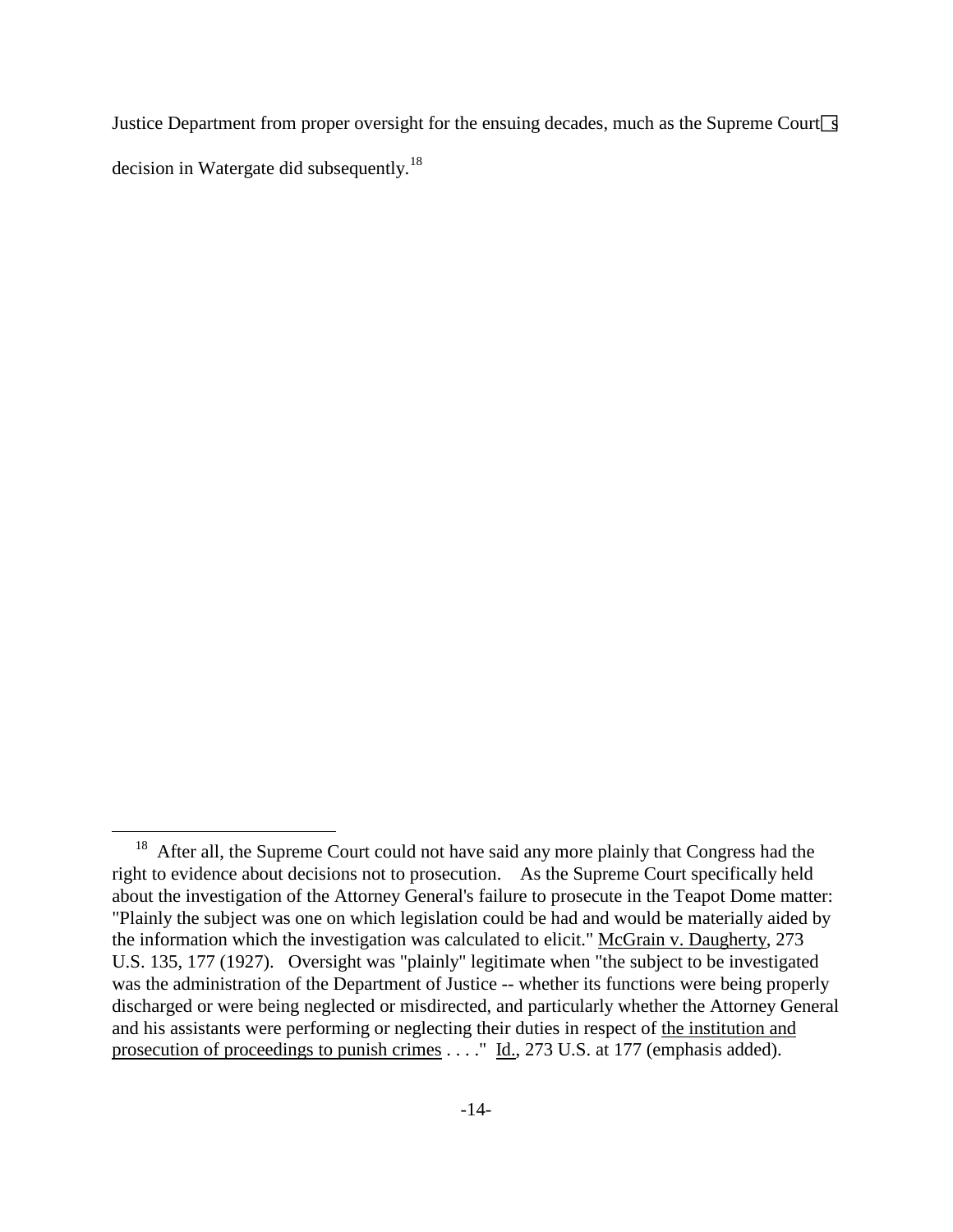Starting in 1941, the OLC opinion does mention one area of refusals to provide

Congressional access: loyalty or domestic intelligence investigations, with several examples from 1941 to the 1954 Eisenhower directive that raised up  $\sqrt{2}$  decutive privilege  $\sqrt{2}$  b prominence. However, this was not a matter of protecting the deliberative process, for in the disputes over those providing those files, the names and the file evidence themselves (because of the effect on the civil liberties of those named), not deliberative material, were the focus of contention.<sup>19</sup> By and large, the privilege assertions do not concern prosecutorial documents, but rather, FBI domestic intelligence files and the like; proper oversight in these contexts was restored by the Church Committee, Abscam, and CISPES Congressional investigations. Apart from loyalty or domestic intelligence matters, during the Truman Administration, the Congressional scandalprobing investigations of the Justice Department - notably, the investigation of Truman Administration fixing of criminal tax cases, also called the  $\sqrt{G}$  Grand Jury Curbing Investigation $\sqrt{\phantom{G}}$ succeeded in obtaining the deliberative memoranda they needed, which eventually led to an Assistant Attorney General going to jail.<sup>[20](#page-14-1)</sup>

<span id="page-14-0"></span><sup>&</sup>lt;sup>19</sup> Hoover **F** FBI simply provided the McCarthy Era inquiries with FBI files unofficially - by leaks to sympathetic Members of Congress. Senator McCarran stated that  $\Box$  For years as chairman of the Judiciary Committee, I had the FBI files handed to me $\Box$ ...  $\Box$ Raoul Berger, Executive Privilege: A Historical Myth 212 (1974)(quoting Sen. McCarran speech in the Congressional Record). The FBI $\Box$  preference for distributing these files itself, rather than having them formally subpoenaed or requested, served its own interests, but not those of civil liberties.

<span id="page-14-1"></span>20 *1920-1992 Congressional DOJ Oversight*, at 3-5, in *Damaging Disarray*, at 335-37; Berger, at 214 & n.27; Arthur M. Schlesinger, Jr., The Imperial Presidency 156 & n.59 (1974)(paperback edition).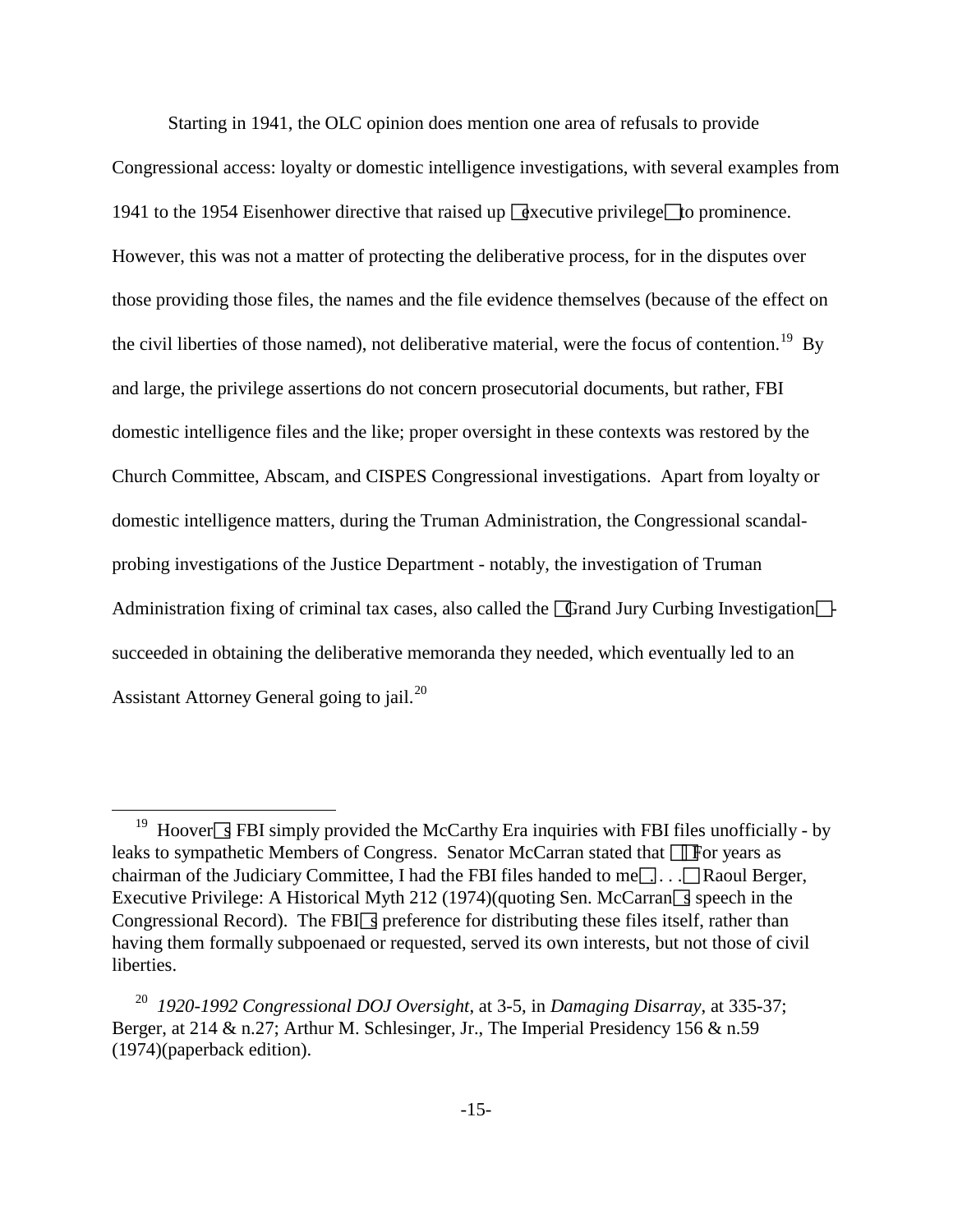The 1950s and 1960s: There was certainly sparring, temporarily, in the 1ate 1950s between the Eisenhower Administration and Congressional investigations following Eisenhower  $\boxed{3}$  1954 directive.<sup>21</sup> However, the OLC opinion is misleading in giving the impression that this sparring consistently denied Congressional access to deliberative documents. The OLC opinion cites the Dixon-Yates scandal as an example of withholding of deliberative documents, but Attorney General Brownell  $\sqrt{3}$  advice, quoted by OLC, is actually to provide deliberative documents in closed cases - not to withhold them.<sup>[22](#page-15-1)</sup> So while the Eisenhower Administration toyed with an  $\boxed{\phantom{a}I}$  gnore the history $\boxed{\phantom{a}I}$  argument to alter the rules established by Teapot Dome, it did not do what the current Justice Department is attempting.

<span id="page-15-0"></span><sup>&</sup>lt;sup>21</sup> Arthur M. Schlesinger, Jr., The Imperial Presidency 159 (1974)( $\Box$ The Eisenhower directive ushered in the greatest orgy of executive denial in American history.

<span id="page-15-1"></span><sup>&</sup>lt;sup>22</sup> Once the proceeding is no longer pending. . . such information should, upon request, be made available by the Commission to an appropriate congressional committee.  $\Box$  OLC 1983 Opinion, at 797-98. As to the key transaction of the Dixon-Yates scandal, The Kefauver Senate Committee undertook an investigation of this transaction, whereupon President Eisenhower declared that it was  $\boxed{\downarrow}$  open to the public.... [T]he President had  $\boxed{\downarrow}$  vaived $\boxed{\downarrow}$  is directive in this case so that  $\sqrt{\frac{1}{2}}$  detection paper or document could be made available to the Committee. Berger, *supra*, at 238.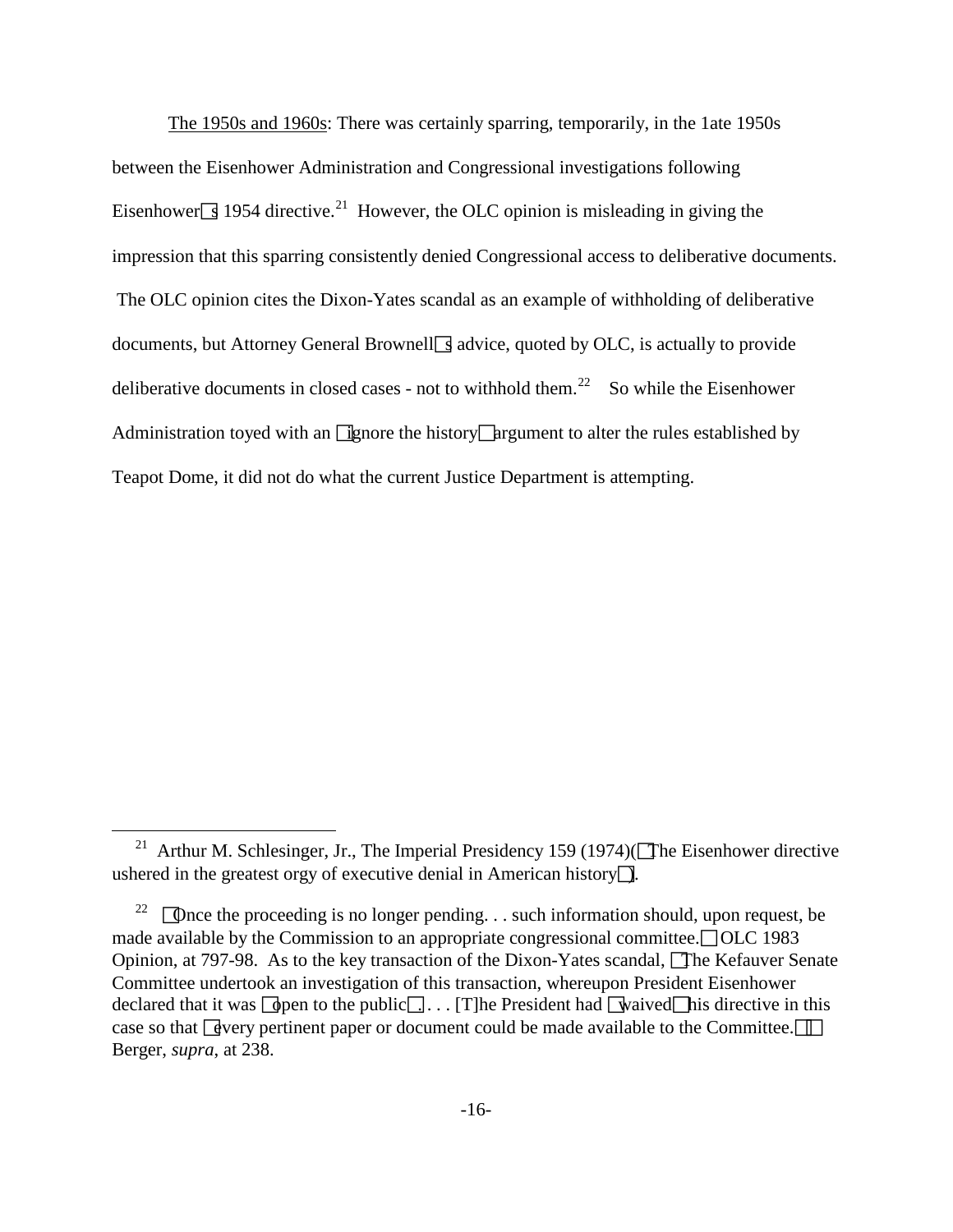The other main DOJ example cited by the OLC opinion - and raised again in the DOJ letter of February 1, 2002 - consists of the DOJ resistance to proper oversight about the muchcriticized consent decree by which DOJ settled the Truman Administration  $\sqrt{s}$  suit against AT&T<sup>s</sup> Western Electric monopoly. OLC 1983 Opinion, at 798-99. What followed was a historic investigation by a House Judiciary Subcommittee chaired by Rep. Emanuel Cellar. The OLC opinion and the DOJ 2/1/2001 letter both cite the Department  $\sqrt{s}$  resistance to providing evidence about that consent decree. There was no Presidential claim of executive privilege in that matter, an important point.<sup>23</sup> However, as the OLC Opinion admits, the House Subcommittee obtained, by a different route, the memoranda it needed - - of the repeated private meetings between Attorney General Brownell, and the head of AT&T, where the former gave the latter a famous  $\Box$  friendly little tip $\Box$  that settled the case on terms of giveaway to the phone monopoly.<sup>[24](#page-16-1)</sup>

<span id="page-16-0"></span> $23$  The late-1950s pattern of claims of privilege without formal Presidential authorization led to the famous Moss letters to Presidents Kennedy, Johnson, and Nixon, in which they pledged the contrary. Ultimately, this led to the Reagan memo of 1982 formalizing that pledge, which has remained in effect. It is under that memo that the current claim, as to the Boston FBI matter, was made.

<span id="page-16-1"></span><sup>&</sup>lt;sup>24</sup> The  $\Box$  friendly little tip $\Box$  memorandum obtained by the Cellar Subcommittee is described in Joseph Goulden, Monopoly (1968) and Mark J. Green, The Closed Enterprise System 39 (1972). Both cite the Cellar Subcommittee hearings (Consent Decree Program of the Department of Justice: Hearings Before the Antitrust Subcomm. of the House Comm. on the Judiciary, 85th Cong., 1st & 2d Sess., pts. I & II (1957-58)) and report, which are also cited in 1983 OLC Opinion at 799. This is an example that discredited, not supported, the Department sclaim that it makes privilege assertions to protect line attorneys from political interference. The opposite was the case; privilege assertions were its unsuccessful attempt to cover up its own political interference with the enforcement work of line attorneys.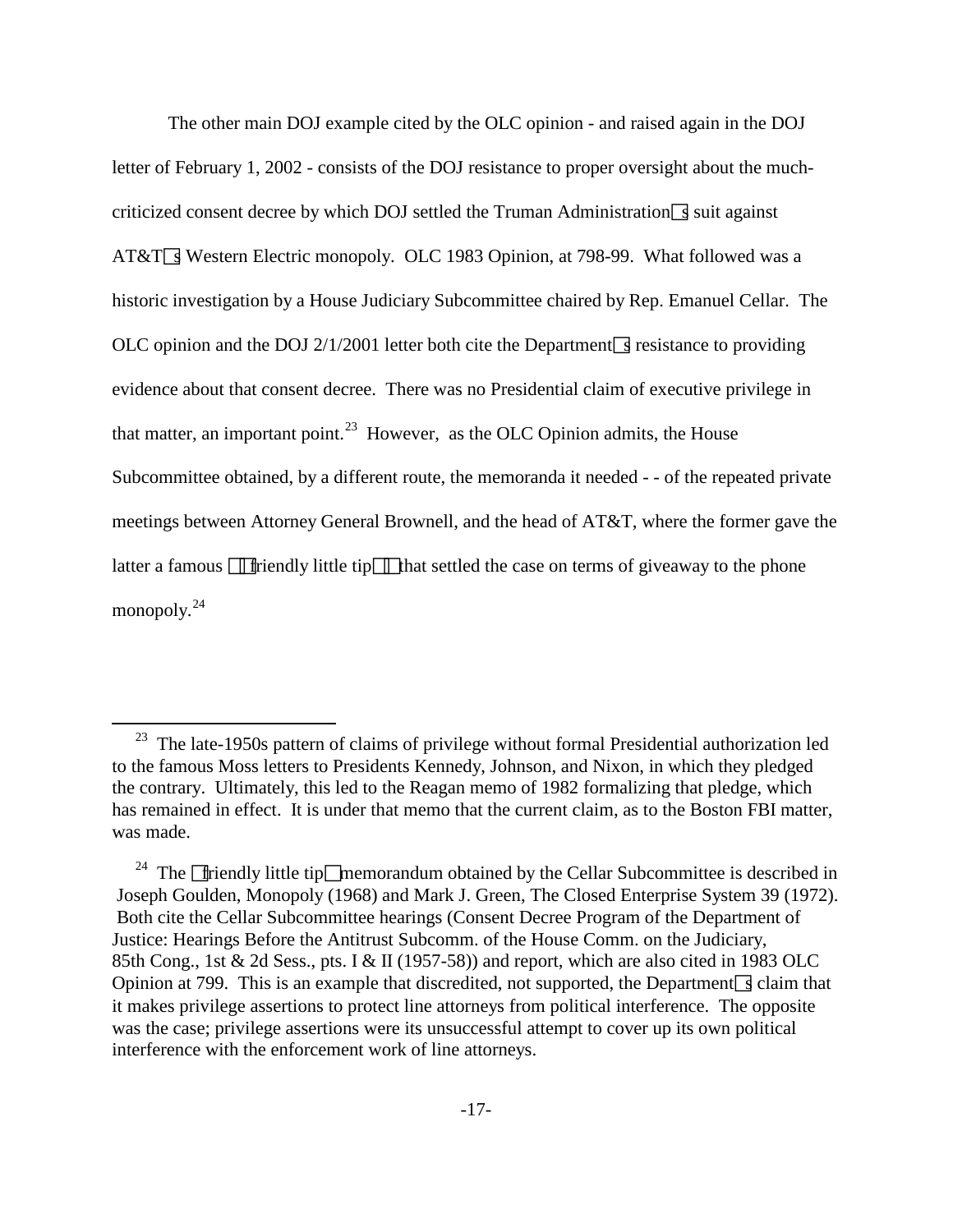The 1960s: In any event, when President Eisenhower was succeeded by Presidents Kennedy and Johnson, the brief late-1950s flurry of invocations of executive privilege ended. The 1983 OLC opinion does not cite a single example of withholding from Congress by the Justice Department during those eight years. 1983 OLC Opinion, 800-801 (skipping from Eisenhower to Nixon administrations).<sup>[25](#page-17-0)</sup> In fact, President Kennedy ordered the release of documents the Eisenhower Administration had been withholding. Berger, *supra*, at 239-40 (Kennedy sharply limited resort to executive privilege, an example followed by President Johnson $\Box$ <sup>[26](#page-17-1)</sup>

To sum up: there had been a fairly consistent pattern from the 1920s through the 1960s, from Teapot Dome to the end of the Johnson Administration, that Congressional committees with a sufficient need, and which persevered, could have access to DOJ deliberative documents. The relatively limited exceptions had been as to domestic intelligence or loyalty files, an issue of civil liberties more than deliberative process; apart from that, Teapot Dome had established legal principles of proper Congressional oversight access to closed cases which were followed largely

<span id="page-17-0"></span> $25$  The 1982 OLC opinion, which deals with privilege claims throughout the government approved by presidents, does have a couple of Kennedy and Johnson examples, at 776-78, but they have nothing to do with the Justice Department, but with national security and White House assistants.

<span id="page-17-1"></span><sup>&</sup>lt;sup>26</sup> One way of reading the history is that Presidents Kennedy and Johnson, having just come from the Senate of the 1950s, and knowing how angry the Senate had gotten over the preceding claims of executive privilege, let committees have access to documents. Schlesinger, *supra*, at 170-72. In 1965, when the Senate launched an investigation of government invasions of privacy - at a time when the FBI was without statutory authority for domestic wiretapping, since Title III was not enacted until 1968 - President Johnson issued an executive order forbidding such wiretapping except for national security. Richard Ged Powers, Secrecy and Power: The Life of J. Edgar Hoover 402 (1987).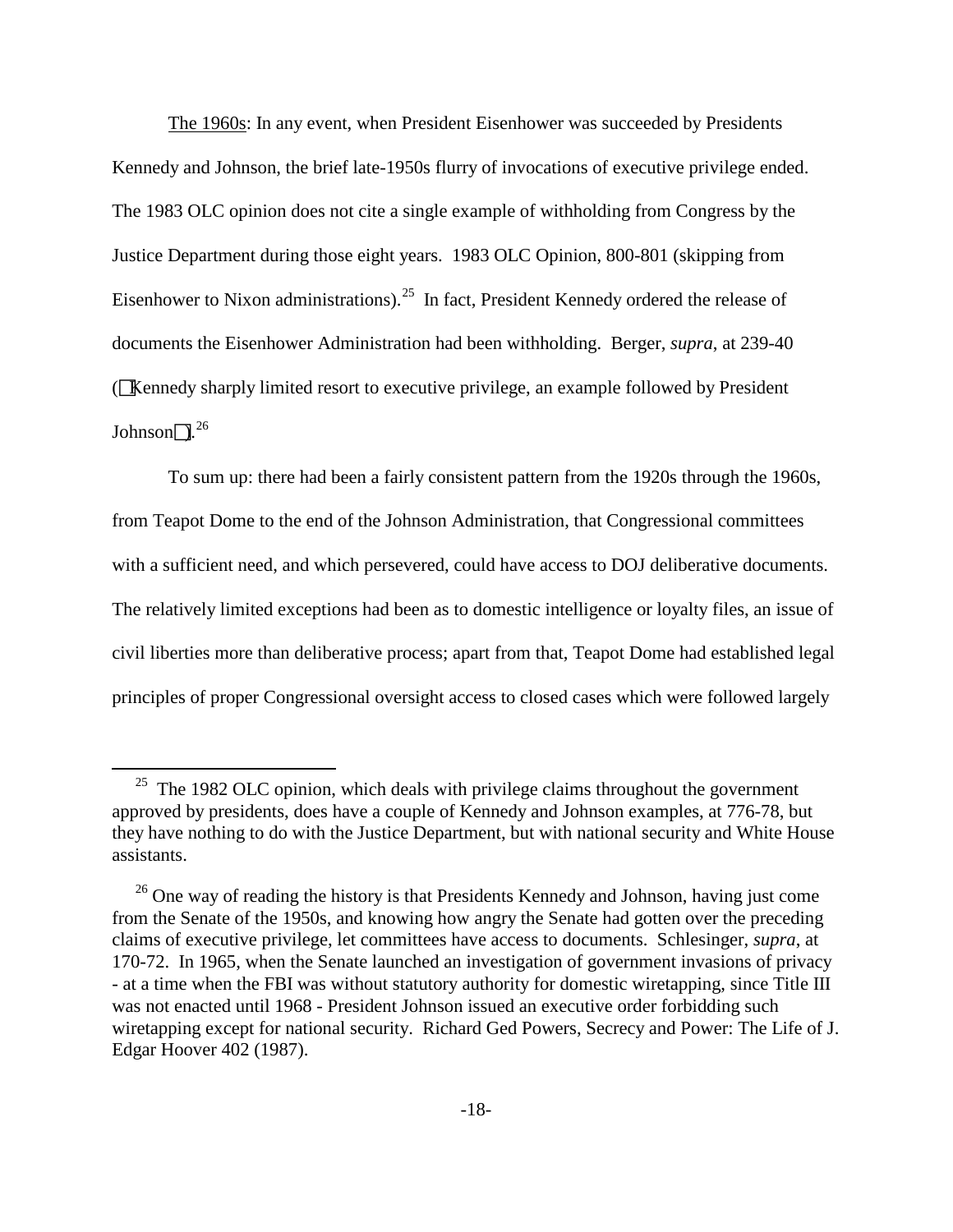even during the intensified sparring of the late 1950s and restored after that brief period.<sup>[27](#page-18-0)</sup>

II. The Period from Watergate to the 1983 Opinion

<span id="page-18-0"></span><sup>&</sup>lt;sup>27</sup> The virtual absence of examples in the 1983 OLC Opinion from 1915 to 1941, from the 1940s (except for loyalty and national security files), and from the period of the Kennedy and Johnson administrations, means that even the OLC Opinion upon which the Justice Department places total reliance does not effectively dispute this.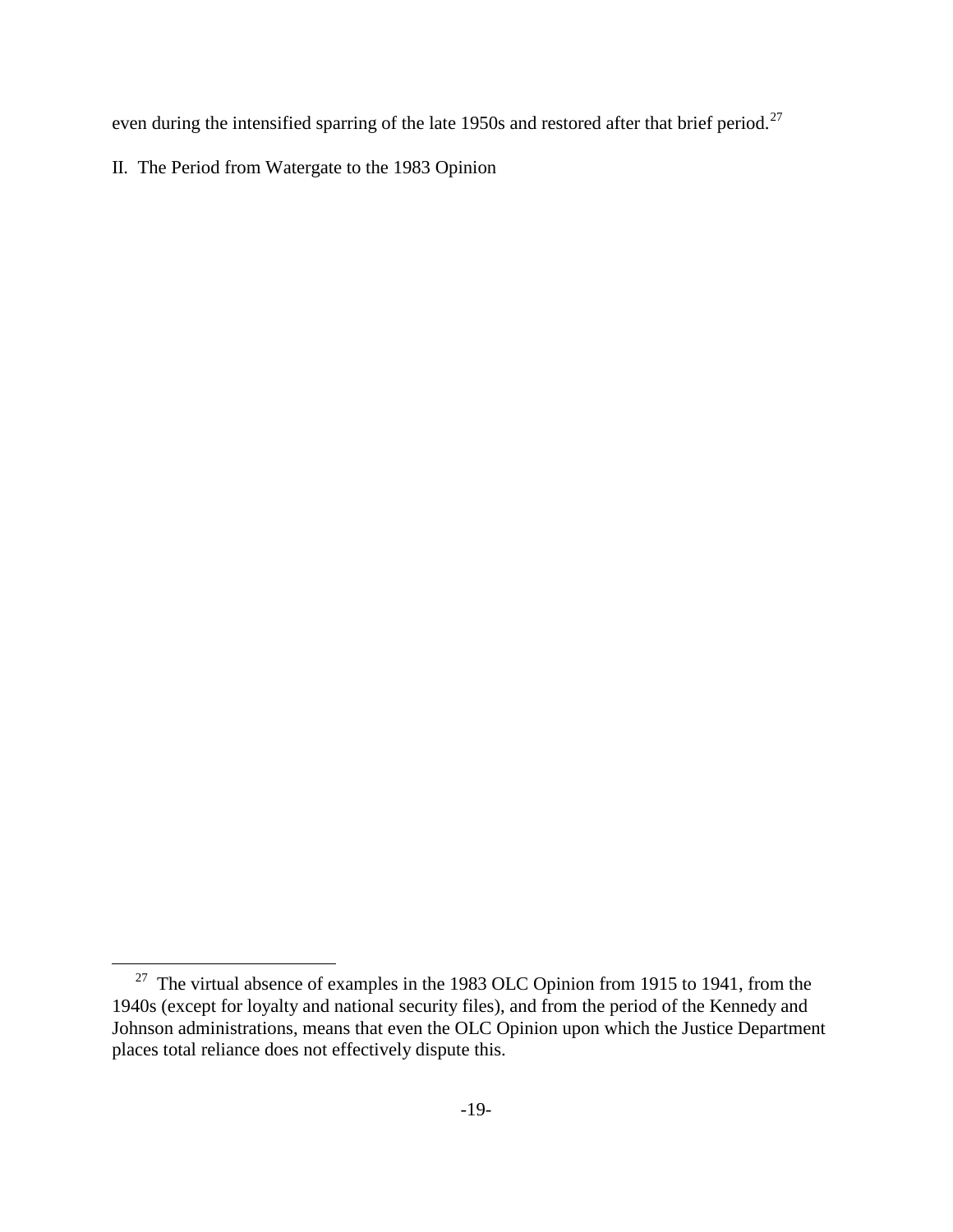Of course, there was a historically famous shift during the Nixon Administration, which made new intense efforts to withhold documents.<sup>[28](#page-19-0)</sup> But, the Nixon Administration Justice Department s experiment with  $\Box$  gnore the past $\Box$  or  $\Box$  ew sheriff in town $\Box$  documentwithholding was disastrous after the absence of such claims during the prior Kennedy-Johnson administrations. The 1983 OLC Opinion again is conspicuously silent about this: it skips from 1970 to 1975, as though the Justice Department problems during Watergate had not existed, preferring not to dwell upon examples from the Nixon Administration discredited by Watergate. 1983 OLC Opinion at 801.<sup>[29](#page-19-1)</sup> Minor examples cited in the other OLC opinion actually confirm what is discussed here. $30$ 

The main story of the Justice Department in Watergate is too well known to require retelling: how it provided back-channel information, during the cover-up, to the White House, and how successive investigations by the Senate Watergate Committee, the special prosecutor,

<span id="page-19-0"></span><sup>&</sup>lt;sup>28</sup> These were collected in Subcomm. on Separation of Powers of the Sen. Comm. on the Judiciary, Refusals by the Executive Branch to Provide Information to the Congress 1964-1973 (Comm. Print 1975)(despite the title, almost all instances are 1969-73).

<span id="page-19-1"></span> $29$  Again, the 1982 OLC opinion, which deals with privilege claims throughout the government approved by presidents, does have a Watergate paragraph, but it deals tersely with President Nixon  $\sqrt{s}$  tapes, not the Justice Department, at 779. Still, it is striking that the opinion tells the story about how President Nixon asserted executive privilege in the text, and how he withheld the tapes from the Senate Watergate Committee, as though it were as good an assertion of executive privilege as any other. As for how the refusal to provide those tapes produced the Supreme Court ruling against executive privilege and, incidentally, the President  $\sqrt{s}$  resignation in disgrace, that is deemed **b**eyond the scope of this memorandum.  $\Box$  *Id.* at 779.

<span id="page-19-2"></span> $30$  As a 1969 example, the Justice Department explained, in response to a premature request by the House Armed Service Committee  $\Box$  hypostigation into the My Lai massacre. . . .  $\Box$  number of reasons have been advanced for the traditional refusal of the Executive to supply Congress with information from open investigative files.  $\Box$  1983 OLC Opinion at 801 (underlining added). In fact, Congress persevered after the open case was closed (i.e., after the court-martial of Lt. Calley), and then did receive the files.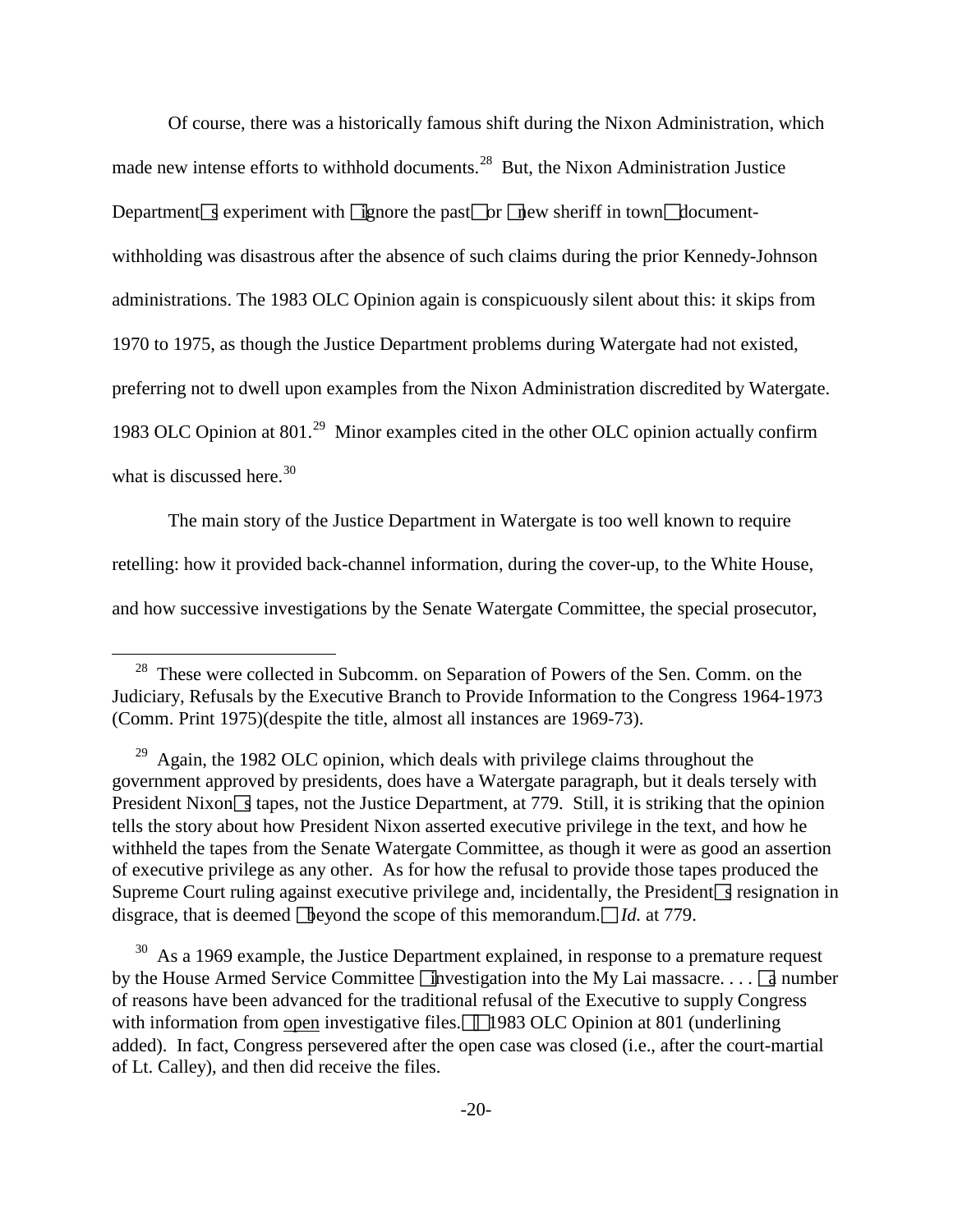and the House impeachment inquiry, had to strip off the secrecy to trace this. Ultimately, the House impeachment inquiry was not denied documents on deliberative process grounds, even obtaining the President  $\boxed{\phantom{s}}$  tapes.

But, that was not the only Watergate story at the Justice Department, by a long stretch. Even before the main story broke open, Congressional investigations studied in depth the efforts of International Telephone and Telegraph (ITT) to obtain favorable settlement of cases - that is, to fix cases - by bringing outside pressure through the White House and the Attorney General.<sup>[31](#page-20-0)</sup> When the privilege claims broke down, the probe of how ITT had endeavored to fix cases in the Justice Department  $\sqrt{s}$  Antitrust Division figured significantly in the House Impeachment investigation.<sup>[32](#page-20-1)</sup> And, the famous cases of the Watergate era - symbolized by Watergate itself, with its attempt to plant an illegal bug - led to a breaking down of the effort to keep FBI domestic intelligence abuses shielded from proper Congressional oversight.

<span id="page-20-0"></span><sup>&</sup>lt;sup>31</sup> The OLC Opinion of 1983 recounts in some detail how, in 1972, Chairman Bill Casey of the SEC held off Senate investigations of the ITT scandal, as though this were the whole story and as though this represented a good precedent. OLC Opinion of 1983, at 811-813.

<span id="page-20-1"></span> $32$  Impeachment of Richard M. Nixon: Report of the House Comm. on the Judiciary, H. Rep. No. 1305, 93d Cong., 2d Sess. 174-76 (1974)(ITT investigation).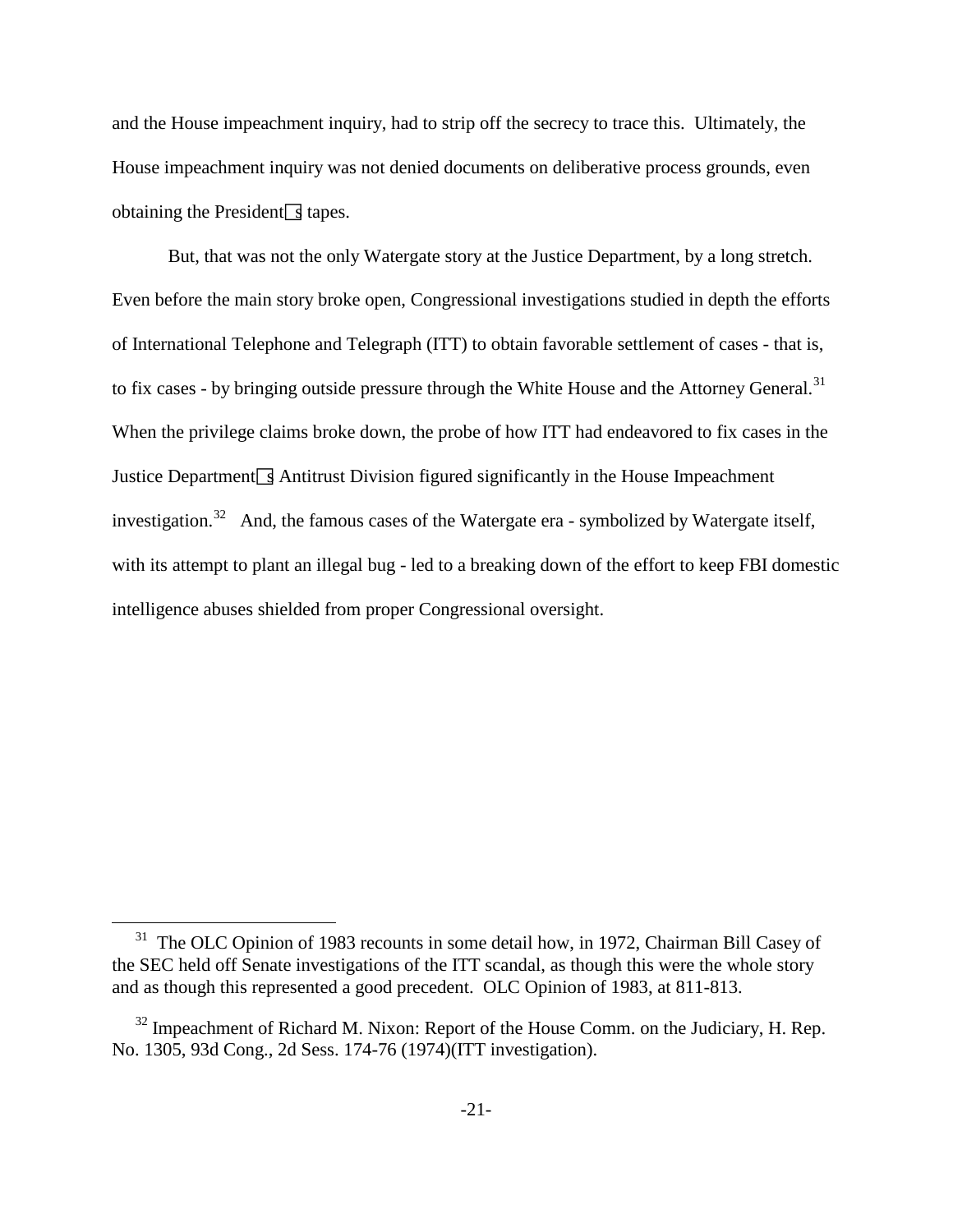Apart from one misleading anecdote,  $33$  the OLC Opinion of 1983, which purports to discuss Congressional demands for DOJ and FBI evidence, simply omits what may well be the most thorough and important Congressional investigation of FBI abuses in history. In 1975-76, following an initial spate of inquiries by House committees - - including the Committee on Government Operations - - the Senate Select Committee on Intelligence, chaired by Frank Church, investigated abuses at the FBI and at other agencies.<sup>34</sup>  $\Box$  The overriding theme was the use that the Nixon administration had made of the FBI and other intelligence agencies to discredit its political enemies and spy on hundreds of American writers, politics and civil rights leaders.□Jim McGee & Brian Duffy, *Main Justice* 508-509 (1996).<sup>[35](#page-21-2)</sup> That FBI operation,

<span id="page-21-0"></span><sup>&</sup>lt;sup>33</sup> It recounts the withholding from a subcommittee of the House Committee on Government Operations of FBI  $\Box$  open files  $\Box$  b f domestic intelligence records. OLC Opinion of 1983, at 802. Not only were these open files, not closed ones, but, the  $FBI\sqrt{3}$  resistance on oversight of this subject folded just a year later when the Church Committee took up the matter.

<span id="page-21-1"></span> $34$  See U.S. Intelligence Agencies and Activities: Domestic Intelligence Programs: Hearings of the House Select Comm. on Intelligence, 94th Cong., 1st Sess. (1975); Federal Bureau of Investigation: Hearings of the Sen. Sel. Comm. on Intelligence, 94th Cong., 1st Sess. (1975); F. Smist, Congress Oversees the United States Intelligence Community 1947-1989 197-99 (1990); D.J. Garrow, The FBI and Martin Luther King, Jr.: From "Solo" to Memphis (1981). The House Government Operations Committee hearing and its effect is described in Sanford J. Ungar, *FBI* 565-72 (1975).

<span id="page-21-2"></span><sup>&</sup>lt;sup>35</sup> Among COINTELPRO's (literally, Counter Intelligence Program) operations was COINTELPRO-New Left, which was directed against college campus groups and opponents of America's involvement in the Vietnam conflict. The operation was so vaguely defined that it resulted in the targeting of legitimate, non-violent anti-war groups. Another aspect was COINTELPRO-Black Nationalist, which targeted Black civil rights groups, including ones involved exclusively in non-violent political expression. See generally Select Comm. To Study Governmental Operations with Respect to Intelligence Activities, Final Report, Book II: Intelligence Activities and the Rights of Americans, and Book III: Supplementary Detailed Staff Reports on Intelligence Activities and the Rights of Americans, S. Rep. No. 755, 94th Cong., 2d Sess. 163 (1976).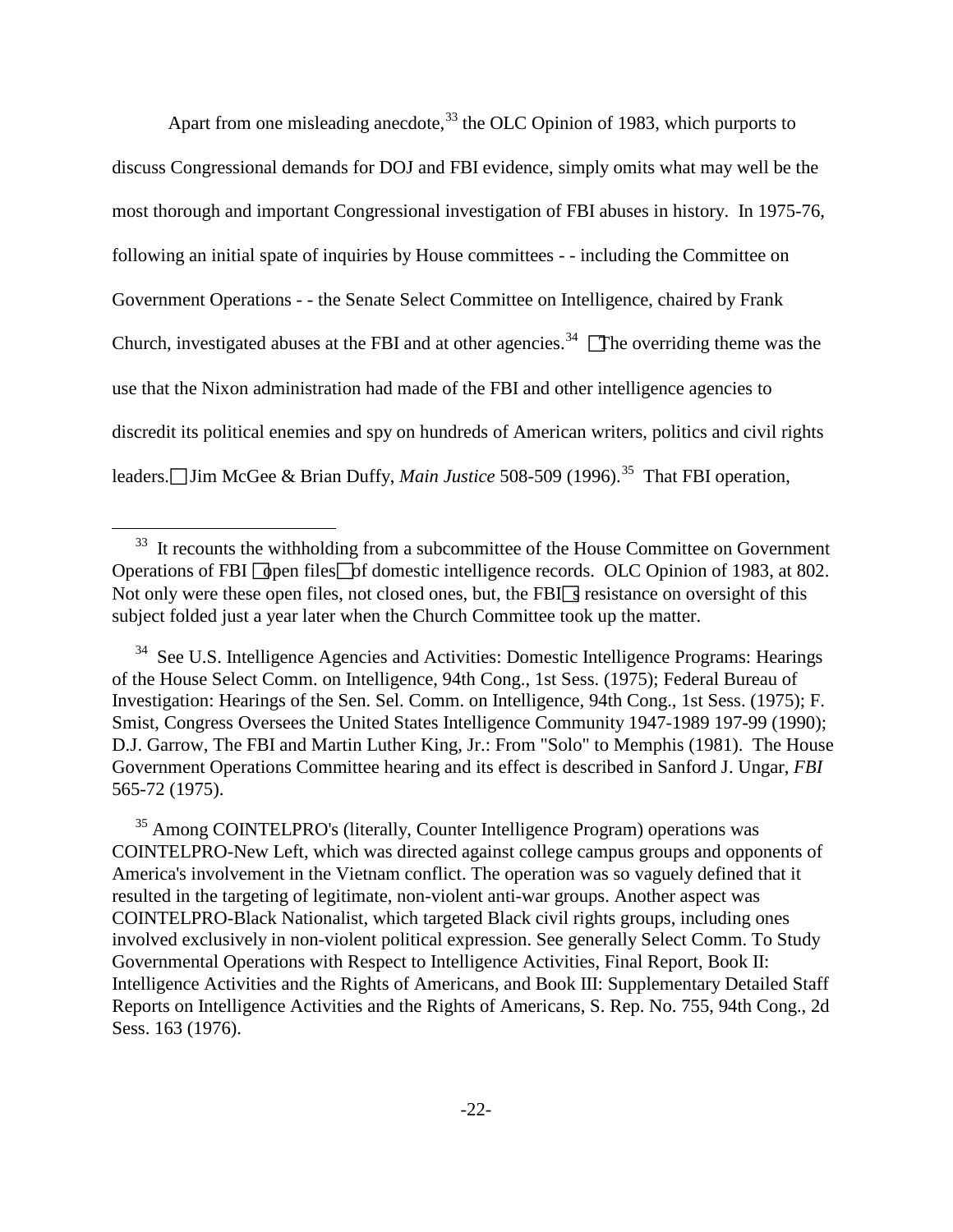known as COINTELPRO, used a number of techniques, and these included working with informants whose management involved the kinds of issues of today  $\sqrt{s}$  hearing about the (Boston) FBI. While the Church Committee met with various forms of resistance, the FBI simply could not withhold memoranda on grounds of deliberative document privilege.

Moreover, in response to the Church Committee probe, the Attorney General, Ed Levi, ordered OLC  $\Box$  to draft guidelines for the FBI that would cover the bureausly most sensitive  $i$  investigations--pursuing organized crime groups, conducting undercover operations  $\Box$  including what this Committee is overseeing in Boston, the FBI $\Box$  pursuit of organized crime groups by use of informants **and carrying out domestic security and counterintelligence investigations.** *IId.* at 311. These rules became known as the Levi Guidelines and they have shaped the operations of the FBI to this day.  $\Box I d^{36}$  $\Box I d^{36}$  $\Box I d^{36}$  In a very real sense, all this Committee seeks to do by today s hearing, is investigate some apparent abuses of FBI authority in connection with informants that started even before the Church Committee but failed to come to light for decades thereafter, exercising the authority and looking at the kinds of FBI problems looked at by the original Church Committee. $37$  That did not run afoul of privilege then, and, does not now.

Because I started as Assistant Senate Legal Counsel in 1979, at this point my discussion

<span id="page-22-0"></span><sup>&</sup>lt;sup>36</sup> They were updated in 1983 by Attorney General William French Smith (the  $\sqrt{3}$ mith guidelines $\Box$  and the House held oversight hearings over the updated guidelines. See FBI Domestic Security Guidelines: Oversight Hearings Before the Subcomm. on Civil and Constitutional Rights of the House Comm. on the Judiciary, 98th Cong., 1st Sess. 60-66 (Levi guidelines), 67-85 (Smith guidelines) (1983). They were later updated in 1989.

<span id="page-22-1"></span> $37$  The Church Committee looked at domestic intelligence, rather than organized crime, FBI activity. While there are structural and substantive distinctions between domestic intelligence and organized crime work, both require proper oversight of alleged FBI abuses - and alleged Justice Department tolerance or complicity in such abuses.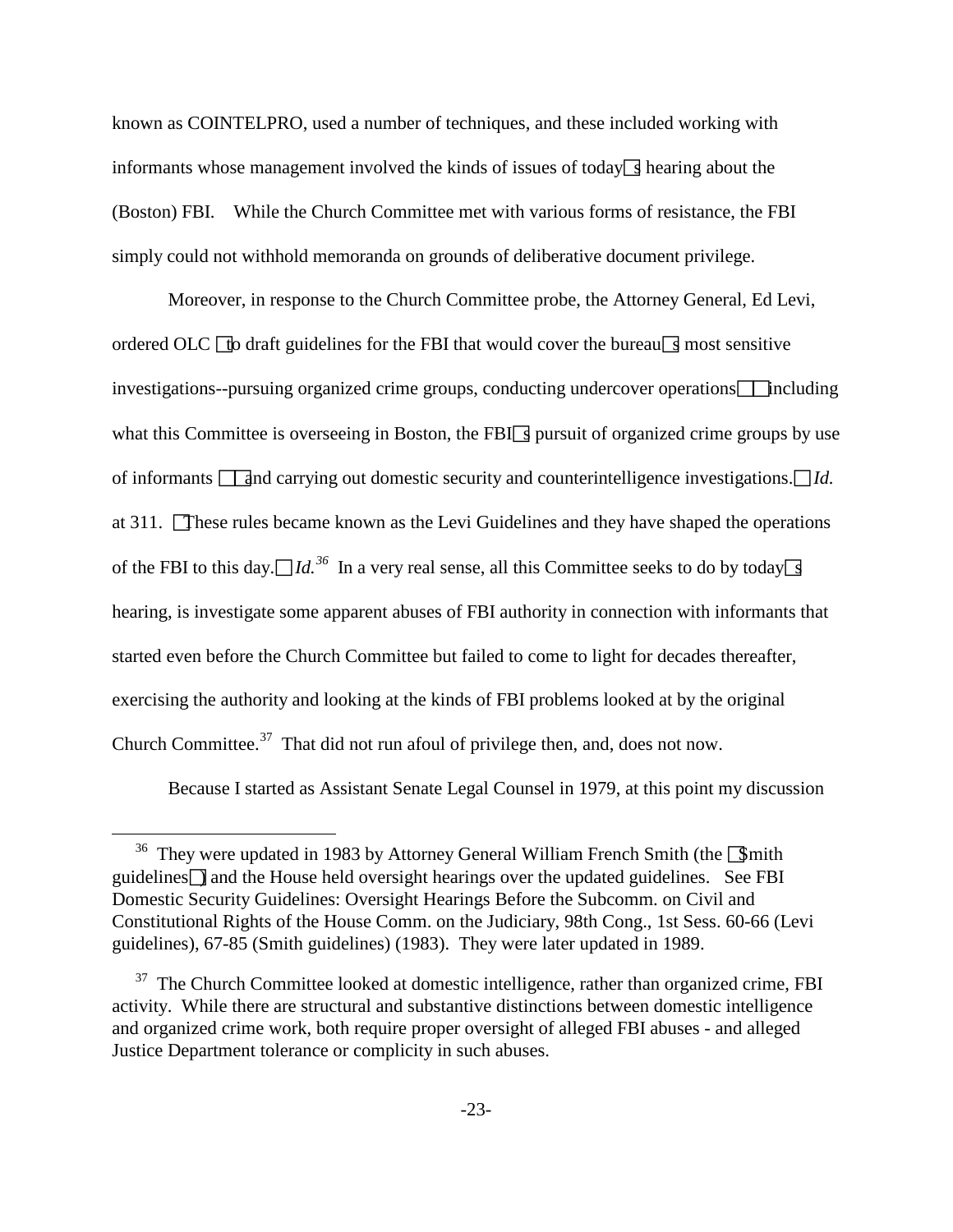becomes based in part on first-person experience rather than historic review. Of what little the OLC Opinion of 1983 has to say about this period, its main example, about Senator Baucus  $\frac{1}{3}$ Senate Judiciary subcommittee in 1979 (with which I worked), confirms the previous analysis. It quotes the official, express Justice Department policy to provide access to deliberative documents for closed cases.<sup>[38](#page-23-0)</sup>

<span id="page-23-0"></span> $38$  This is the investigation of GSA sales of titanium and lithium. The Department has agreed to give the Subcommittee staff limited access to these internal memoranda [2 closed files . . . .] Our policy with regard to providing Congressional Committees with analytical, strategy or deliberative portions of memorandum[s] related to these investigations is to make them available at the Department for review and analysis, including notetaking. OLC Opinion, at 803 (quoting DOJ letter).

Two other matters at the time involved the Senate Judiciary Committee  $\sqrt{3}$  review of the DOJ investigation of price-fixing in the uranium industry, and a Senate Judiciary Subcommittee  $\leq$  review of the Public Integrity Section (also known as the Vesco Investigation $\Box$  because of its principal focus). When DOJ sought court rulings, the courts allowed the release of the documents sought. In Re Grand Jury Impanelled October 2, 1978, 510 F.Supp. 112 (D.D.C.1981); *In re Grand Jury Investigation of the Uranium Industry*, 1979 WL 1661 at \*1 (D.D.C. 1979). The OLC Opinion of 1983 did not address these, probably because the focus of dispute at the time was the (unsuccessful) DOJ effort to apply Rule 6(e) to documents presented to the grand jury, rather than on what deliberative characteristics were involved in the DOJ memoranda.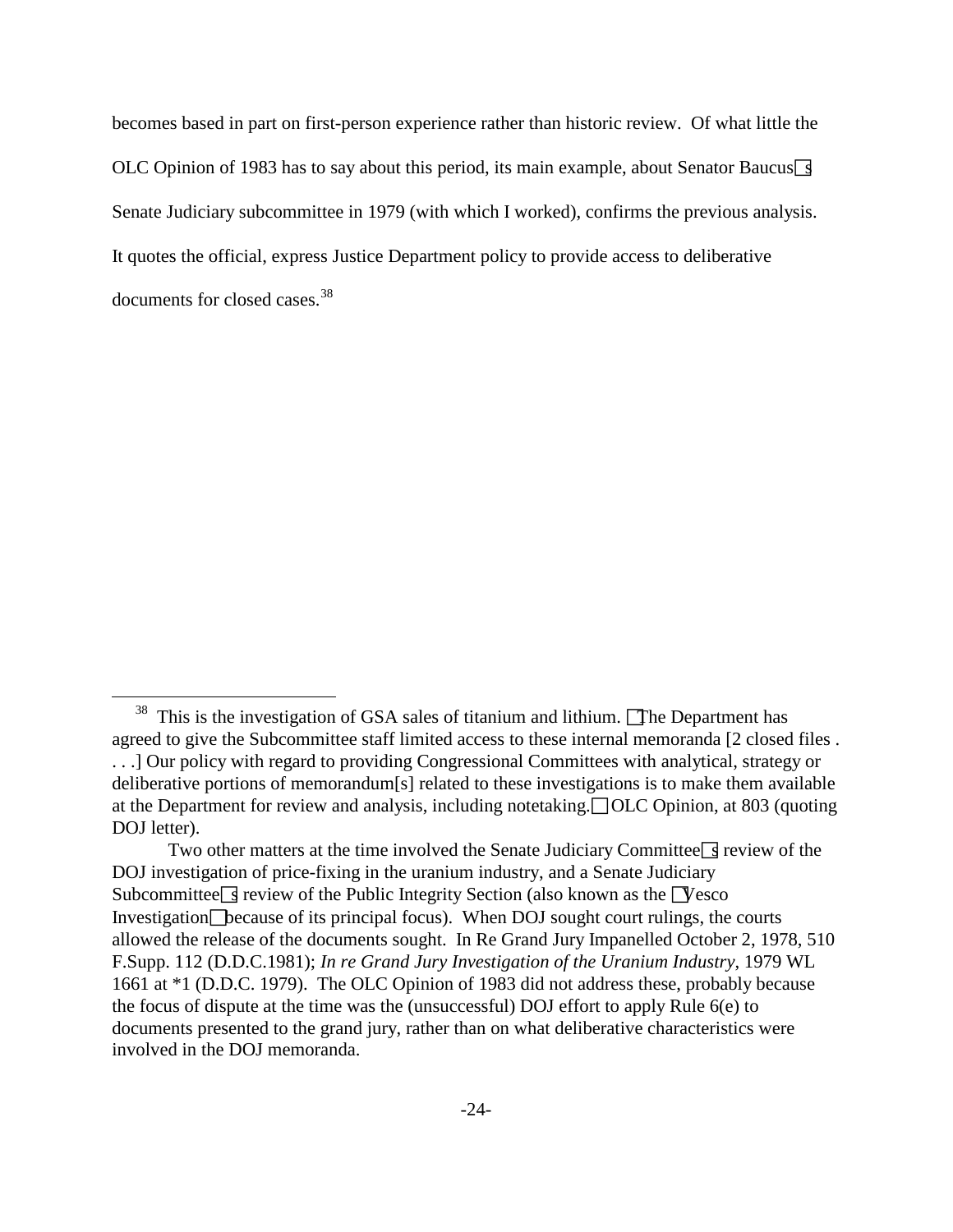It is striking that the OLC opinion, having omitted meaningful discussion of Teapot Dome or Watergate, now omits the major Congressional investigation of the Carter Justice Department. In other words, it systematically omits examples of successful proper Congressional oversight of the Justice Department, forcing it unpersuasively to attempt ad hoc exceptions and explanations when reminded of these. In 1980, a Congressional investigation probed in detail the exchanges within the Carter Administration's Justice Department following the declination by the Criminal Division of criminal prosecution of Billy Carter in favor of a civil settlement. The President's brother had taken \$220,000 from Libya, and there were again allegations of pressure upon, or monitoring of, the Criminal Division through the White House and the Attorney General. Then-Assistant Attorney General Philip Heymann had initially protested the oversight on the argument there had been no wrongdoing within his Division, but recognizing the necessity of oversight, eventually cooperated fully in the inquiry.<sup>39</sup> This is an instance referenced in the Justice Department letter of 2/1/2002; apparently, the Department now acknowledges that deliberative prosecutorial memoranda, as well as factual investigative records, were disclosed. $\sqrt{4^0}$ 

<span id="page-24-0"></span>Inquiry Into the Matter of Billy Carter and Libya: Report of a Subcomm. of the Sen. Comm. of the Judiciary, S. Rep. No. 1015, 96th Cong., 2d Sess. 45-58 (1980).

<span id="page-24-1"></span> $40$  The DOJ letter seems to be arguing some point in stating that in the 1980 Billy Carter instance there was not  $\boxed{a}$ ny assertion of executive privilege, $\boxed{b}$ ut it does not spell out what point it is trying to make. There were no formal assertions of executive privilege by President Carter in 1980, but, for that matter, there were none at all in his entire administration, and, the same could be said of President Reagan  $\sqrt{s}$  administration in 1983-88. The Justice Department did have its positions as to oversight both in 1977-80 and in 1983-88, they resulted at times in disputes - without Presidential privilege assertions - and the Congressional committees with a need for documents, deliberative or otherwise, that persevered, were provided with access. What the record from 1977-80 and 1983-88 serves to underscore is the extraordinary nature of the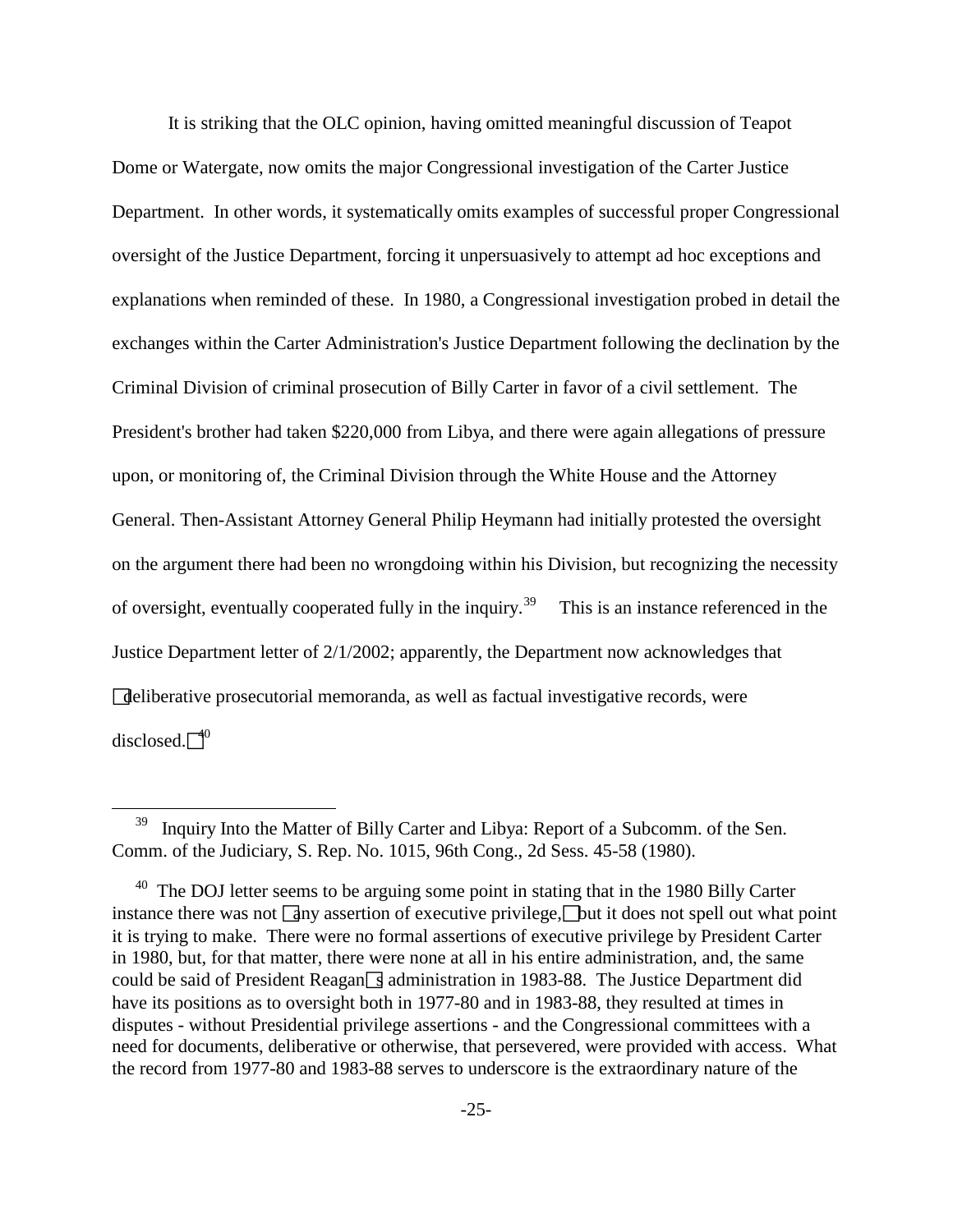period of 1981-82 when President Reagan did assert executive privilege formally twice, and, the significant that at both times in 1981-82, the House Committees went on to obtain access anyway.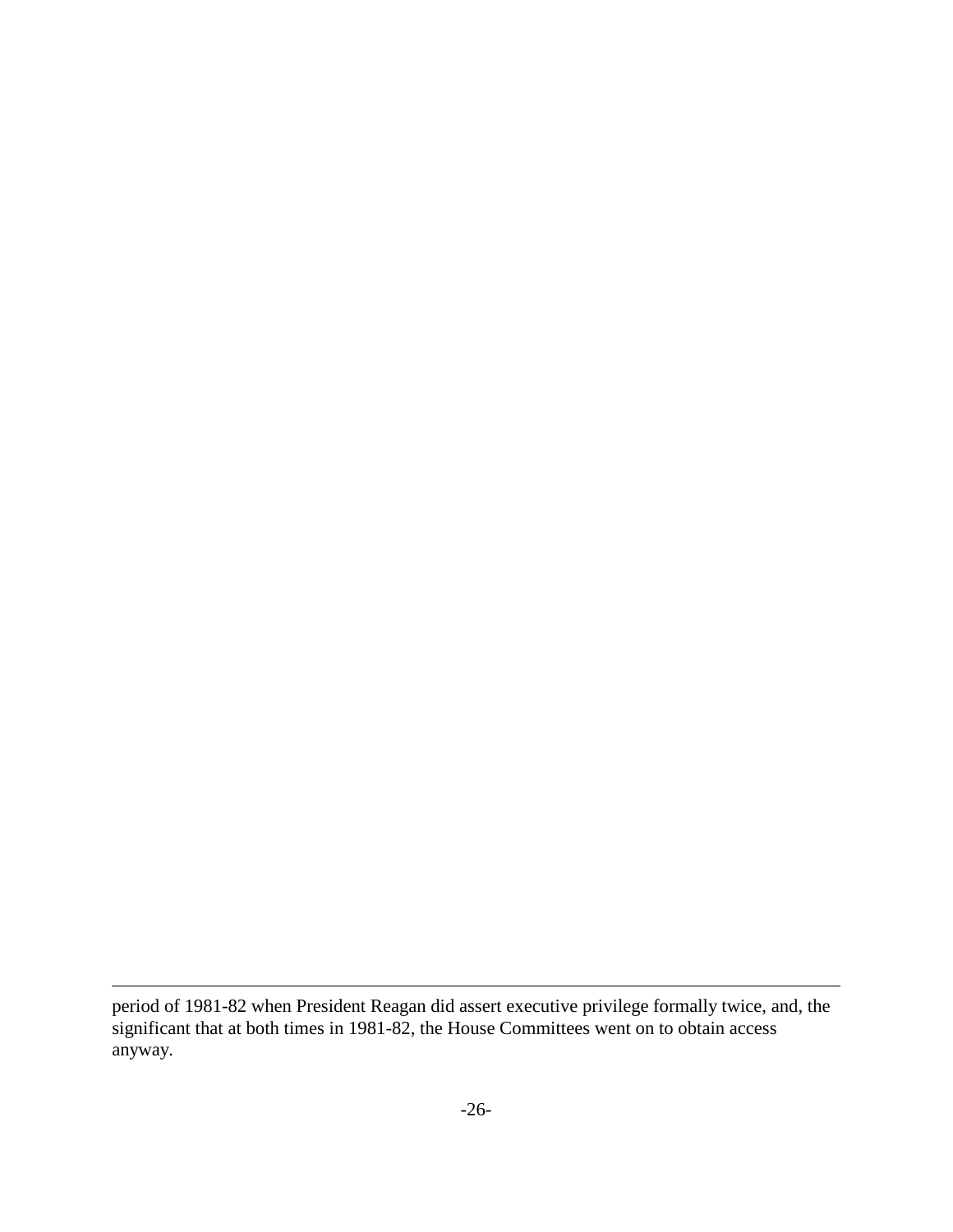I served as the head of that Congressional investigation  $\boxed{3}$  Justice Department task force. I personally questioned officials at three levels in the Criminal Division, the Deputy Attorney General, and Attorney General Civiletti, precisely about the deliberative processes by which they had declined criminal prosecution of the President  $\Box$  brother. . With me in these interviews was Senator Strom Thurmond  $\sqrt{s}$  counsel, Dennis Shedd, now a United States District Judge for the District of South Carolina. They answered all our questions and provided the documents; in this instance, the answers to questions were of much more interest than the documents. Thereafter, those we interviewed, from Joel Lisker to Civiletti, testified at televised hearings before the Committee on these same points.

In the Carter Administration, there had been the usual  $\exists$  gnore the past $\Box$  or  $\Box$  hew sheriff in town  $\Box$  arguments - explicitly that the abuses of the prior administrations would not recur and that their executive privilege claiming mistakes should be overlooked, and implicitly that Congressional committees should not continue such active oversight in the changed situation. This Committee will recognize the themes. Those arguments did not deter proper oversight at that time, including oversight of Justice Department deliberations regarding declinations to prosecute.

With the transition to the Reagan Administration came, in the first year, the first Reagan Administration claim of executive privilege, which concerned an obscure matter of mineral lease decisions by Interior Secretary James Watt.<sup>[41](#page-26-0)</sup> Just as many cannot understand why the current Administration has drawn the executive privilege line on the Boston FBI matter, which seems so

<span id="page-26-0"></span><sup>&</sup>lt;sup>41</sup> Assertion of Executive Privilege in Respose to a Congressional Subpoena, 5 Op. O.L.C. 27 (1981).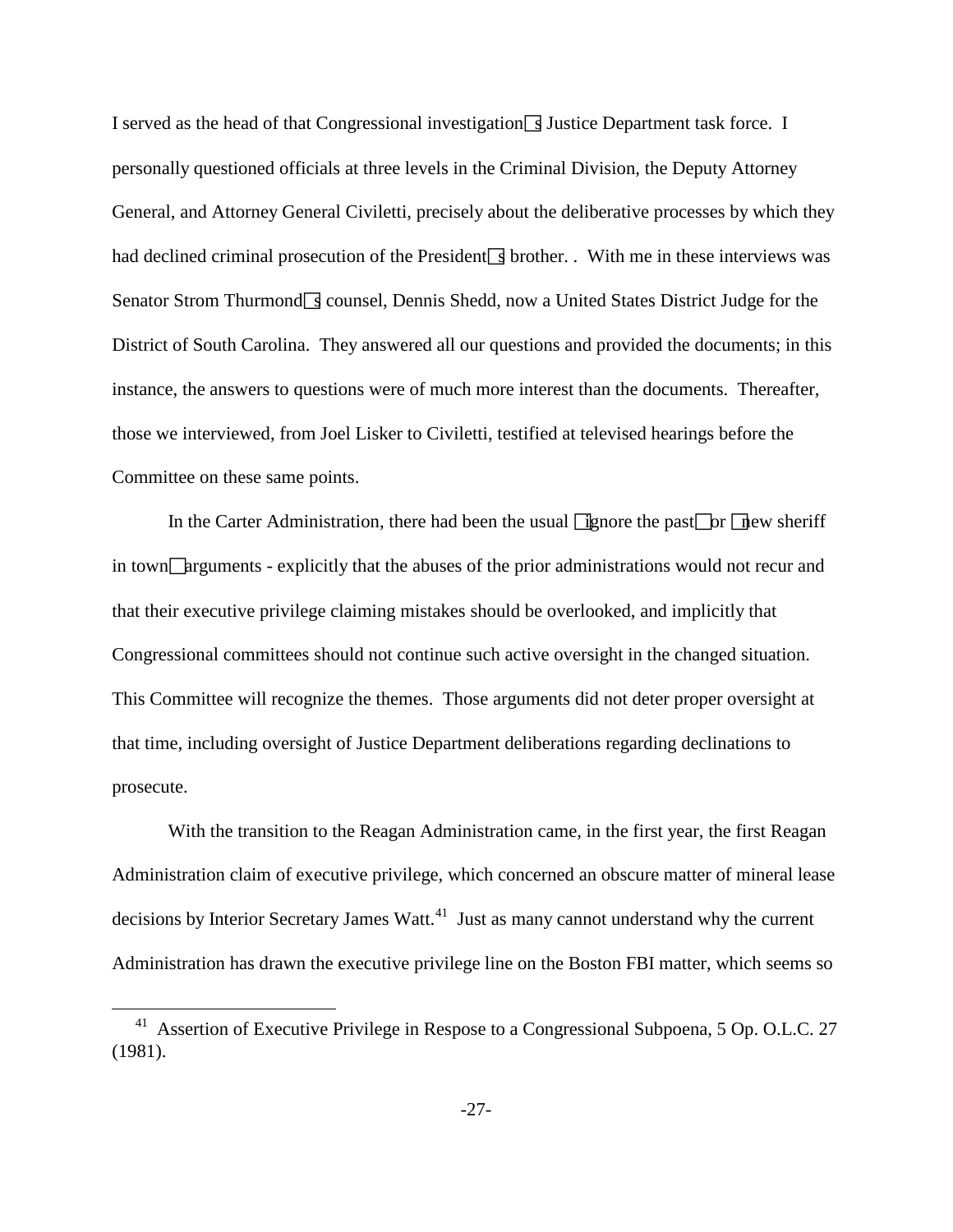inappropriate a subject to claim privilege, many could not understand in 1981 why the line was drawn as to that obscure mineral lease matter. However, I recall well the  $\lceil \cdot \rceil$  the new sheriff in town theme being sounded - that the new (Reagan) Administration would not be giving in on deliberative documents the way its (Carter) predecessor had, and would show this by staking out its privilege claim early by a formal Presidential claim. It has been tried before. It lacked merit and it failed. It is being tried again.

I personally recall the 1981 day that the House Committee on Energy and Commerce held a hearing about the history of executive privilege, just like today  $\sqrt{ }$  hearing, with the primary testimony coming to Chairman Dingell from the leading historian of executive privilege, Raoul Berger; on another day, it received testimony from the famed oversight chair, Rep. John Moss; and, it released a strong opinion from the first modern General Counsel of the House, Stan Brand.<sup>42</sup> Faced with the bipartisan determination of the House Commerce Committee, led by Rep. John Dingell and Rep. James Broyhill, to see the documents, and the patient but persistent preparations they made, the administration conceded. As the House contempt report concludes, [f]ollowing that vote [to hold Secretary Watt in contempt], negotiations with the White House continued and on March 18, 1982, the previously withheld documents were made available to the Subcommittee for review. $\Box$ <sup>3</sup> It had taken a full year. Since  $\Box$  the deliberative process had concluded, the Counsel to the President surrendered that  $\boxed{dl}$  of the disputed documents were made available for one day at Congress  $\dots$ . [with limited] notetaking  $\dots$  [1982 OLC Opinion]

<span id="page-27-1"></span><span id="page-27-0"></span><sup>&</sup>lt;sup>42</sup> Contempt of Congress: Hearings Before the Subcomm. On Oversight and Investigations of the House Comm. On Energy and Commerce,  $97<sup>th</sup>$  Cong.,  $1<sup>st</sup>$  Sess. (1981).

<sup>&</sup>lt;sup>43</sup> Contempt of Congress: Report of House Comm. On Energy and Commerce, H.R. Rept.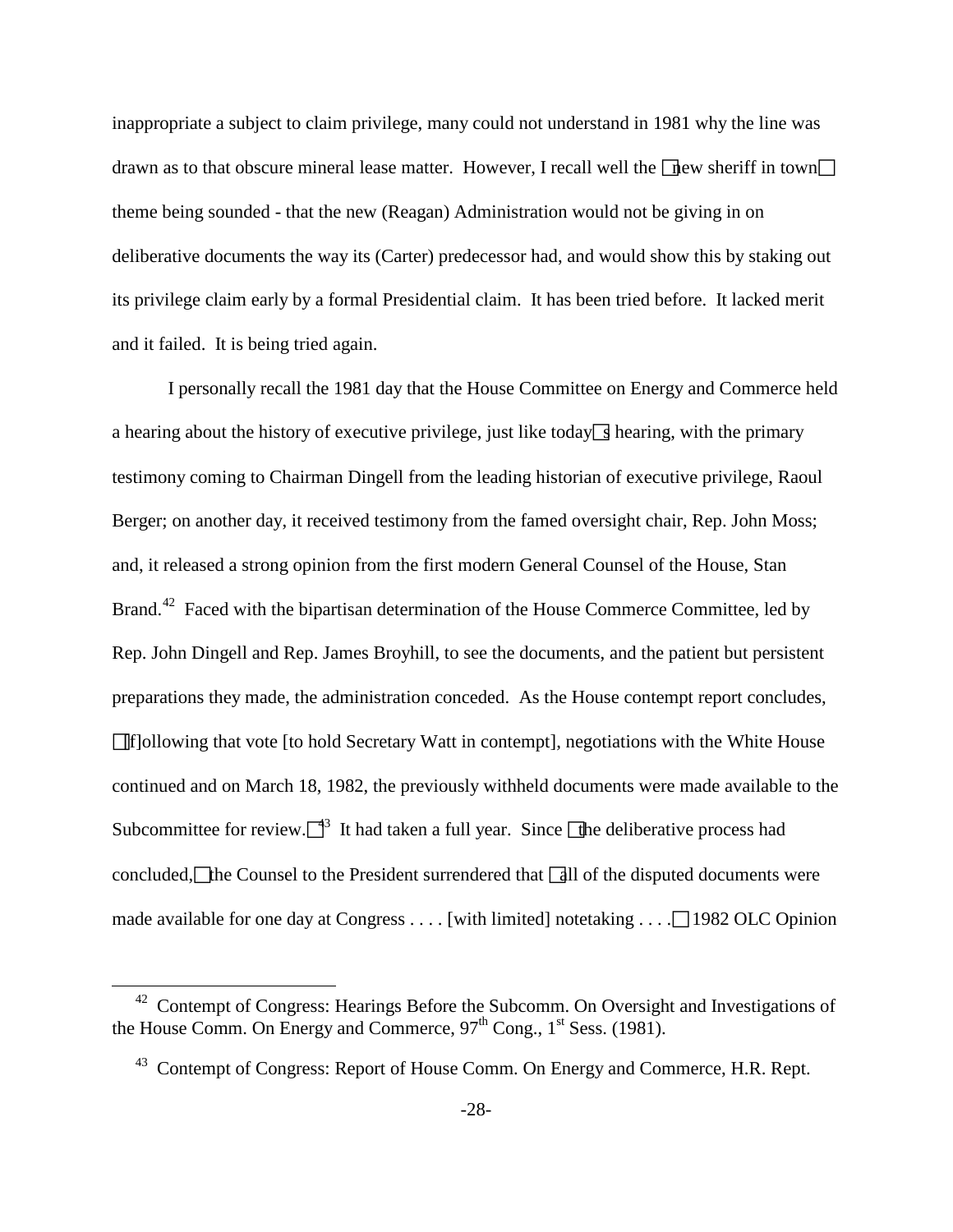at 780-81. Once again, it is quite hard to read even the Justice Department  $\sqrt{3}$  own OLC Opinion without noticing the providing of access to deliberative documents in closed cases. This was one of the only two instances in eight years, both failures, in which President Reagan formally claimed executive privilege.

Another Congressional oversight investigation of the early 1980s warrants attention. The Justice Department  $\sqrt{ }$  ABSCAM operation, in which an undercover sting operation run by the Department was used to offer bribes to Senators and Representatives, had raised serious questions regarding the Department  $\sqrt{s}$  use of its powerful tools, including its management of informants. A Senate Select Committee investigated ABSCAM. Once the cases were closed, the committee obtained access to all the documents it needed, including the Criminal Division prosecutorial memoranda.<sup>[44](#page-28-0)</sup>

No. 97-898 (1982), at page  $\text{III}$  (the chairmans introductory letter of transmittal).

<span id="page-28-0"></span>44 *1920-1992 Congressional DOJ Oversight* at 11. I was Assistant Senate Legal Counsel at the time. My colleague in that office served on that oversight investigation.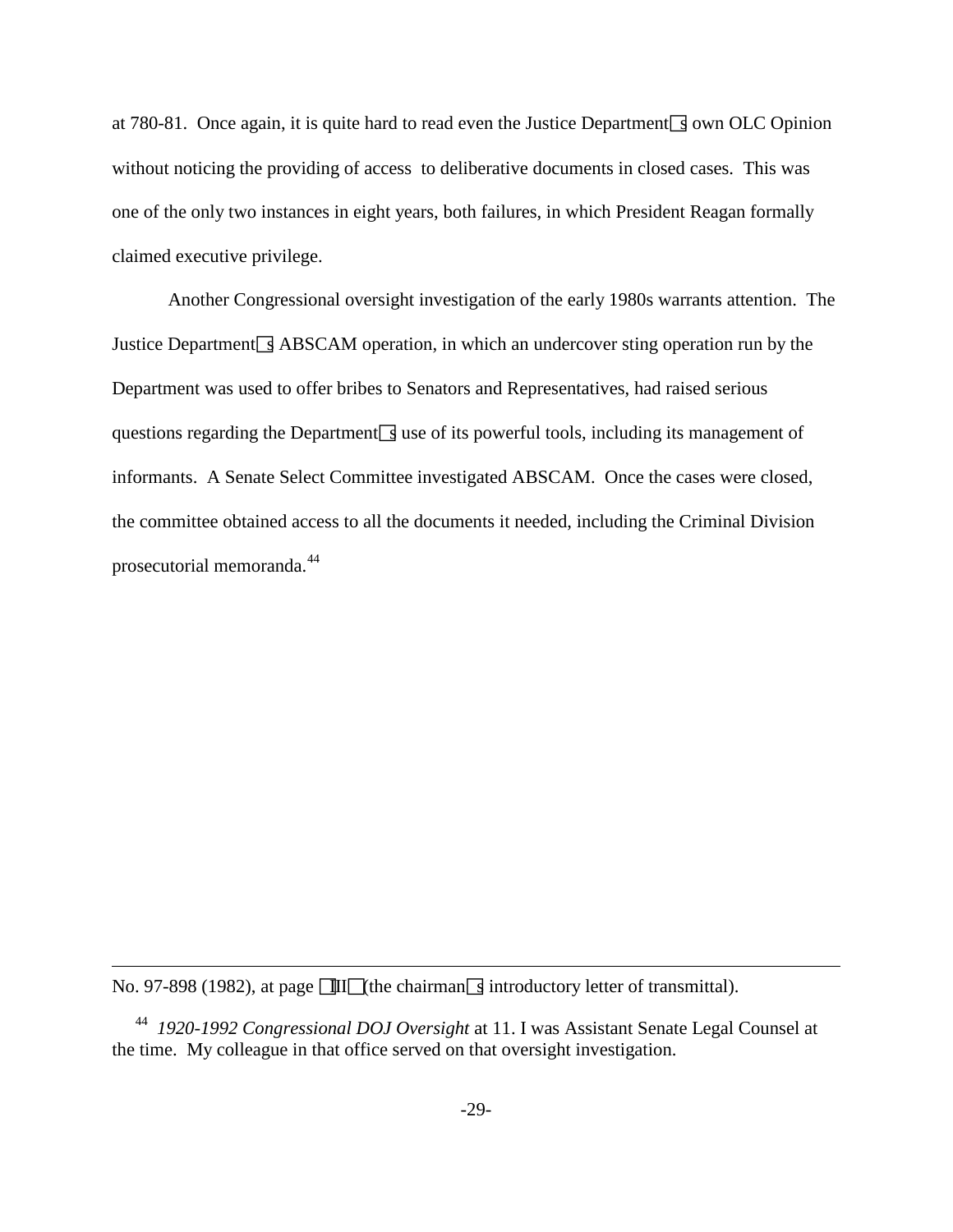Mort Rosenberg can describe the executive privilege claim in the Superfund investigation that was the genesis of the 1983 OLC opinion, and how the executive privilege exercise was discredited by the surrounding and subsequent events in court (as litigated by House General Counsel Stan Brand and Deputy Counsel Steven R. Ross), in Congress in the subsequent investigation of the DOJ role in withholding documents from Congress, and within the Administration.<sup>[45](#page-29-0)</sup>

To sum up: from Watergate to the 1983 OLC Opinion, Congressional committees with a sufficient need, and which persevered, were provided access to DOJ deliberative documents. While the Justice Department acknowledges Watergate, it glosses over the Church Committee investigation of the FBI, and the Billy Carter Subcommittee and Abscam Committee investigations of the Criminal Division, not to mention the other examples. These show why Congressional oversight was needed for closed cases, and why the asserted privilege simply does not warrant denying access to the documents needed for proper oversight, whether deliberative or otherwise. And, they show that the current cycle of  $\Box$  gnore the past $\Box$  or  $\Box$  new sheriff in town $\Box$ argument repeats past failures in the claiming of privilege.

## III. From the OLC Opinions of 1983 to the Clinton Administration

 $\overline{a}$ 

I had personal experience with much of the House oversight of the Justice Department during 1983-92, taking part in, or testifying during, a number of the investigations. Ticking them off in summary fashion may help, since the Justice Department witnesses at the December 2001 hearing did not express an awareness of them, and since even the 2/1/2001 letter still reflects

<span id="page-29-0"></span><sup>&</sup>lt;sup>45</sup> Investigation of the Role of the Dept. of Justice in the Withholding of EPA Documents from Congress in 1982-83: Rept. of the House Comm. on the Judiciary, H. Rept. No. 435, 99th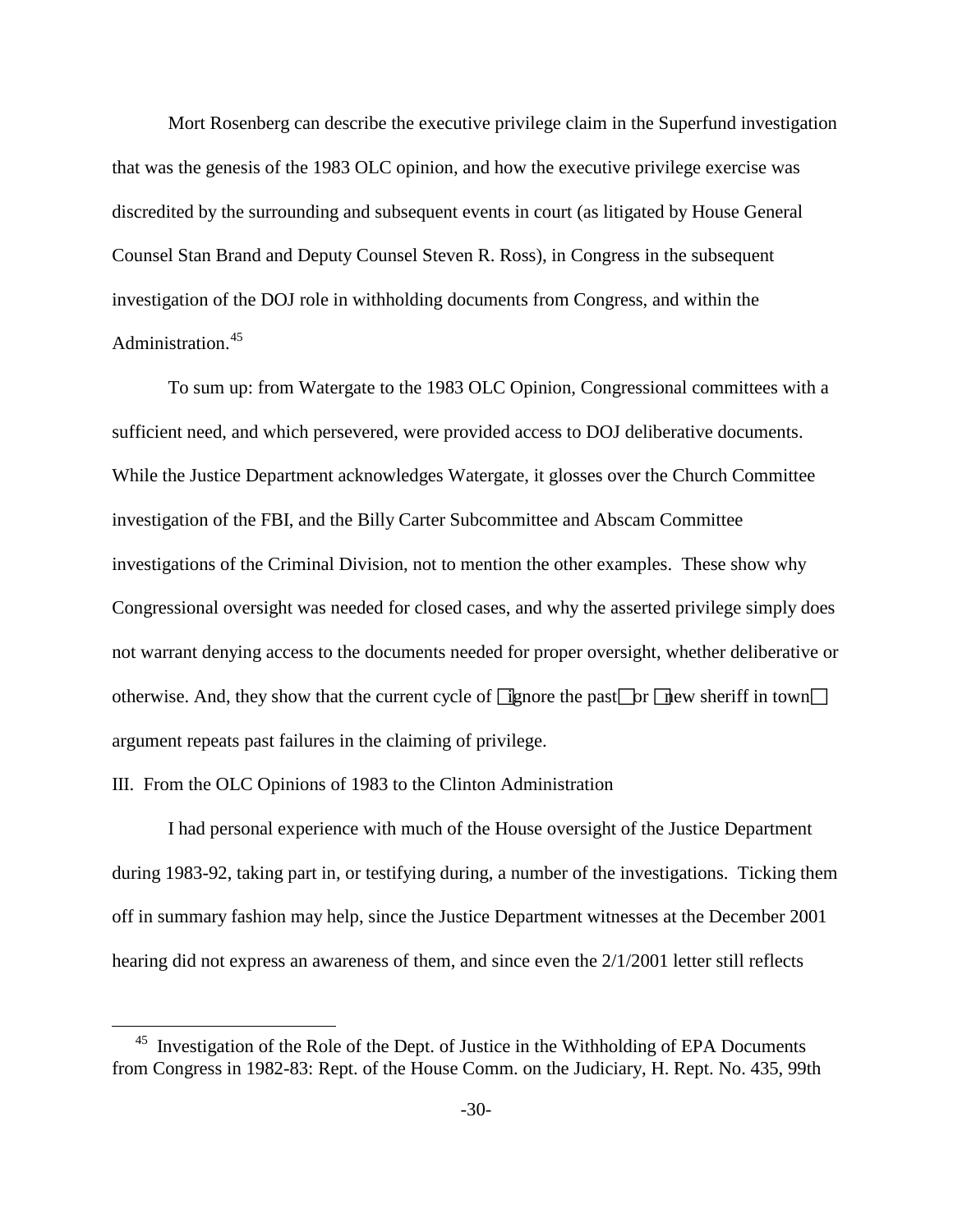only a limited awareness of them. In a word, the collapse of the 1982 Superfund executive privilege claim meant the discrediting of the 1982-83 OLC opinions, and this ushered in an era of seriously-negotiated but productive Congressional oversight of the Justice Department and the FBI.

Cong., 1st Sess. (1985).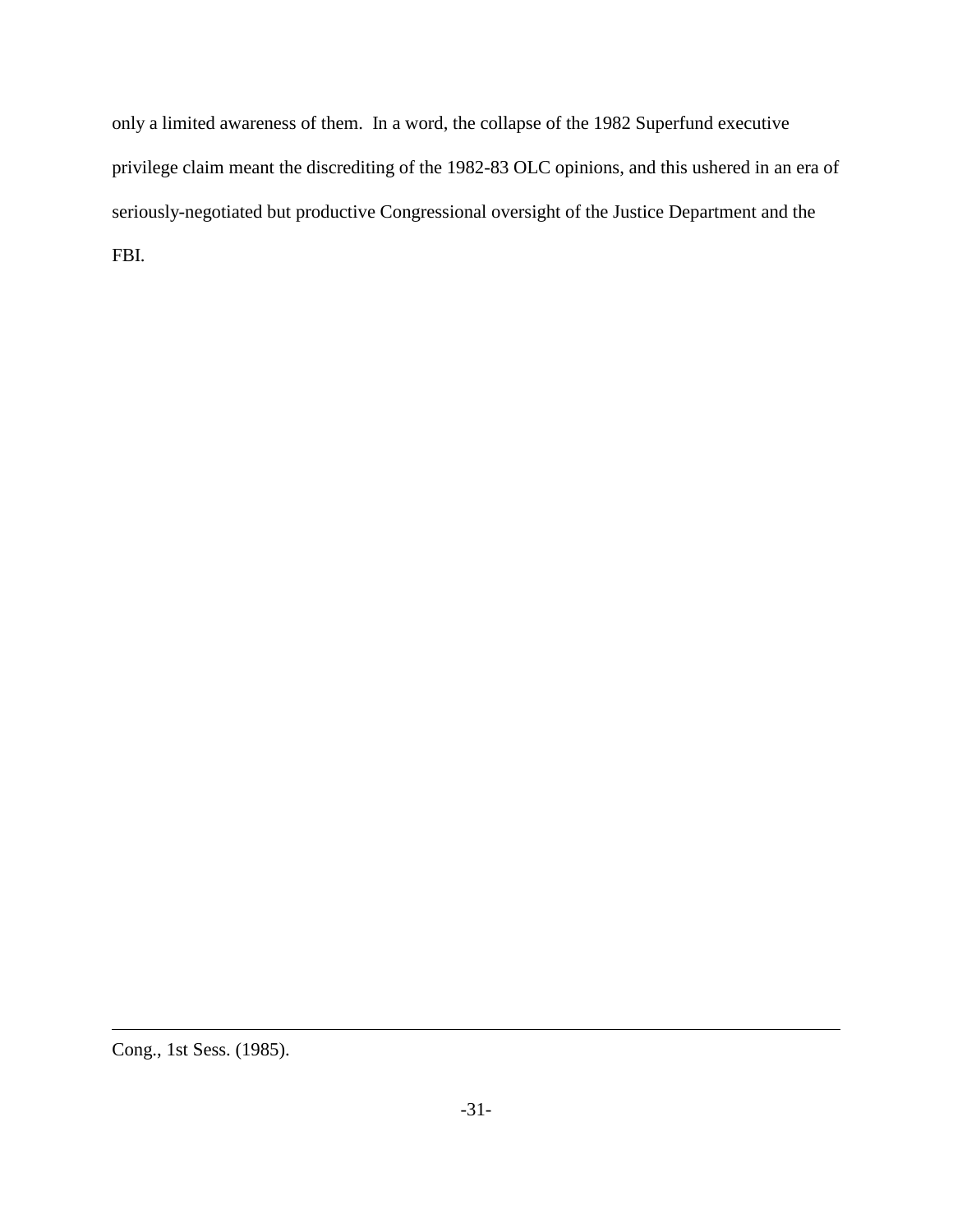1983: An investigation was conducted by the Senate Labor and Human Resources Committee, concerning the FBI's withholding of information during the confirmation hearings for Secretary of Labor Raymond J. Donovan. The FBI documents needed by the Committee for the probe were provided, not withheld.<sup>[46](#page-31-0)</sup>

1984: Senator Grassley Scommittee conducted an investigation of General Dynamics contract fraud. The Justice Department initially resisted by seeking a 6(e) ruling, and lost in court.<sup>[47](#page-31-1)</sup> The Senate obtained the documents needed.

<span id="page-31-0"></span><sup>&</sup>lt;sup>46</sup> The report prepared for the committee concluded: "In short, the FBI supplied information that was inaccurate, unclear and too late. Worse, while the FBI told the Committee that there was nothing else to know, it withheld `pertinent,' `significant,' and `important' information." The Timeliness and Completeness of the Federal Bureau of Investigations's Disclosures to the United States Senate in the Confirmation of Labor Secretary Raymond J. Donovan: S. Prt. No. 26, 98th Cong., 1st Sess. 46 (1983).

<span id="page-31-1"></span><sup>47</sup> *In Re Grand Jury Proceedings, Newport News Drydock & Shipbuilding Co.,* (E.D.Va., Oct. 17, 1984). The litigation in the matter was by the Senate Legal Counsel  $\sqrt{3}$  office, after my departure for the House.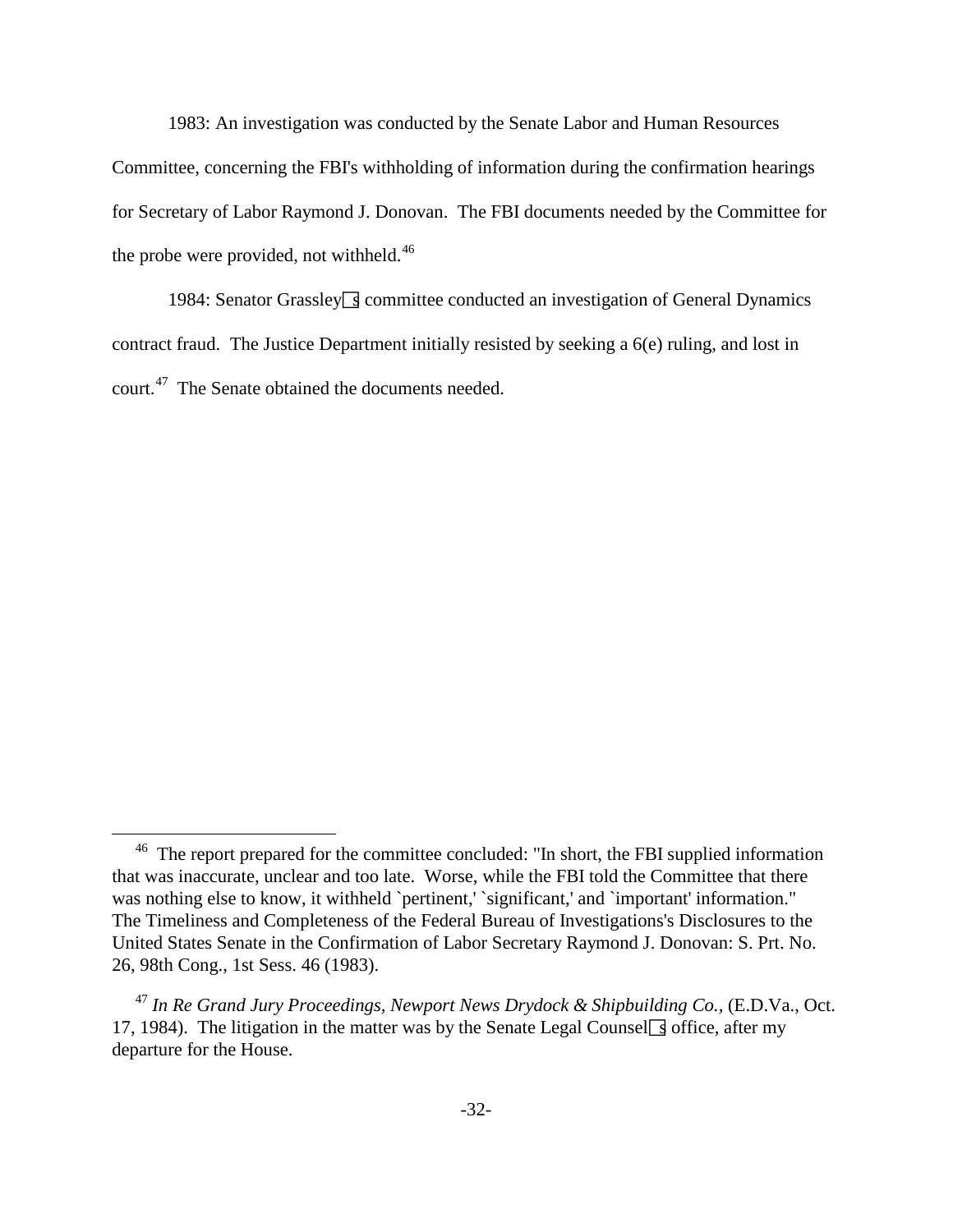1985-86: The Criminal Division was investigated by a House Judiciary Committee subcommittee, regarding its decision to accept a corporate plea, without individual charges, from E.F. Hutton (which was caught in an extraordinary pattern of 2000 instances of check-kiting fraud). Initially, the Criminal Division resisted questioning of its line attorneys and the providing of their deliberative documents about its declination of charges against the corporate officials. The Criminal Division based its position on an interpretation of Rule 6(e), so it filed a case seeking a court order to block the oversight. I litigated the case and won.<sup>[48](#page-32-0)</sup> The Assistant Attorney General for the Criminal Division then dropped his objection to a House Judiciary subcommittee hearing in which the line attorney in the matter answered in depth about the deliberations surrounding the declination of charges, and the Subcommittee obtained deliberative documents on the controversial aspects of the declination deliberations.<sup>[49](#page-32-1)</sup>

1987: House and Senate special committees investigated the Iran-contra scandal. Of particular interest was the investigation of the so-called  $\Box$  fact-finding inquiry  $\Box$  by Attorney General Meese along with three Justice Department aides. No claim of executive privilege could be made in the climate of the times; all the Justice Department attorneys involved were questioned in depth; all their documents were examined, whether deliberative or otherwise. After all, the case ultimately proved in the Iran-contra hearings and in court against the White House national security staff was of how they had obstructed both the House Intelligence Committee, and the FBI, by shredding documents in November 1986 while Justice Department

48 In re Harrisburg Grand Jury, 638 F. Supp. 43 (M.D. Pa. 1986).

<span id="page-32-1"></span><span id="page-32-0"></span><sup>&</sup>lt;sup>49</sup> E.F. Hutton Mail and Wire Fraud, Subcomm. On Crime of the House Comm. On the Judiciary,  $99<sup>th</sup>$  Cong., 2d Sess. (1986).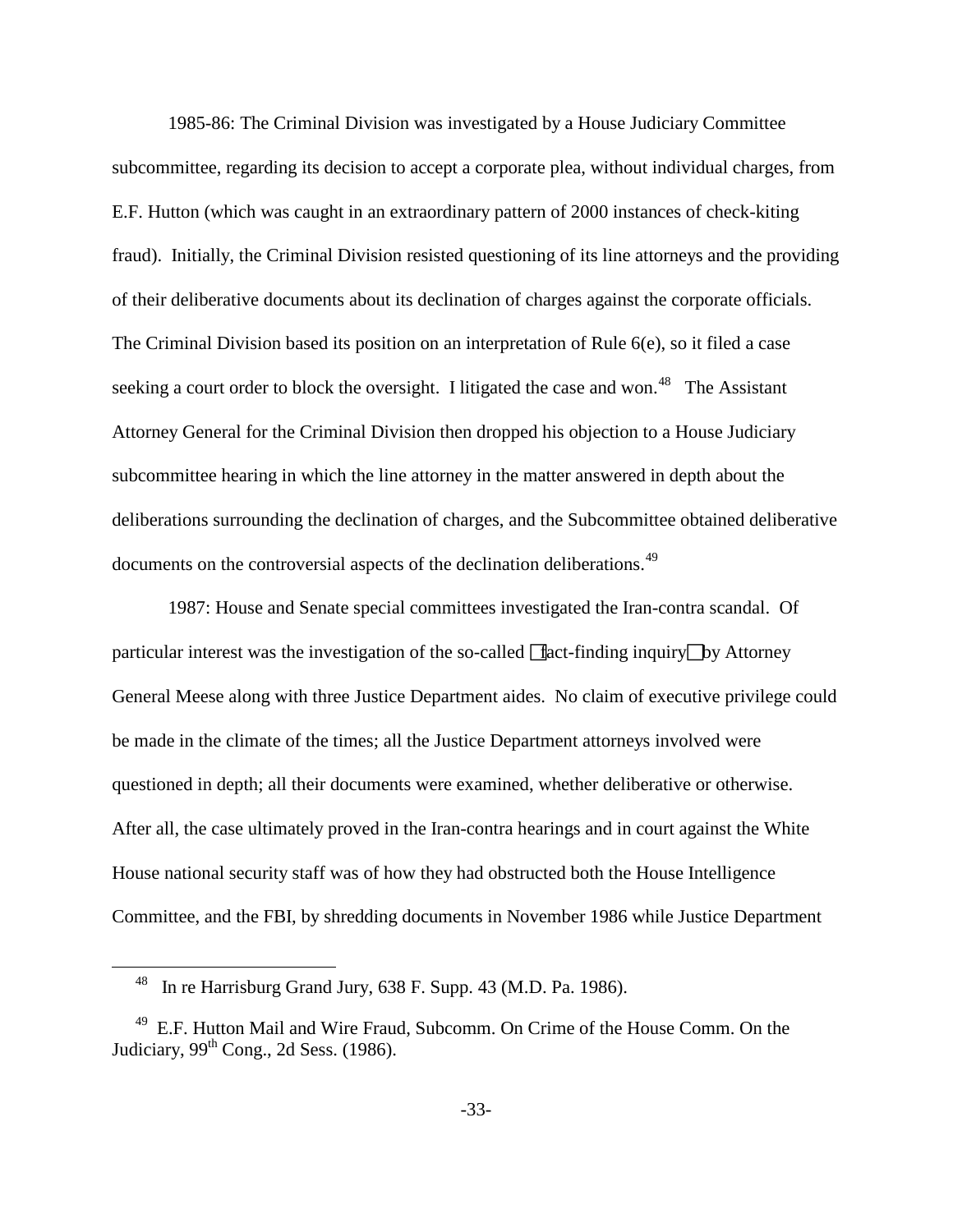attorneys were questioning them - literally, while the questioning was going on. The committee also thoroughly probed the ways that the White House national security staff had attempted to make improper use of the FBI and the Criminal Division to shield their  $\Box$  enterprise,  $\Box$  hearing obtaining all the documents needed for this probe, whether deliberative or otherwise.<sup>[50](#page-33-0)</sup>

<span id="page-33-0"></span> $50$  Specifically, the probes followed up contacts by Oliver North with the FBI and the Justice Department intended to protect his associates. Report of the Congressional Committees Investigating the Iran-Contra Affair, H. Rept. No. 433, 100th Cong., 1st Sess. 105-116 (1987)(Chapter 5, "NSC Staff Involvement in Criminal Investigations and Prosecutions"). I was Special Deputy Chief Counsel to the House Iran-Contra Committee.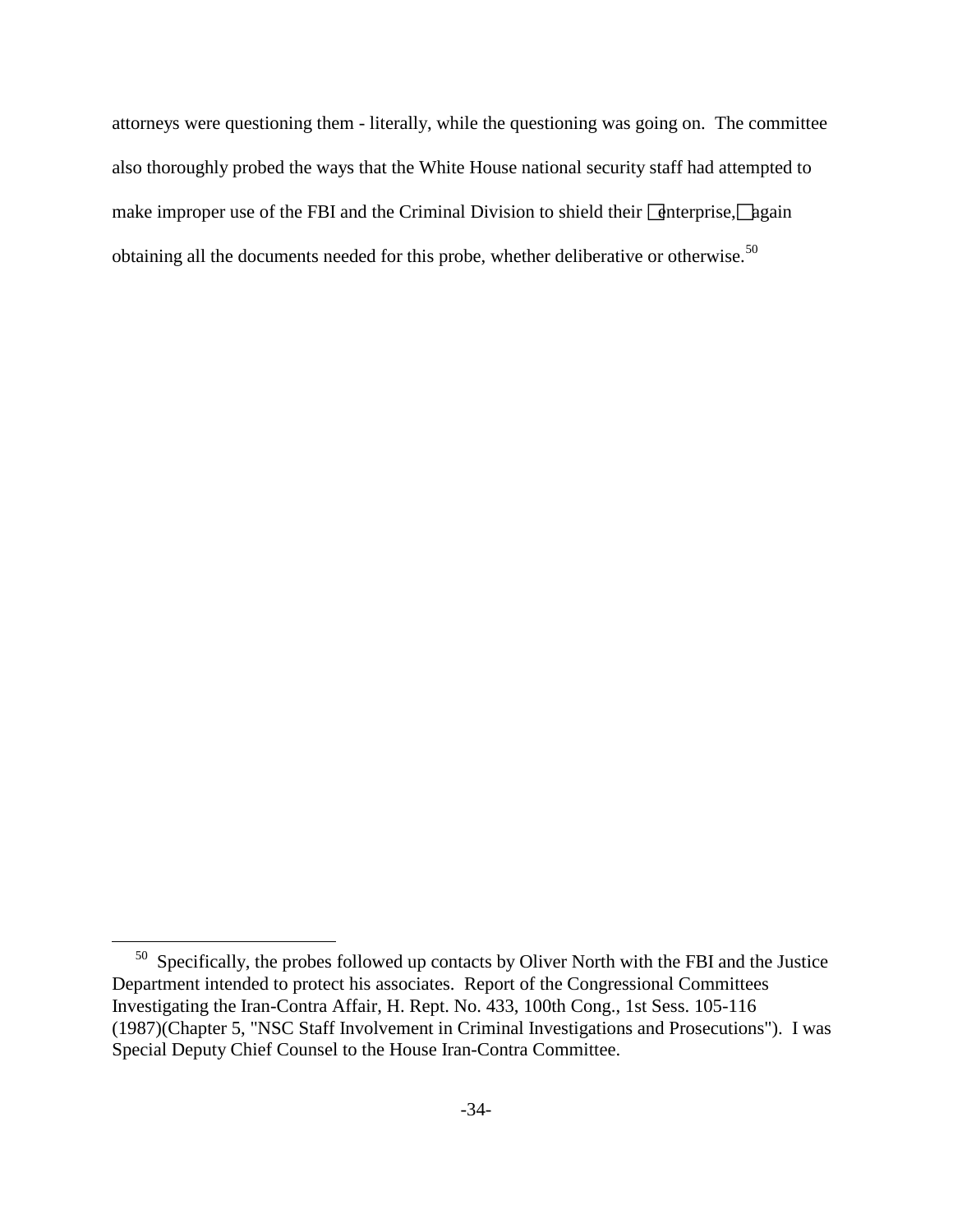1987-89: A House Judiciary Subcommittee tasked the GAO to probe allegations about the FBI investigation of law-abiding, legal opposition to United States intervention in Central America, particularly by CISPES. The FBI under Director William Webster cooperated in the Congressional probe, which developed a full picture of what many considered an abuse of FBI powers. The FBI could not, and did not, withhold the documents needed for this inquiry, whether deliberative or otherwise.<sup>[51](#page-34-0)</sup> It is surprising, hence, that the Department would withhold the documents needed for the (Boston) FBI inquiry now.

1988: Attorney General Meese had refused to appoint an independent counsel to investigate allegations about Faith Ryan Whittlesey, the well-connected Ambassador to Switzerland. The explanations for that refusal figured prominently in the 1987 amendments to the independent counsel statute, but those explanations were contained in deliberative memoranda reflecting a debate between the Public Integrity Section, which favored an independent counsel, and others upon whom General Meese placed more reliance. In 1988, with the matter closed, Senators Kennedy and Metzenbaum overcame Justice Department resistance to review those memoranda.<sup>[52](#page-34-1)</sup>

1989: The House Intelligence Committee similarly investigated the FBI $\sqrt{ }$ S CISPES matter, and was not denied the documents needed.<sup>[53](#page-34-2)</sup>

<span id="page-34-0"></span> $51$  A good account is an article by the Subcommittee Chair, himself well-known as a former FBI agent. Don Edwards, Reordering the Priorities of the FBI in Light of the End of the Cold War, 65 St. John $\sqrt{g}$  L. Rev. 59 (1991).

<span id="page-34-1"></span><sup>&</sup>lt;sup>52</sup> 1987 Congressional Quarterly Almanac 365; Ruth Marcus, Impasse Over Documents Ends, Wash. Post, March 25, 1988, at A23.

<span id="page-34-2"></span>53 Report of the House Permanent Select Comm. on Intelligence, 100th Cong., 2d Sess. (1988).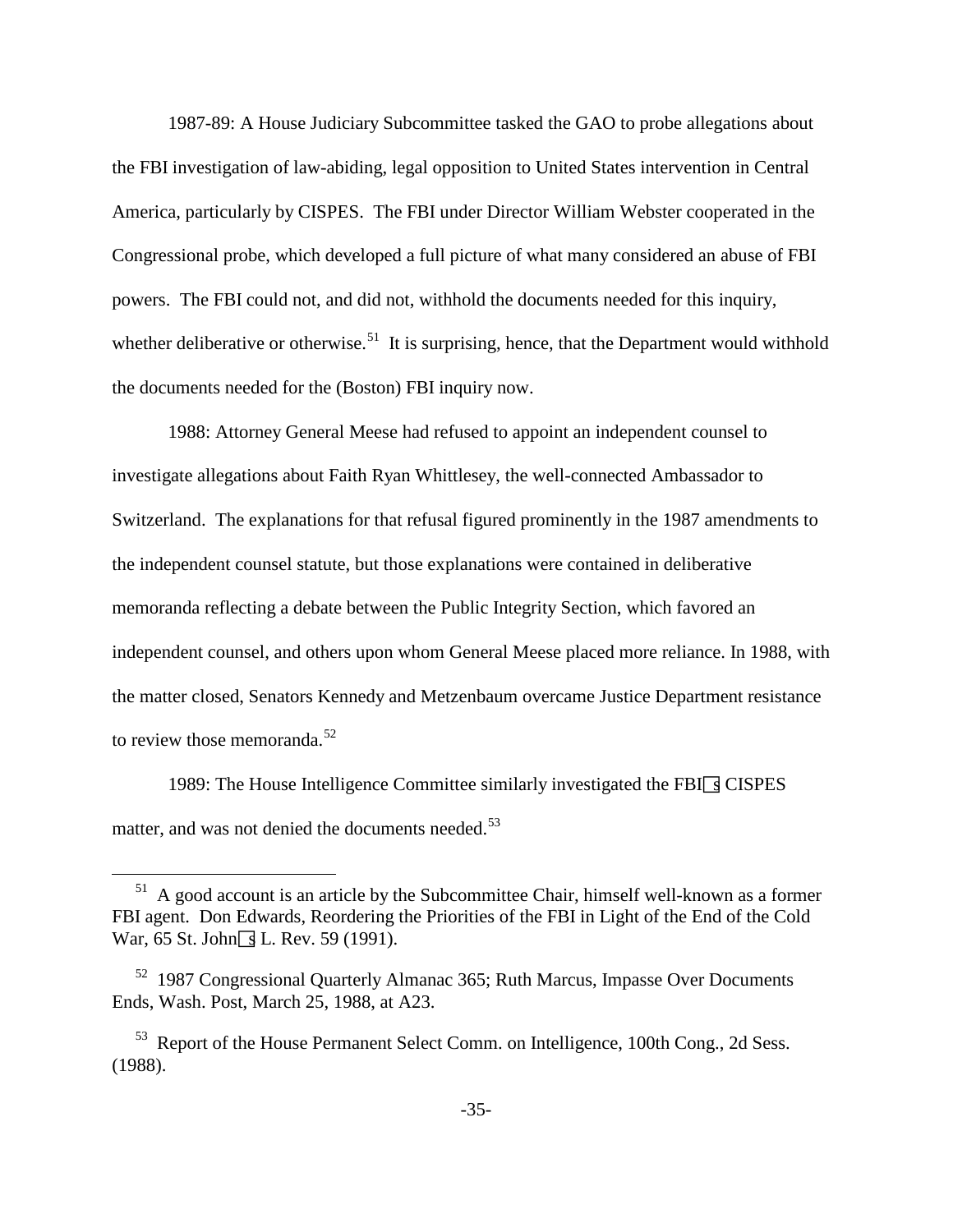1990: A House Judiciary subcommittee probed allegations of an improper  $\exists$ ix $\Box$ regarding an important Justice Department case, INSLAW. The Attorney General initially refused to provide documents, asserting privilege: the case was civil, but, he relied upon the argument that it was still open. Ultimately the subcommittee subpoenaed the documents and the probe was successfully completed.[54](#page-35-0)

<span id="page-35-0"></span>54 I testified against the claim of privilege. The Attorney General's Refusal to Provide Congressional Access to "Privileged" Inslaw Documents: Hearings Before a Subcomm. of the House Comm. on the Judiciary, 101st Cong,. 2d Sess. (Dec. 5, 1990).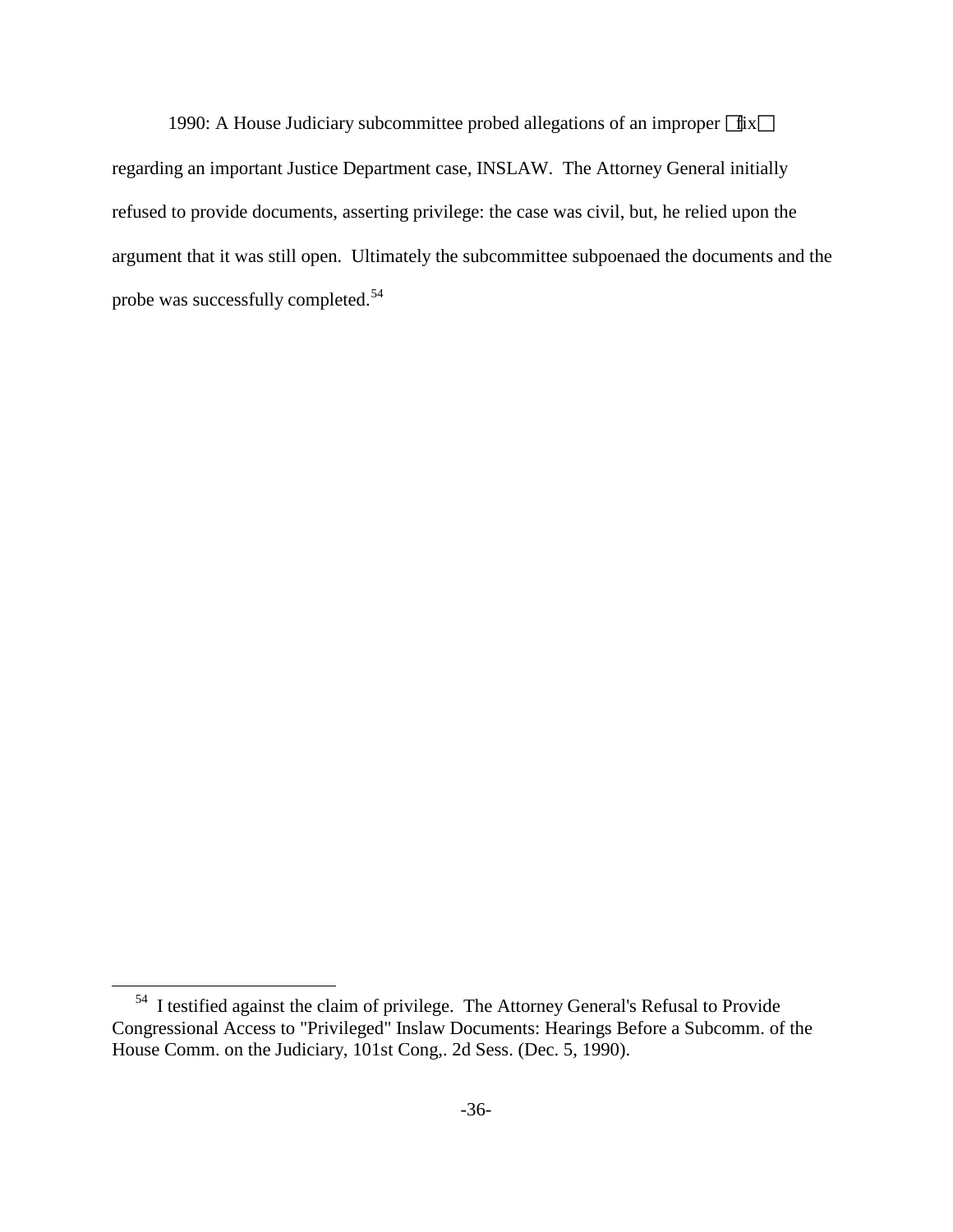1989-91: A House Judiciary subcommittee dealt with Attorney General Thornburgh  $\sqrt{s}$ refusal to provide a then-secret Justice Department opinion about kidnaping suspects overseas for trial in the United States. That opinion was written simultaneously with a general memorandum, Congressional Requests for Confidential Executive Branch Information, referenced in the Justice Department letter of  $2/1/2002$ . <sup>55</sup> What the 1989 opinion on withholding from Congress does not discuss is that, after two years of oversight effort, the House Judiciary subcommittee subpoenaed the document it sought. Although informally the President approved an assertion of executive privilege on the matter, in 1991, faced with a subpoena both for the INSLAW material and this opinion, the Department conceded on the claim of privilege in that 1989 pronouncement and agreed to Congressional access to the extraterritorial kidnapping opinion.<sup>[56](#page-36-1)</sup>  $\Box$  Only a few days after it received the subpoenas, on July 30, 1991, the Justice Department announced that it would release the documents requested by the House Judiciary Committee relating to both the

<span id="page-36-0"></span> $55$  The Barr kidnapping opinion is dated June 21, the 1989 Barr opinion on withholding from Congress is dated June 19, and they were published together later, in 1993, in 13 Op. O.L.C. 185, 195 (1989).

<span id="page-36-1"></span><sup>&</sup>lt;sup>56</sup> I testified against the claim of privilege. Testimony by Charles Tiefer, **The Attorney** General's Withholding of Documents from the Judiciary Committee" in Department of Justice Authorization for Appropriations, Fiscal Year 1992: Hearings Before the House Comm. on the Judiciary, 102nd Cong., 1st Sess. (July 11, 1991), at 76-125. I may note that this was a mere ten days after the letter of July 1, 1991, by OLA to Senator Metzenbaum, referenced in the DOJ letter of 2/1/2002. The thrust of the inquiry of June 6, 1991, by Senator Metzenbaum, had been to seek where then-Assistant Attorney General Luttig, having been nominated as appellate judge, had been standing on deliberative process privilege claims. It is not coincidental that when the House Judiciary Committee pressed the point regarding Inslaw and the extraterritorial kidnapping opinion soon thereafter, the documents were provided. The House and Senate Judiciary Committees are often in communication on such matters, and I specifically recall the effect when the pendency of AAG Luttig<sub>S</sub> judicial nomination was alluded to at the July 1, 1991 hearing. The July 1, 1991 letter represents another of the attempted official DOJ privilege positions pre-1993 that were abandoned, disproving the notion that Congressional access after 1993 was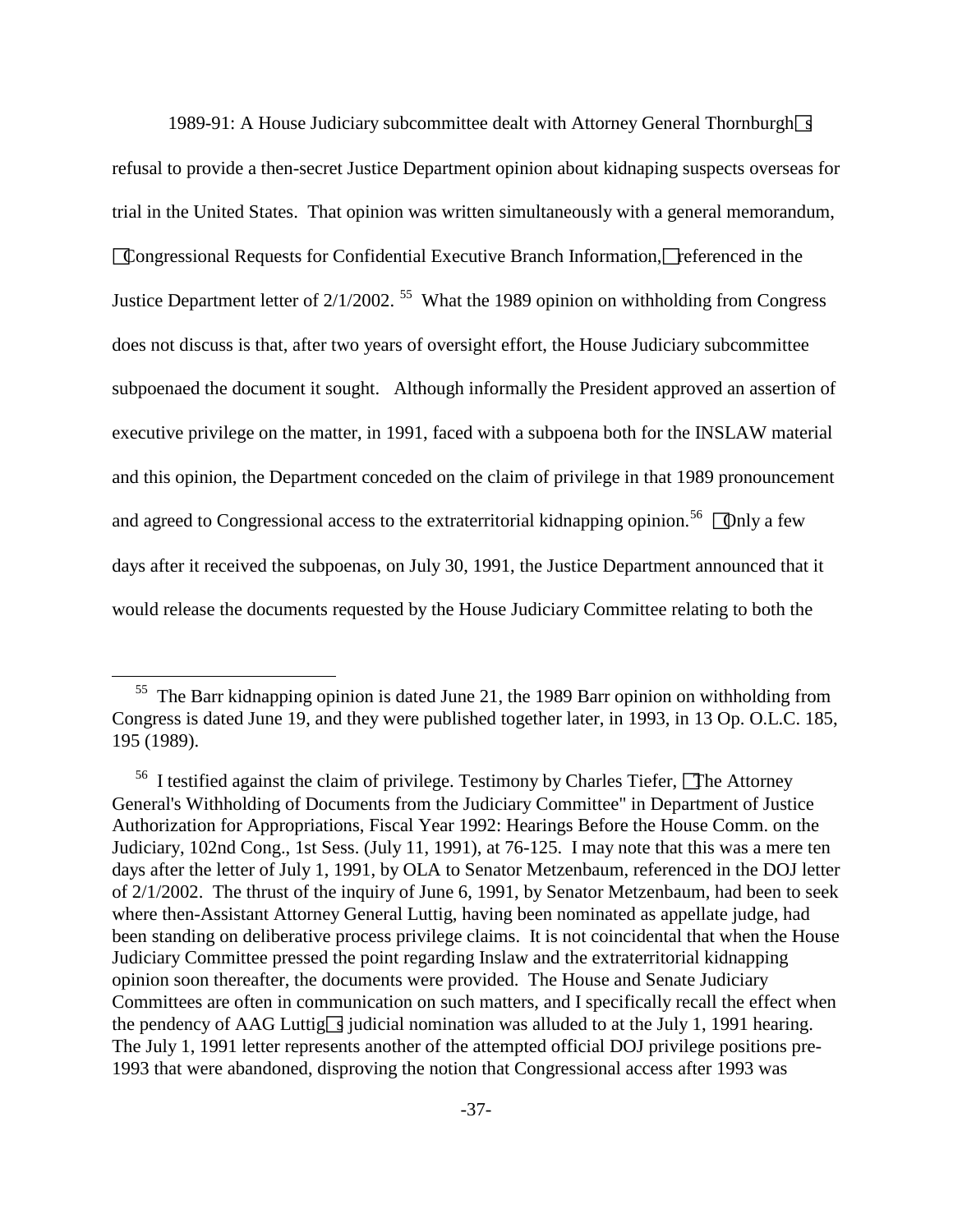INSLAW controversy and the legality of seizing suspects of U.S. crimes in foreign countries. $\lceil \frac{5}{7} \rceil$ 

1992: A House Science subcommittee investigated the plea bargain settlement of the Department  $\leq$  case regarding the Rocky Flats facility. This is an instance referenced in the Justice Department letter of  $2/1/2002$ .<sup>58</sup> It is worth noting, simply, that even the DOJ letter of  $2/1/2002$  admits that  $\Box$  the deliberative prosecutorial documents were made available for use at the interviews [and] staff could take notes on the documents . . . .  $\overline{5}^9$ 

somehow peculiar.

 $\overline{a}$ 

58 *1920-1992 Congressional DOJ Oversight* at 17.

<span id="page-37-2"></span><span id="page-37-1"></span> $59$  The real resistance line of the Justice Department up to that time was over questioning of line attorneys and FBI agents, much more than over documents. Once President Bush had declined to invoke executive privilege . . . [that] led the Department of Justice to change its position and allow career staff to participate in the congressional inquiry. Joel Bush, *supra*, 9 J.L. & Pol. at 743.

<span id="page-37-0"></span>57 Joel D. Bush, Congressional-Executive Access Disputes: Legal Standards and Political Settlements, 9 J.L. & Pol. 719, 742 (1993). The INSLAW documents were slow in coming, whereupon the Committee Chairman then announced that contempt of Congress proceedings against the Justice Department were being considered, and several hundred documents were soon produced  $\dots$  *Id.* (footnotes omitted).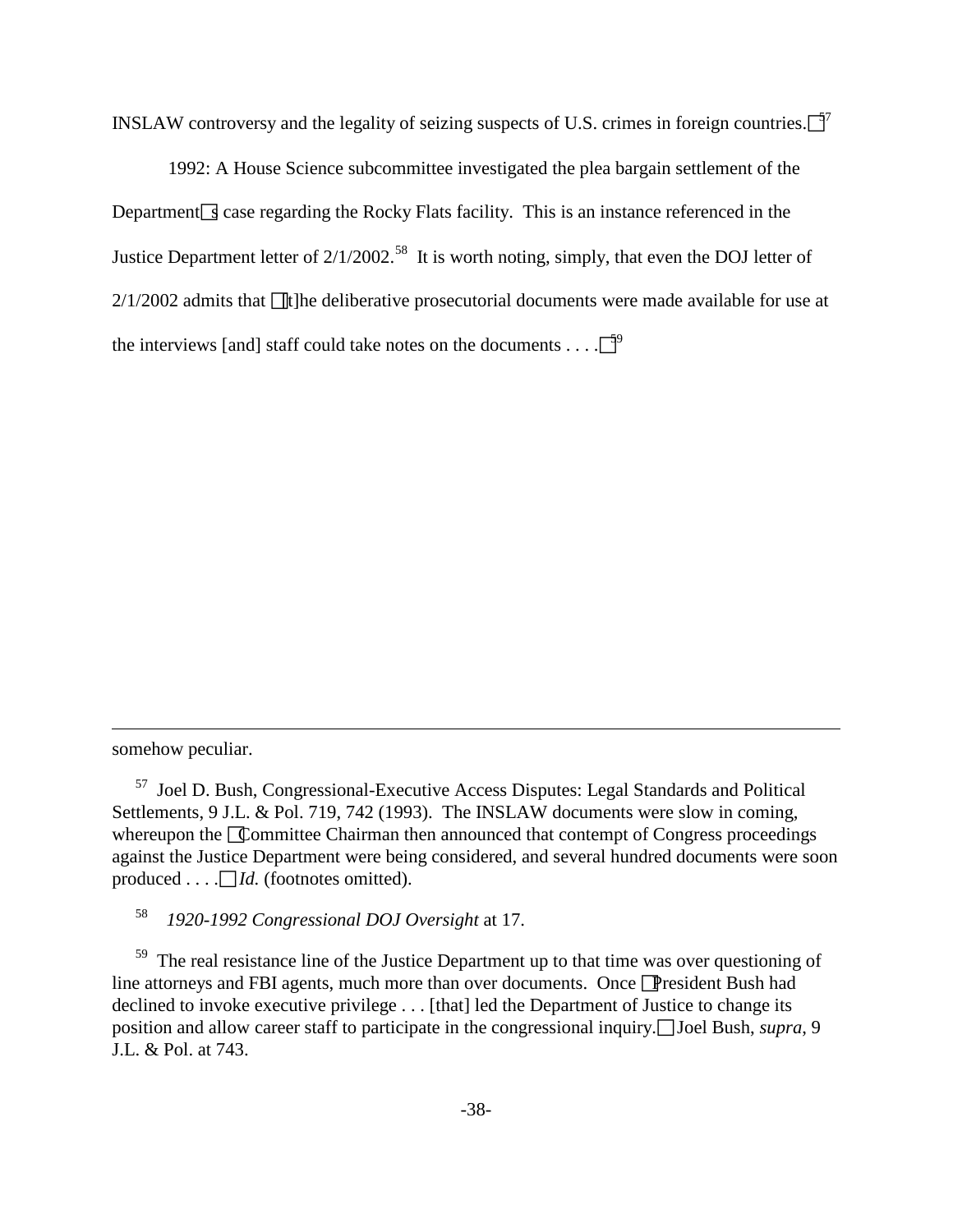1992-94: The oversight subcommittee of the House Energy and Commerce Committee conducted its investigation of the Justice Department  $\sqrt{s}$  Environmental Crimes section. Ultimately, the subcommittee overcame initial resistance to obtain access to the documents about prosecution decisions in closed cases.<sup>[60](#page-38-0)</sup>

<span id="page-38-0"></span>60 *Damaging Disarray*, *supra.* An account of the successful oversight effort is in Devins, *supra*, 48 Admin. L. Rev. at 122-24.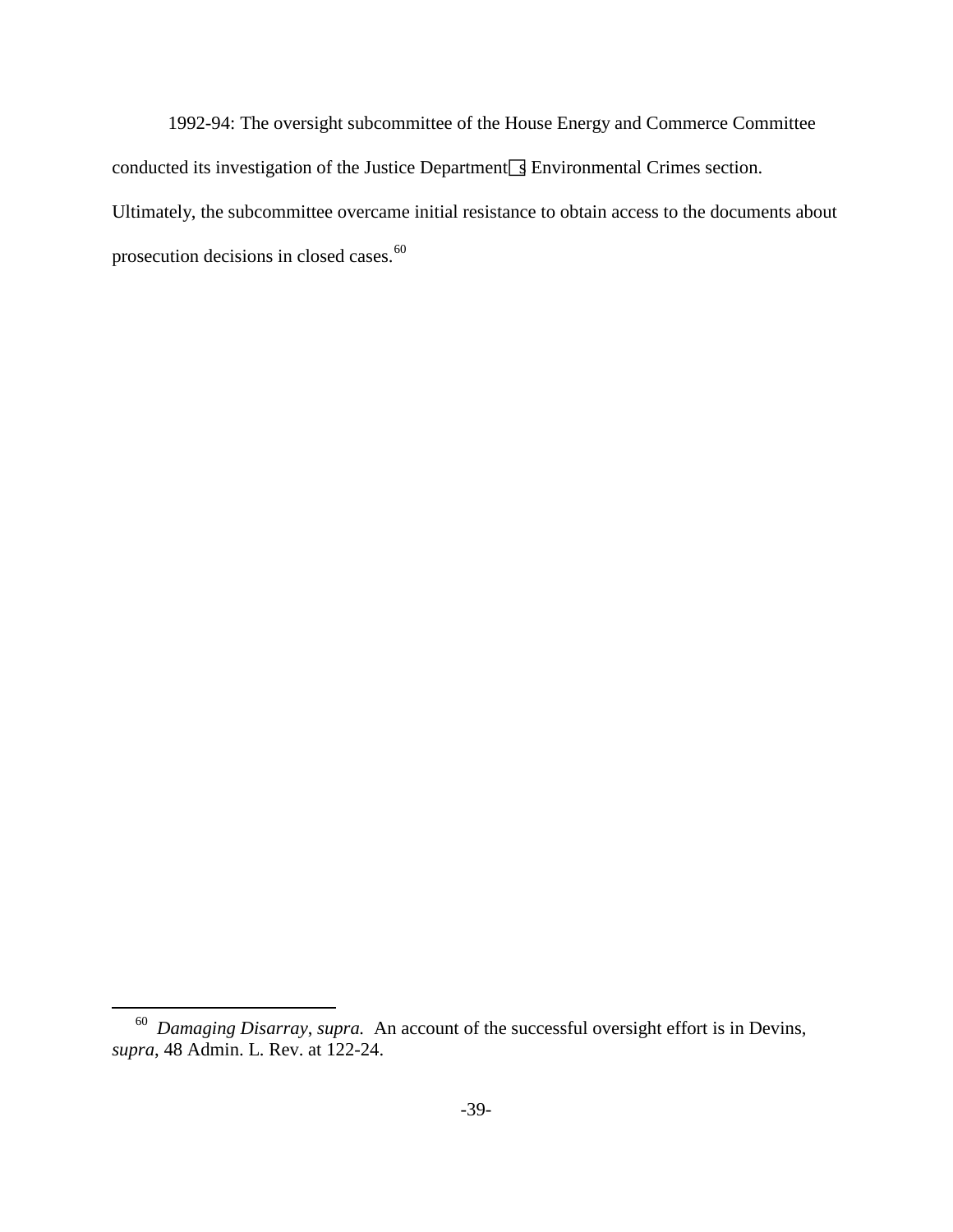This is only a partial list,  $61$  with few of the examples of Senate oversight, meant to draw primarily on my own personal experience. Taking the list as a whole, it establishes several points. First, in the years after the famous investigations such as Watergate and Iran-contra, it is just not the case that oversight ceased or the Justice Department could withhold documents or testimony about its deliberations. After President Reagan $\boxed{3}$  initial experience with unsuccessful Presidential executive privilege claims in 1981 and 1982, he simply refrained from making formal claims in 1983-88, and Presidential claims continued to be rare in the Bush Administration of 1989-93.<sup>[62](#page-39-1)</sup> On the contrary, with the lessons of those famous investigations reverberating, the Justice Department must provide access to documents, including deliberative documents. Its attempts not to provide this, although made, were unsuccessful. Those who now maintain that the providing of access by the Clinton Administration was something strange or novel are simply unaware that, after the debacle of the 1982 Superfund claim, the Reagan and Bush Justice Departments could not ultimately succeed in fending off oversight.

<span id="page-39-0"></span><sup>&</sup>lt;sup>61</sup> I apologize in advance to those who labored successfully to obtain Justice Department documentation on a number of other oversight efforts that are not being listed here. I mean no disrespect to their efforts and plead the pressures of time as my excuse. For example, the House Government Operations Committee subcommittee on the Justice Department, under Chairman Mike Synar and Staff Director Sandy Harris; the House Government Operations Committee subcommittee that did general oversight, under Chairman Jack Brooks and Chief Investigator James Lewin; the House Judiciary Subcommittee on Civil and Constitutional Rights, under Chairman Don Edwards and Chief Counsel James X. Dempsey; and the House Commerce Committee, under Chairman John Dingell and Chief Counsels Michael Barrett and Reed Stuntz, conducted a number of successful efforts to obtain Justice Department documentation, beyond the few being listed here.

<span id="page-39-1"></span> $62$  A formal Presidential privilege claim was made in a Defense Department matter (the A-12 contract), and an informal claim of privilege was prepared in the instance of the (initially) secret opinion about extraterritorial kidnapping. However, as discussed above, in the latter instance, Attorney General Barr relented on the claim and provided access to the Judiciary Committee and Subcommittee chairs, and the opinion was subsequently released to the public.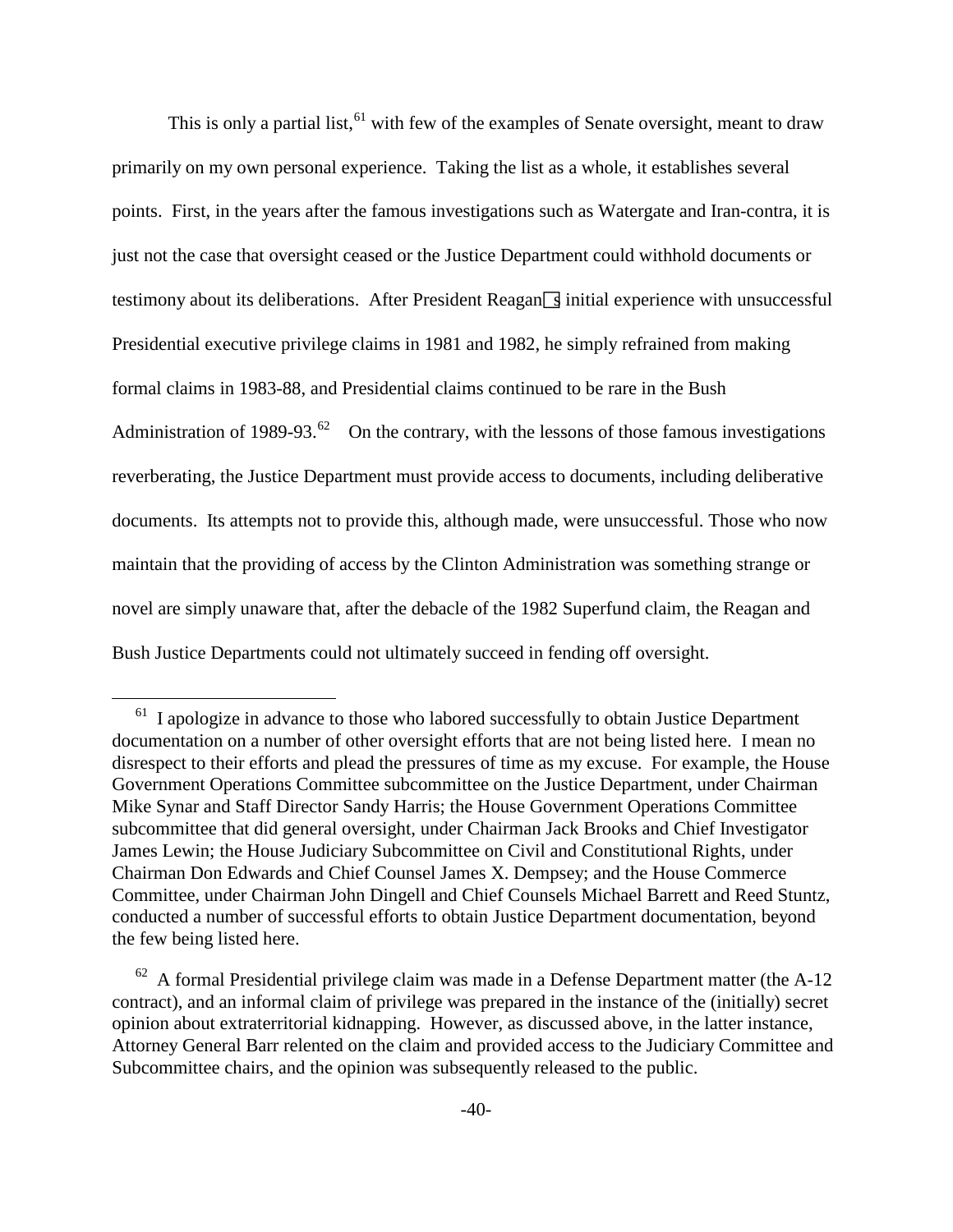Second, the needs shown by Congressional committees are quite diverse, and not just limited to corruption by the Attorney General himself. The notion that there should only be oversight in a Teapot Dome or Watergate situation is without merit. Civil liberties concerns about undercover FBI operations, which figure in today  $\leq$  hearing, figured in the CISPES investigations by the House Intelligence and House Judiciary committees, as they had figured in the Church Committee investigation in 1975-76 and in the Abscam oversight investigation of 1982.

Third, the supposed dangers that oversight of closed cases will politicize Justice Department decisions did not materialize. Other factors, such as the quality of leadership by the politically appointed officials in the Justice Department, appears to affect the risks of politics in the Justice Department  $\leq$  decisions much, much more. Proper oversight serves a salutary purpose in counterbalancing those much greater risks.

## **Conclusion**

All three periods - - from Teapot Dome to Watergate, Watergate to the 1983 OLC Opinion, and from the 1983 OLC Opinion to the Clinton Administration - - were periods when Congressional committees obtained access to the Justice Department documents in closed cases, whether deliberative or otherwise, needed for proper oversight of the Department and the FBI. The Department  $\sqrt{s}$  contention now that such access began during, or was a peculiar feature of, the Clinton Administration that ought now, therefore, stop, is without grounding in the facts.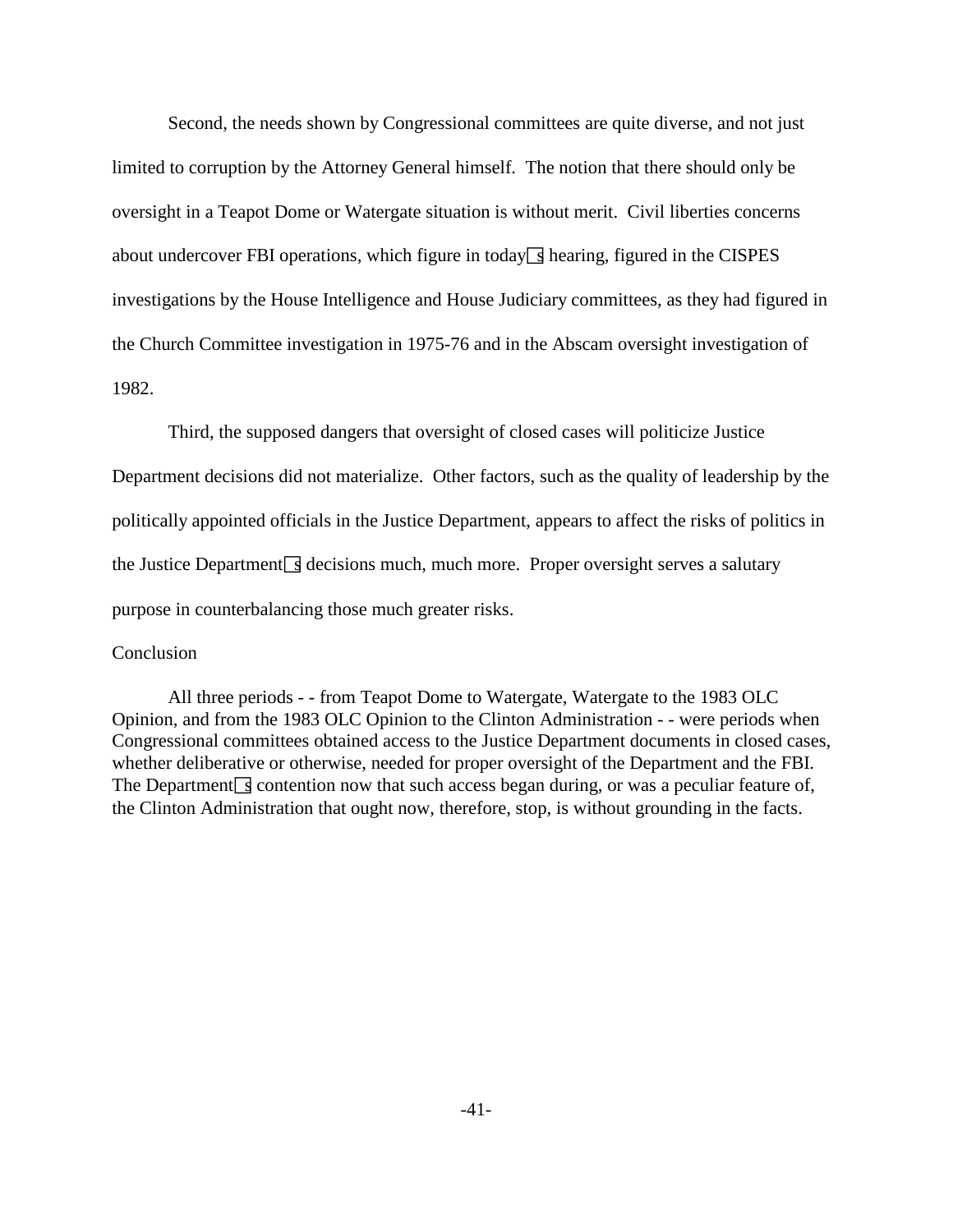| <b>YEAR</b> | <b>INVESTIGATION of</b><br><b>DOJ</b> and FBI                                                | <b>CONGRESSIONAL</b><br><b>ACCESS OBTAINED</b>                                                         |
|-------------|----------------------------------------------------------------------------------------------|--------------------------------------------------------------------------------------------------------|
| 1973-74     | Senate Watergate, House Judiciary<br>- as to Watergate and ITT                               | Full details re: Criminal and<br><b>Antitrust Divisions (despite</b><br>Presidential privilege claims) |
| 1975-76     | Church Committee, House Gov <sup>1</sup> Ops<br>- FBI abuses (COINTELPRO).                   | Full internal details of FBI<br>undercover activity                                                    |
| 1979        | Senate Judiciary - contract cases                                                            | Memoranda of decisions                                                                                 |
| 1980        | Senate Billy Carter Committee                                                                | Prosecutorial memoranda, as to<br>declination re: President $\sqrt{s}$ brother                         |
| 1982-85     | House Committees: EPA/Lands Division<br>Withholding (Gorsuch)                                | Deliberative memoranda<br>(despite Presidential executive<br>privilege claim & 1983 OLC memo)          |
| 1982        | Senate Abscam Committee<br>- FBI undercover sting                                            | Prosecutorial memoranda; full<br>details of FBI undercover activity                                    |
| 1984        | Senator Grassley Sinquiry about General<br>Dynamics charges                                  | Documents as to criminal case                                                                          |
| 1986        | House Judiciary - E.F. Hutton charges                                                        | Deliberative documents as to<br>declination of corporate prosecution                                   |
| 1987        | Senate, House Iran-contra as toAttorney<br>General Meese and other DOJ/FBI                   | Questioning and documents as to<br>DOJ role in cover-up                                                |
| 1987-89     | House Intelligence and Judiciary/GAO<br>as to FBI abuses (CISPES)                            | Full internal details of FBI activity                                                                  |
| 1988        | Senate Judiciary, as to Whittlesey<br>independent counsel declination                        | Access to decisional memoranda                                                                         |
| 1990        | House Judiciary - Inslaw case                                                                | Questioning, memos                                                                                     |
| 1991        | House Judiciary as to OLC secret<br>$\sqrt{2}$ xtraterritorial kidnapping $\sqrt{2}$ ppinion | Access to secret opinion<br>(despite informal executive<br>privilege claim & 1989 Barr memo)           |
| 1992        | House Science - Rocky Flats                                                                  | Questioning as to corporate plea<br>deal deliberations, and documents                                  |
| 1992-94     | House Commerce - Environmental                                                               | Prosecutorial memoranda                                                                                |